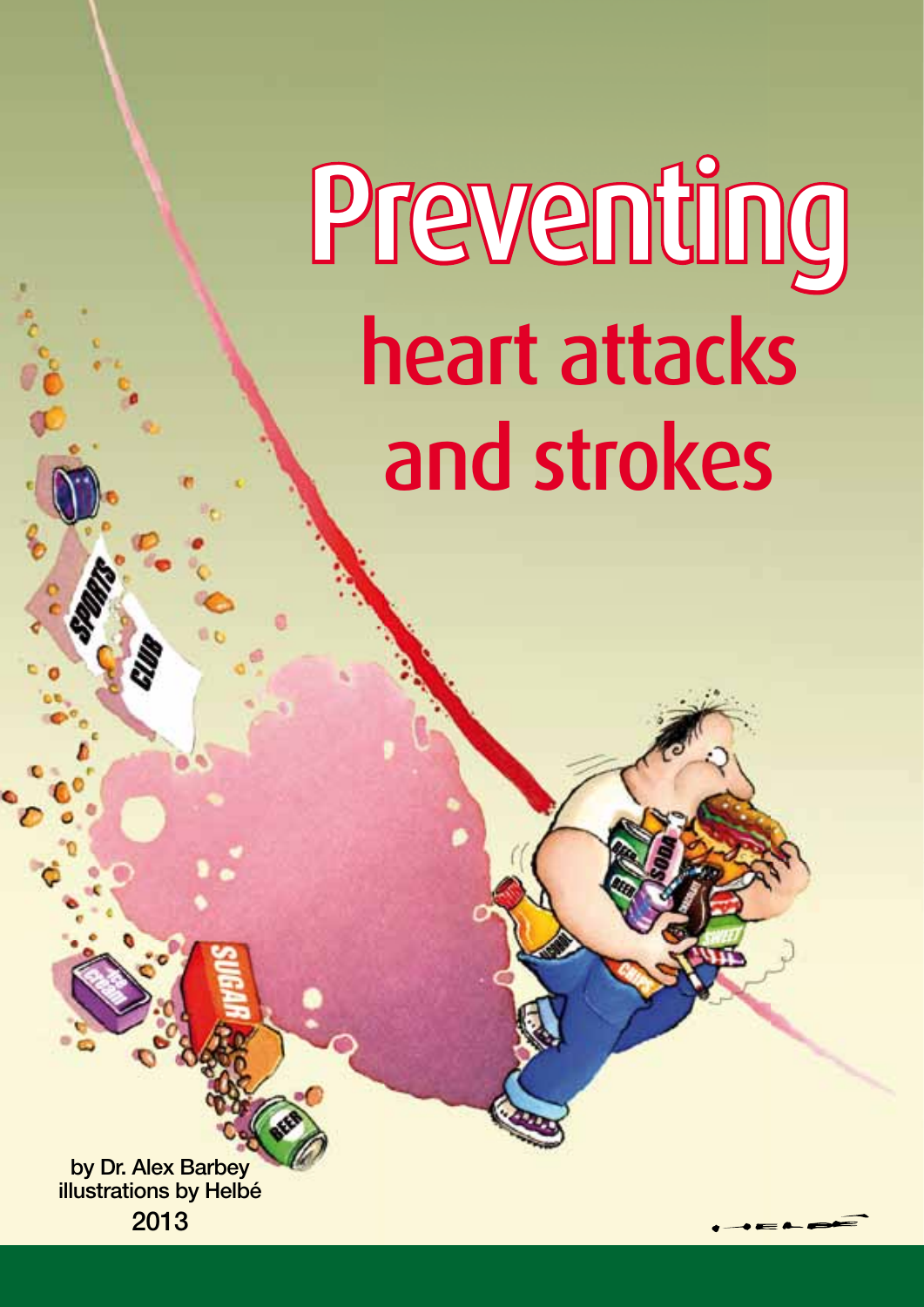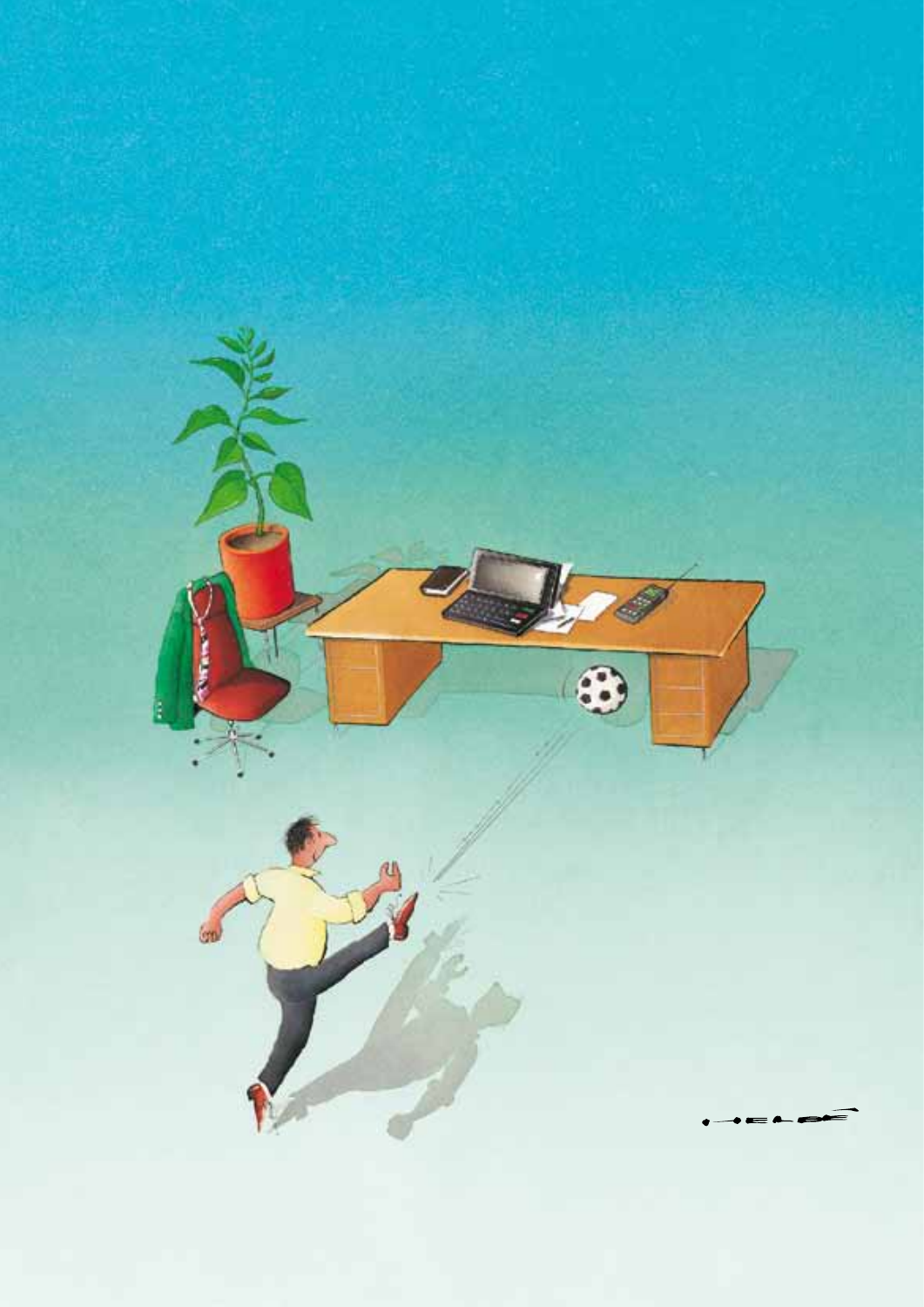## A message from the author

**Heart attacks and strokes are caused by clogged or blocked arteries that prevent** blood and oxygen from reaching the heart or brain.

In one major oilfield company, more than 150 of its employees died from cardiovascular accidents over the last 10 years:

- 95% died from a heart attack
- 5% died from a stroke.

This represents more than one cardiovascular death per month!

During that period a similar number of company employees were hospitalized for a heart attack or stroke but survived thanks to emergency medical or surgical treatment.

Worldwide, 20,000 people die each day from a heart attack, which totals to more than 7 million people per year. Strokes kill around 6 million people per year. This total of 13 million deaths per year is 10 times the number of yearly deaths caused by road vehicle accidents.

Company employees who had a heart attack ranged in age from their late twenties to their early sixties, with a peak in the midforties to mid-fifties. Age is a risk factor for cardiovascular disease that you cannot control.

But heart attacks and strokes are mainly due to cardiovascular risk factors that are the result of poor lifestyle habits. These controllable

HEART ATTACK?

cardiovascular risk factors are as follows, in decreasing order of importance:

- high blood pressure (hypertension)
- tobacco use
- high blood sugar (diabetes)
- physical inactivity
- overweight or obesity
- high blood cholesterol
- inappropriate alcohol use.

Risk factors with a lesser effect are:

- lack of sleep
- poor stress management.

Medical exams that were sponsored by the company reveal that more than 40% of employees have at least one cardiovascular risk factor.

Although aging increases the probability of having a heart attack or stroke, the more cardiovascular risk factors a person accumulates, the greater the risk of having a heart attack or stroke at an earlier age and with increased severity.

In this brochure we'll look at what you can do to reduce the risk for you and your family of having a cardiovascular incident.

#### **Dr. Alex Barbey**

 $\frac{1}{1}$ HOW DID YOU GUESS?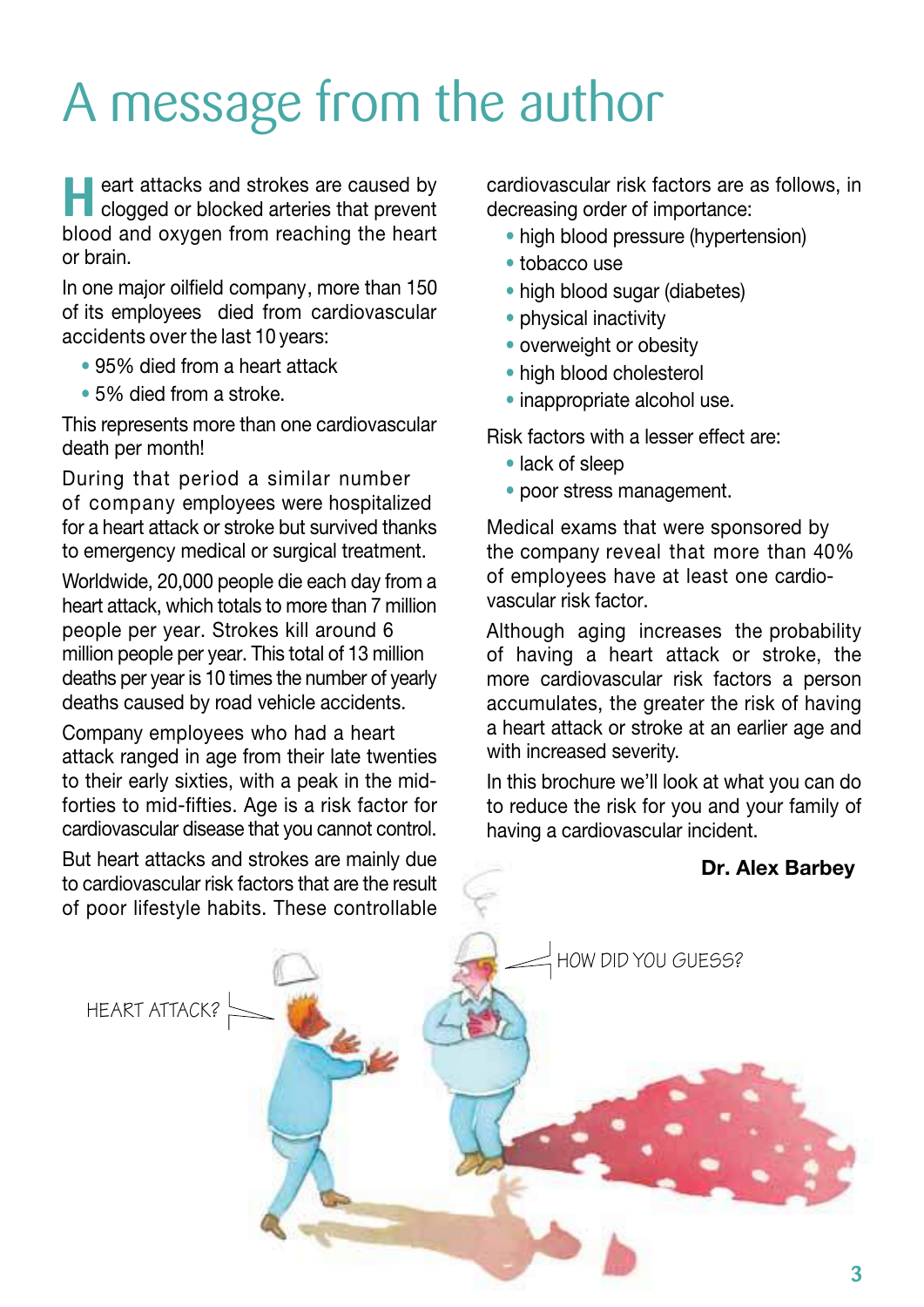## Table of contents

| 1. Assessing your cardiovascular risk factors                               | 5  |
|-----------------------------------------------------------------------------|----|
| 2. The heart and heart attacks                                              | 6  |
| . What is a heart attack?                                                   | 7  |
| . What are the symptoms of a heart attack?                                  | 8  |
| • What to do as a bystander if you suspect someone is having a heart attack | 9  |
| • What not to do in the case of a heart attack                              | 10 |
| • Heart attacks and women                                                   | 11 |
| 3. The brain and strokes                                                    | 12 |
| • What is a stroke?                                                         | 12 |
| • What are the symptoms of a stroke?                                        | 13 |
| 4. Reducing your risk of having a heart attack or stroke                    | 14 |
| A. High blood pressure                                                      | 14 |
| a. What are the symptoms of high blood pressure?                            | 15 |
| <b>b.</b> What are the causes of high blood pressure?                       | 16 |
| c. Treating high blood pressure                                             | 16 |
| B. Tobacco use                                                              | 17 |
| Tips for stopping smoking                                                   | 17 |
| C. High blood sugar                                                         | 19 |
| D. Physical inactivity                                                      | 21 |
| Why not walk the walk?                                                      | 22 |
| E. Overweight and obesity                                                   | 23 |
| a. What are the consequences of being overweight or obese?                  | 25 |
| <b>b.</b> What can you do to reduce excess weight and its consequences?     | 26 |
| c. Losing weight and getting back in shape                                  | 27 |
| • Understanding what you eat                                                | 27 |
| • Improving your eating habits-Some good advice                             | 30 |
| • Getting started-Helpful hints                                             | 31 |
| F. High cholesterol                                                         | 33 |
| G. Alcohol consumption                                                      | 35 |
| H. Lack of sleep                                                            | 36 |
| a. Before going to bed                                                      | 37 |
| <b>b.</b> Once in bed                                                       | 37 |
| c. What not to do before going to bed                                       | 37 |
| I. Poor stress management                                                   | 38 |
| 5. Company role in improving fitness and reducing heart attacks             | 40 |
| • Fitness days                                                              | 40 |
| • Food and overseas locations                                               | 40 |
| • Physical activity initiatives                                             | 41 |
| • Weight loss and <b>company</b> initiatives                                | 41 |
| • Fitness and the future                                                    | 41 |
| <b>6. Conclusions</b>                                                       | 42 |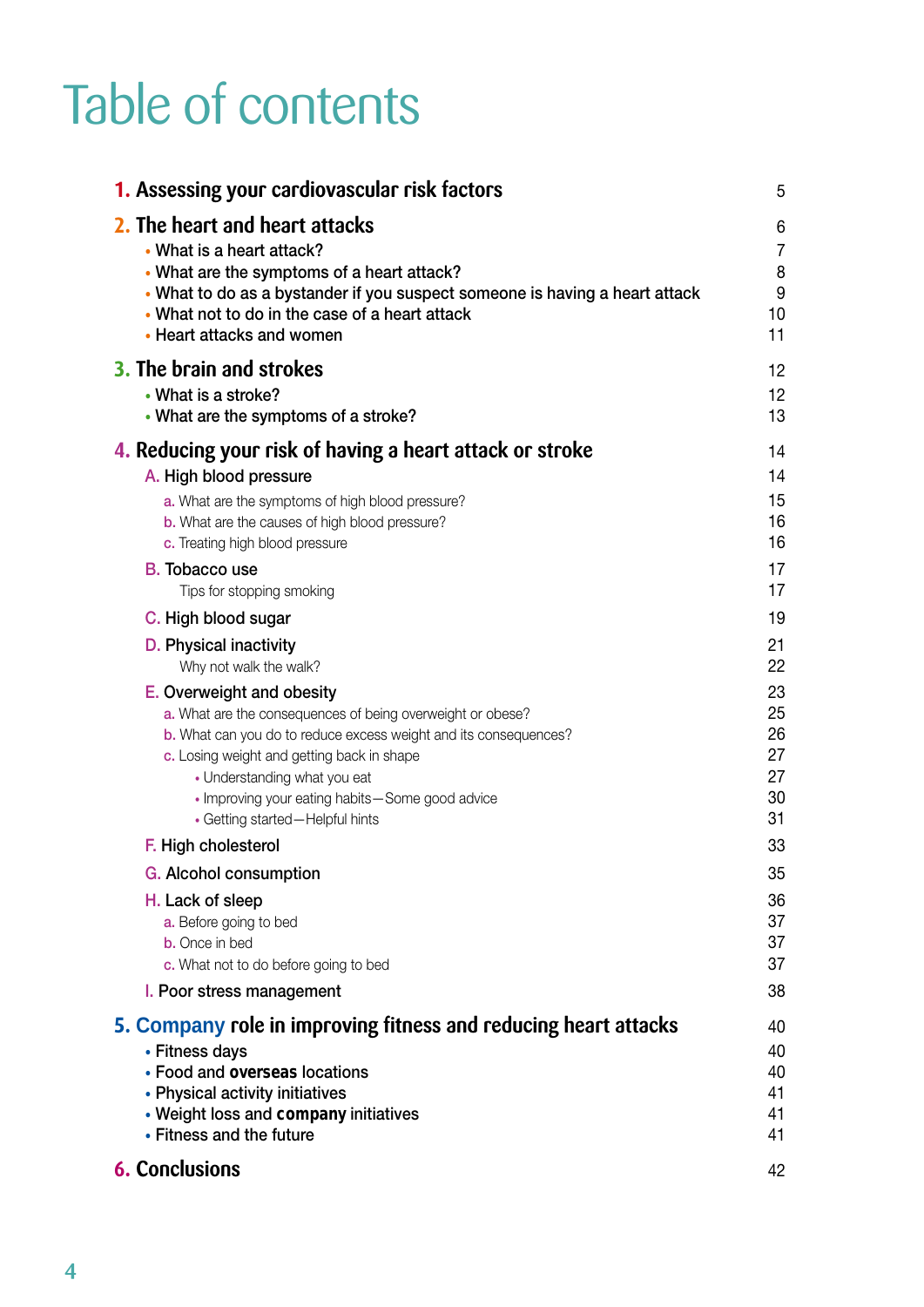## **Assessing your cardiovascular risk factors**

**Let's see if your cardiovascular risk is high.**

**→ Answer either "yes" or "no"** to the following questions.

 **1.** Has either of your parents or a brother or sister had a heart attack or a stroke?

 $Vf$ 

**2.** Are you a smoker?



**3.** Have you ever been told by a nurse or doctor that your blood pressure was equal to 140/90 mm Hg or higher or simply that your blood pressure was high?

| 'es<br>y | no |
|----------|----|
|          |    |

**4.** Has analysis of your blood ever found an elevated cholesterol level of 200 mg/dL [5.2 mmol/L] ves no or higher?



 **5.** Have you ever been told that your "bad" cholesterol (LDL) is too high?



If you answered "ves" to any of the above questions you are at an increased risk of having a heart attack or stroke.

The more "yes" answers, the higher your risk.

If you do not know the answer to any of the assessment questions  $\overline{?}$ , it is highly recommended that you see a doctor now to get those answers. Tomorrow may be too late!

- **6.** Do you have diabetes or is your fasting blood sugar above 125 mg/dL [7 mmol/L]? yes no
- **7.** Is your body mass index (BMI) above 25 ? (see page 5a to calculate your BMI)



?

 **8.** Are you getting less than 30 minutes of moderate physical activity per day?

| 'es | no |
|-----|----|
|     |    |

- **9.** When sleeping at night or when napping do you snore or gasp (ask your bed partner if you are not certain)?
- **10.** Are you over 55 years of age?



?

yes no

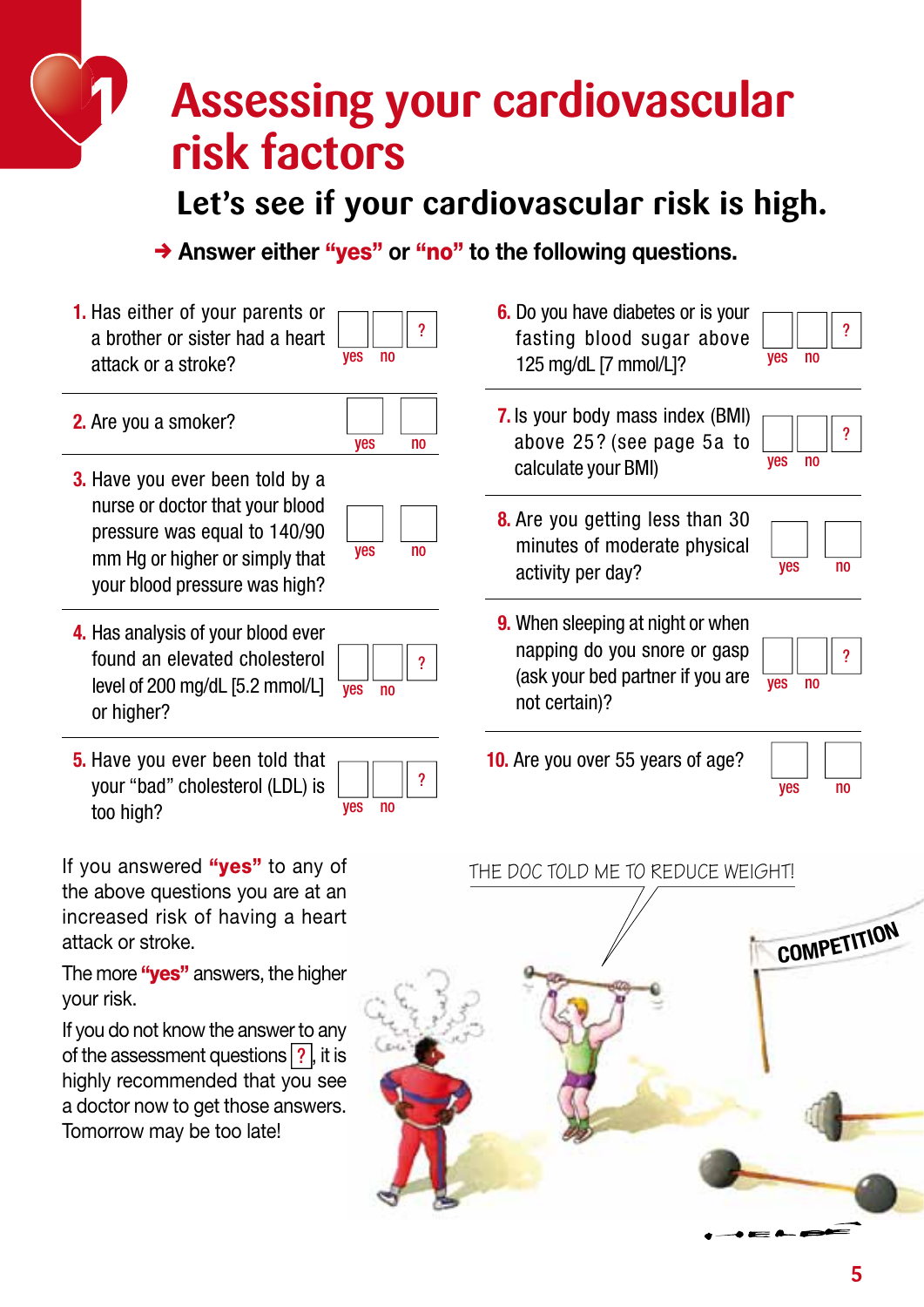|                                                                                                                                   | <b>Calculate your BMI</b>           |                                          |  |
|-----------------------------------------------------------------------------------------------------------------------------------|-------------------------------------|------------------------------------------|--|
| $BMI =$                                                                                                                           | weight in kilograms                 | weight in pounds $\times$ 703<br>or      |  |
|                                                                                                                                   | height in meters x height in meters | height in inches x height in inches      |  |
| <b>Examples:</b>                                                                                                                  |                                     |                                          |  |
| 70 kg and 1.75 m = BMI of 22.9                                                                                                    |                                     | 155 pounds and 69 inches = BMI of 22.9   |  |
| 100 kg and 1.75 m = BMI of 32.6                                                                                                   |                                     | 221 pounds and 69 inches = BMI of $32.6$ |  |
| An online calculator for determining your BMI in kilograms and meters or in pounds and inches<br>is at www.nhlbisupport.com/bmi/. |                                     |                                          |  |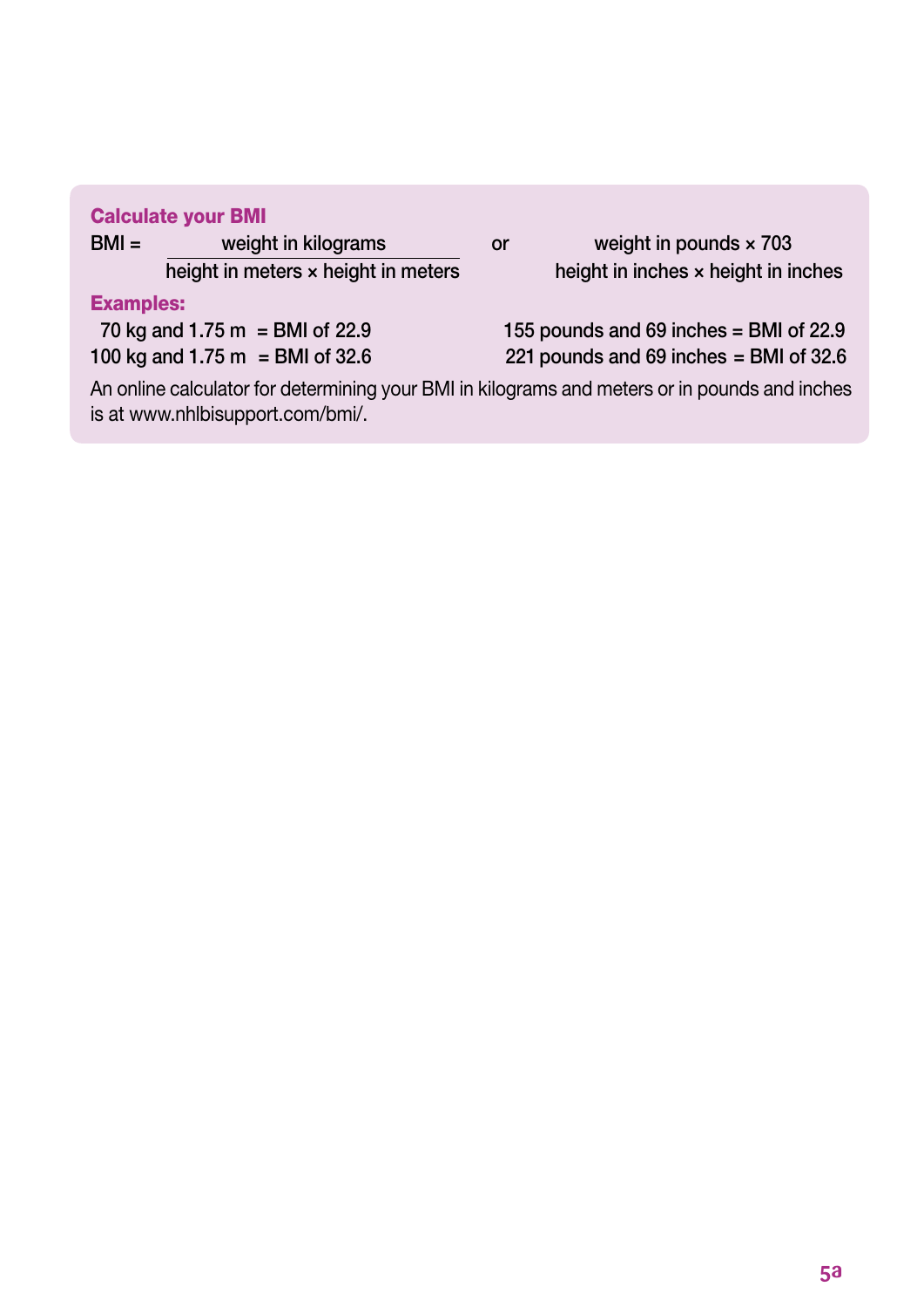

**T** he heart is a muscle that pumps to circulate blood to the organs, tissues, and cells of the body.

Located in the thorax, between the two lungs, the heart beats approximately 70 times a minute or more than 100,000 times per day, every day, throughout a person's life!

In one day the heart pumps more than 300,000 liters or quarts of blood.

The heart rate, which is how fast the heart pumps, increases during exercise and at times of high stress, such as fear and excitement.

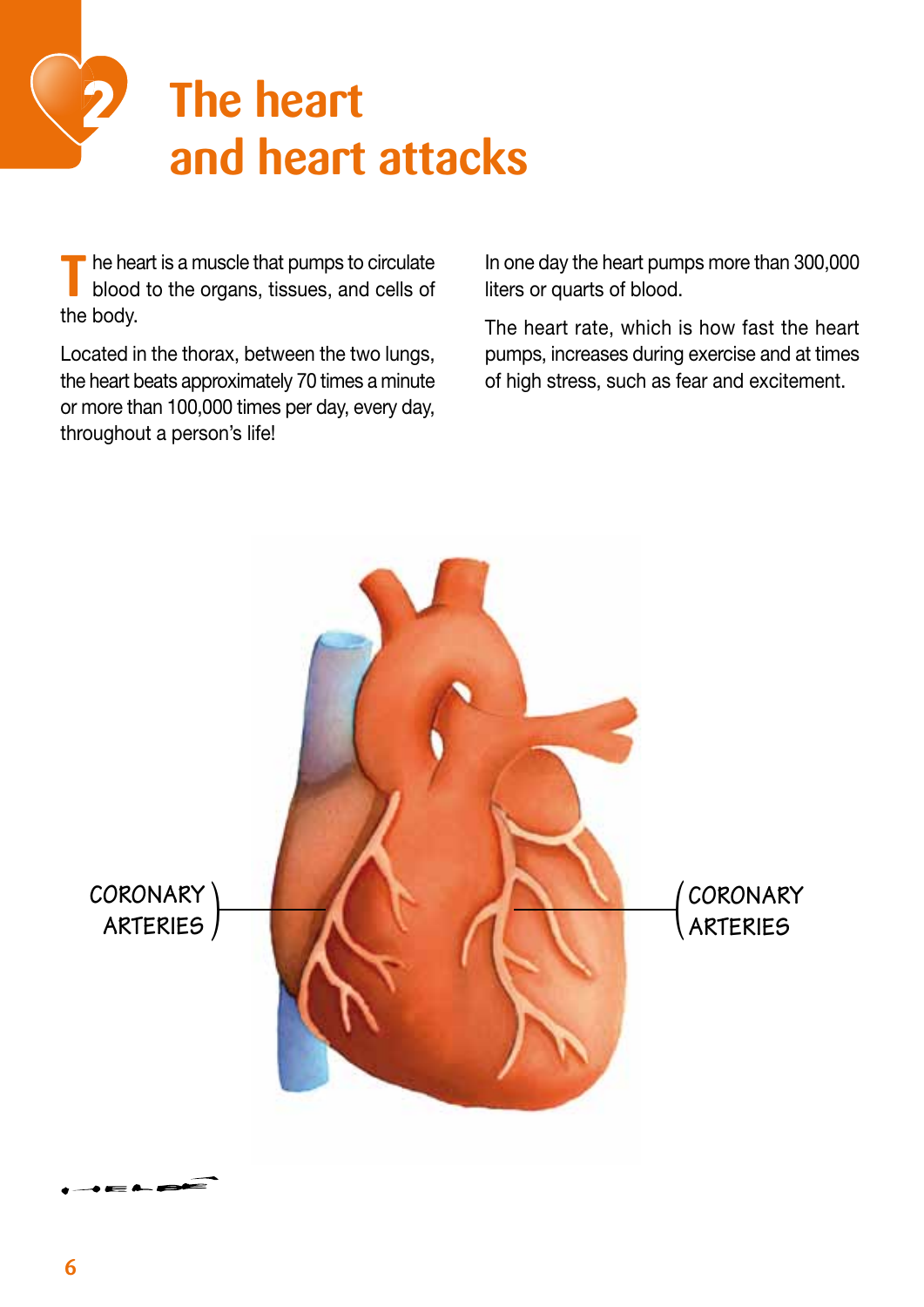## **What is a heart attack?**

**A** heart attack (also called a myocardial infarction, coronary thrombosis, or coronary occlusion) is caused by the partial or complete blockage of one or more of the coronary arteries or its branches. These are the blood vessels that supply blood carrying oxygen and nutrients to the heart muscle. Without sufficient blood flow to it, the affected part of the heart muscle is starved and begins to die.

Age is a risk factor. The chance of having a heart attack is much higher for men over 40 years old and to a lesser degree in women over 50 years of age after menopause. Heart attacks can also occur in people in their 20s and 30s with a family history of premature coronary artery disease.

Aging and the cardiovascular risk factors reviewed in this brochure allow fatty deposits to build up, narrowing and hardening the arteries in the body. This is called arteriosclerosis. In the coronary arteries irrigating the heart, arteriosclerosis reduces blood flow to the heart muscle. When a spasm or blood clot significantly clogs or blocks one of the previously narrowed arteries, the result is a heart attack. How much damage occurs to the heart muscle depends on the extent and location of the blockage and also whether blood flow is restored and if so, how quickly.

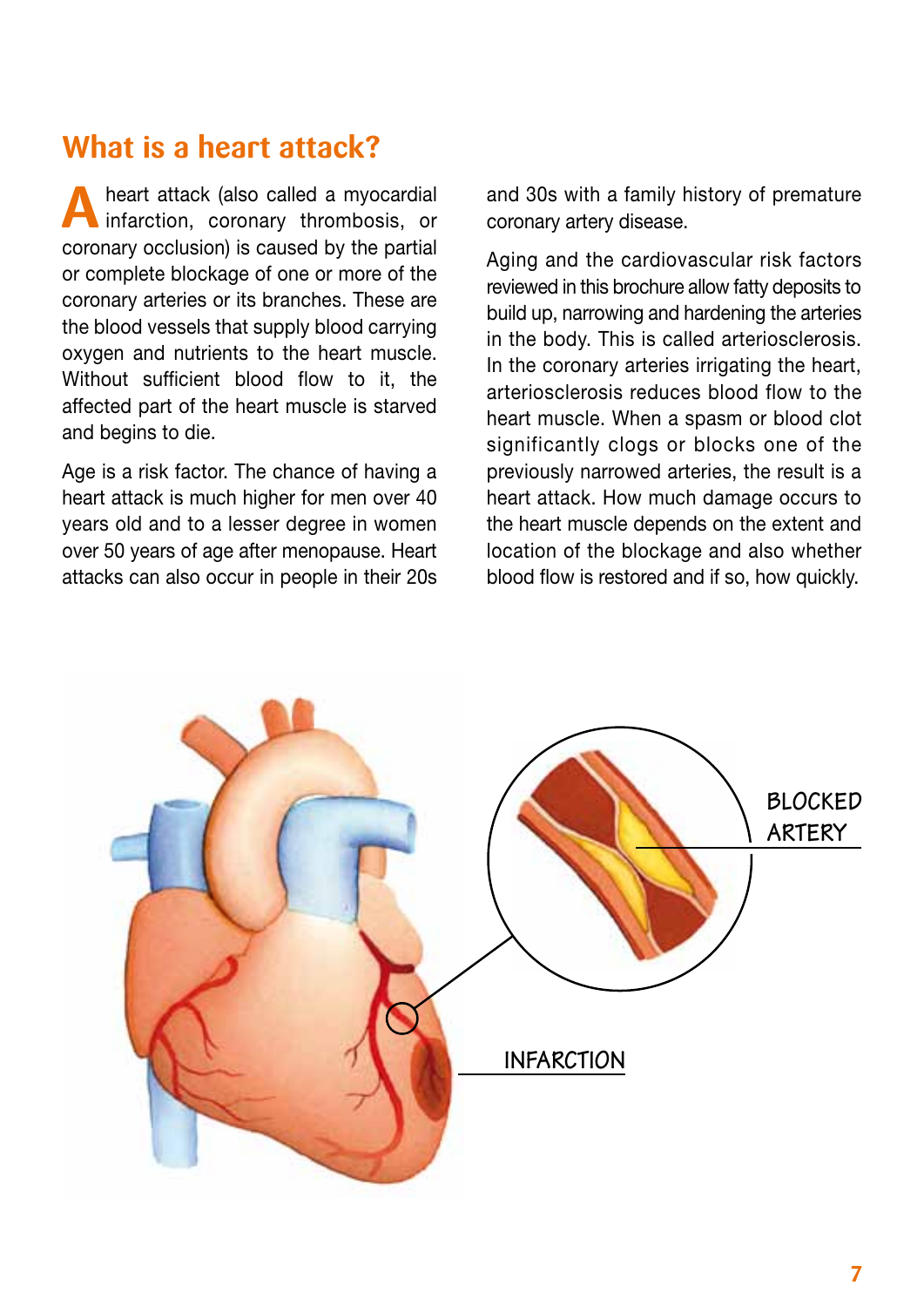## **What are the symptoms of a heart attack?**

**T** he typical symptom of a heart attack is **chest pain:**

- typically severe, persistent, and described as a tightness, squeezing, or crushing sensation usually located in the center of the chest behind the breastbone or sternum; it may mimic heartburn in some cases.
- spreading to the neck, back, jaw, shoulders, or arms (particularly the left arm and hand).
- lasting for more than 15 minutes, sometimes coming and going.
- occurring at rest or during activity.
- often accompanied by palpitations, fainting, cold sweats, nausea or vomiting, shortness of breath, and a feeling of fear, anxiety, imminent death, or impending doom.
- may be accompanied by signs of shock or loss of consciousness.

A suspected heart attack is a medical emergency requiring urgent attention. Treatment is most effective when started within the first hour (the "golden hour") after the onset of symptoms. The faster a person having a heart attack gets to the emergency room for treatment, the greater his or her chance of survival.

Unfortunately, almost one-third of all heart attacks are "silent" and go completely unrecognized. They do not produce symptoms of chest pain, and the person may be treated for a noncardiological problem. Chest discomfort may be confused with symptoms of indigestion or anxiety. People with a silent heart attack are at a greater risk of dying than those who experience the typical severe chest pain of a heart attack.

**Remember:** Any chest pain lasting for more than 15 minutes must be considered a heart attack and the person suspected of having a heart attack is in urgent need of transportation to an emergency medical facility for treatment.



#### **Usual area of heart attack chest pain**

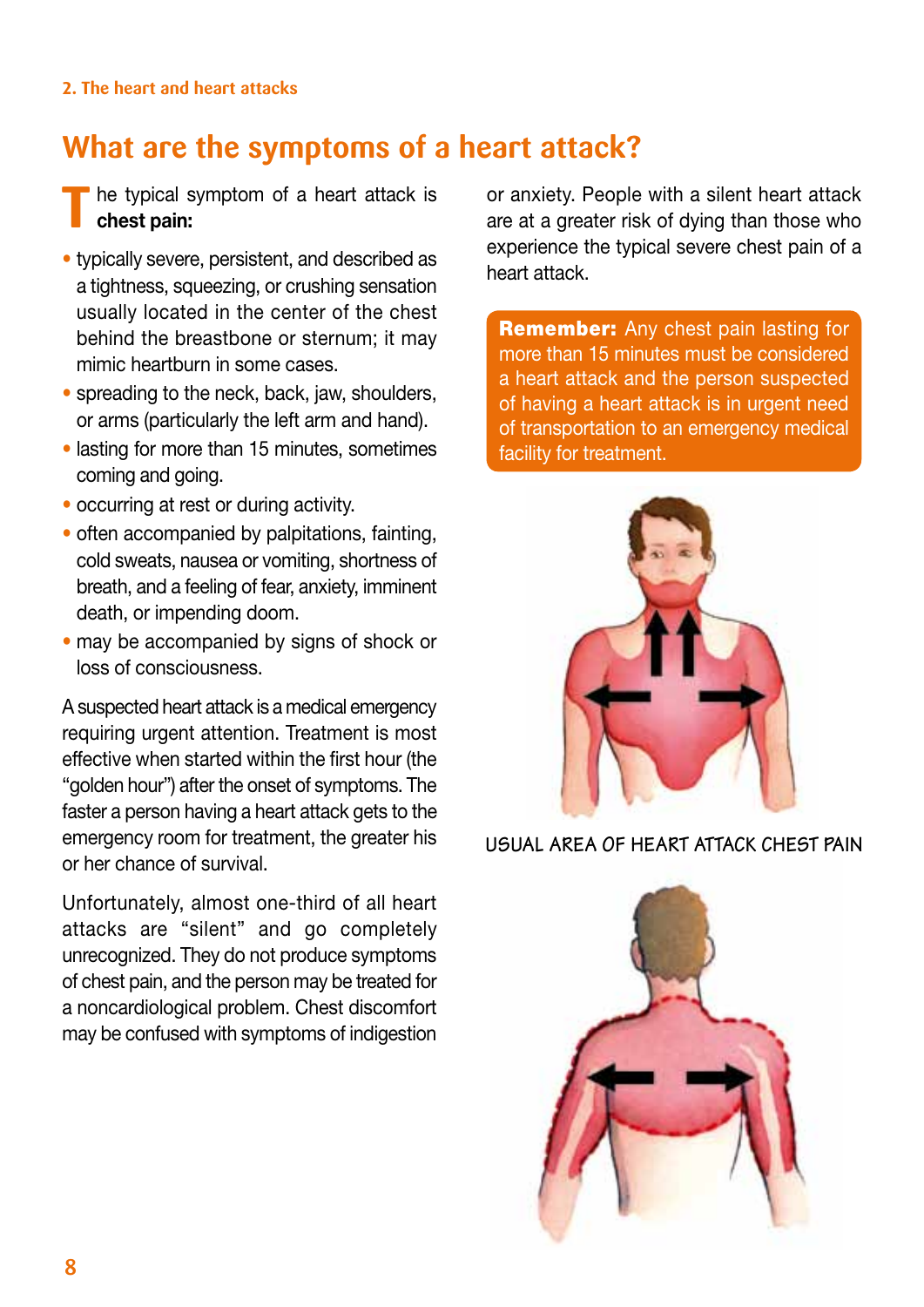#### Heart attack! Quick! Have to loosen his clothing…

## **What to do as a bystander if you suspect someone is having a heart attack**

1. If you suspect someone is having a heart attack and that person is **conscious:** 

- Immediately call for emergency medical service or transport the victim to an emergency medical facility.
- Have the person sit, rest, and stay calm.
- Loosen any tight clothing on the person (collar, tie, belt, etc.).

Have the person chew a tablet of aspirin (confirm there is no allergy to aspirin first), which can help limit damage to the heart. Aspirin is an effective anticlotting agent that can be beneficial if there is a heart attack and which poses no danger if it was not a heart attack. Chewing aspirin speeds up its absorption by the body.



2. If the person is **unconscious and is breathing, place the person on his or her side** (called the recovery position) and immediately call for emergency medical service or transport the person to an emergency medical facility rapidly.

#### Unconscious + breathing = Recovery position + monitor



**Recovery Position**

**3.** If the person is **unconscious and has** stopped breathing, you must assume that the heart has stopped beating and start cardiopulmonary resuscitation (CPR) immediately. External chest compressions and mouth-to-mouth resuscitation must be continued until the arrival of emergency medical personnel or until the person arrives at an emergency medical facility and can be treated by medical professionals.

Note: It is recommended to apply 30 external chest compressions for every 2 mouth-tomouth ventilations. However, there is a tendency to drop the mouth-to-mouth resuscitation (rarely performed correctly) in recent first aid training and to instruct only to perform cardiac compressions at the rate of 100/minute.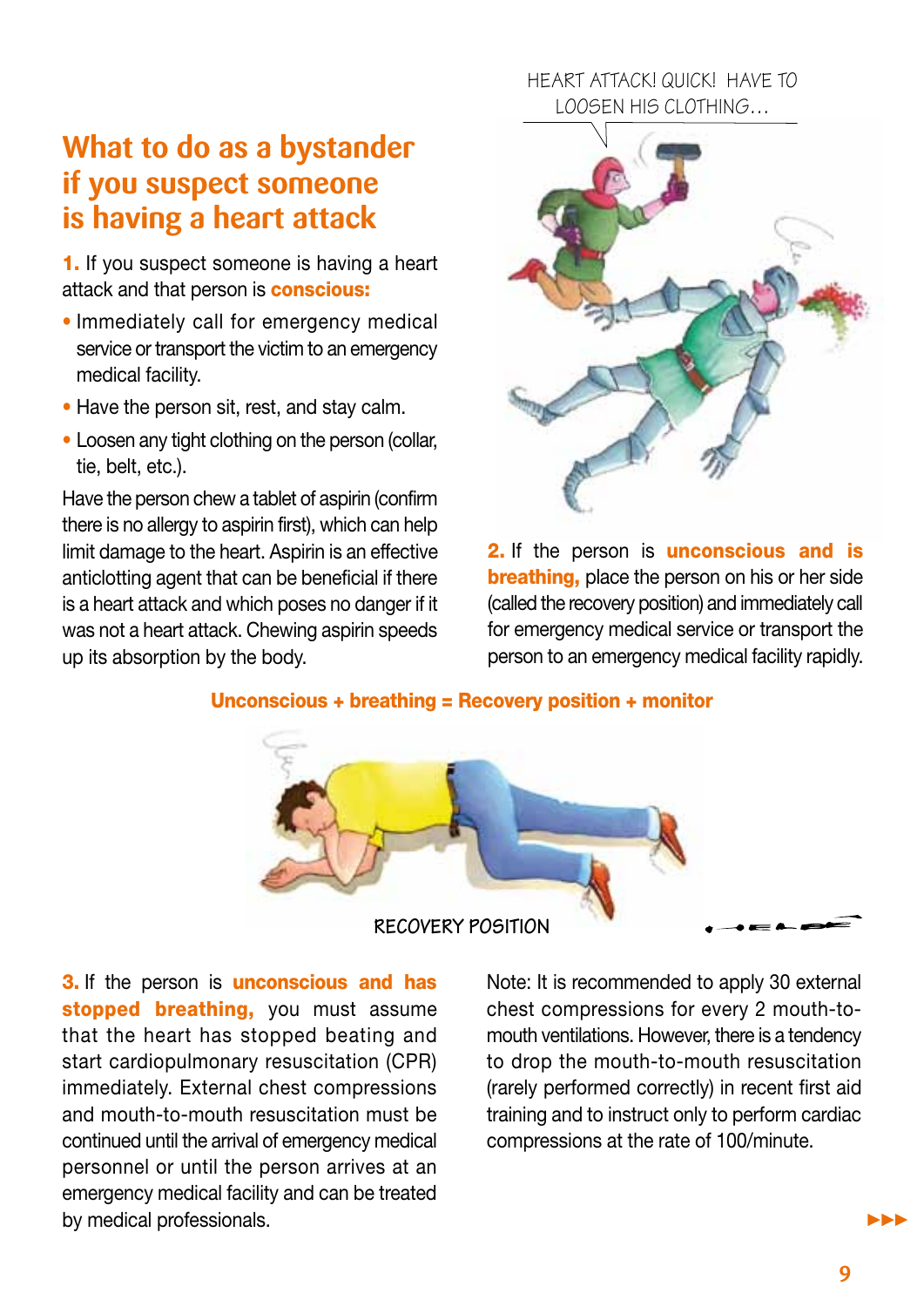#### **2. The heart and heart attacks**

Use an automatic external defibrillator (AED) if one is available. This small, portable electronic device diagnoses the heart rhythm and delivers an electric shock as necessary. If a critical part of the heart is affected, it may stop beating (cardiac arrest) or may trigger chaotic electrical activity (ventricular fibrillation), causing uncoordinated quivering (gelatin-like movement) of the heart muscle instead of coordinated contractions and pumping. The electric shock may be able to restore the correct rhythm. Without medical treatment, cardiac arrest results in death within FIVE MINUTES.

#### Victim Unconscious + No breathing = CPR + AED (if available)

Ideally, everyone working overseas should be trained in how to perform CPR and use an AED. Most people who die from a heart attack before getting to an emergency medical facility do so simply because bystanders did not know what to do or did not do it!

## **What not to do in the case of a heart attack**



- DO NOT leave the person alone except to call for help.
- DO NOT allow the person to deny any symptoms and convince you not to call for emergency medical help.
- DO NOT wait to see if the symptoms go away.

**Remember:** The faster a heart attack victim receives CPR + AED and gets to an emergency medical facility, the greater is his or her chance of survival. For every minute that is lost, the likelihood of saving the person's life decreases by 10%.

#### Every minute counts!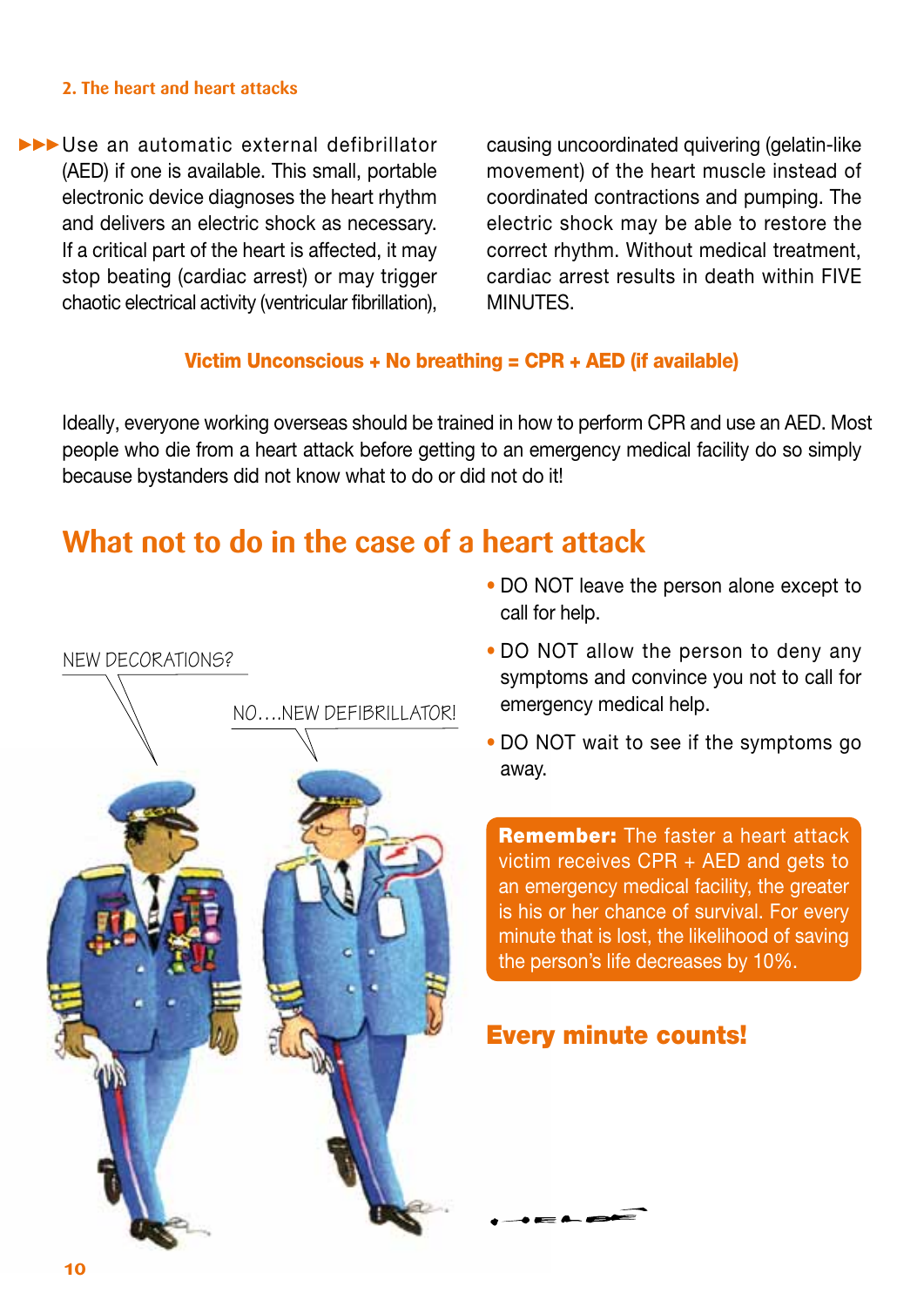## **Heart attacks and women**

**O**<sup>f</sup> the <sup>150</sup> heart attack deaths reported among one company's employees in the last 10 years none occurred in women.

But with the increasing female population in the international workforce, many of whom have the cardiac risk factors of smoking and taking oral contraceptives, heart attacks among women employees can be expected in the years to come.

Women are just as vulnerable to heart attacks as men and represent nearly half of the heart attack deaths worldwide. To put this in perspective, women have a much greater chance of dying of a heart attack than of dying from breast cancer. Because menopause is a cardiovascular risk factor, women tend to be about 10 years older than men when they have a heart attack.

## **Why are women less likely to survive heart attacks than men?**

The lower survival rate of women from heart attacks is probably explained by the following:

• More than 40% of women report having no chest pain or discomfort before or during their heart attack. The absence of these characteristic symptoms results

in a potentially incorrect diagnosis by the receiving medical professional. Major symptoms in women during a heart attack often include one or more of these:

- unusual fatigue
- sleep disturbance
- shortness of breath
- indigestion
- anxiety
- cold sweat
- dizziness.
- Women are less likely to realize that they are having a heart attack because they think of heart attacks as a concern for men.
- They do not recognize the noncharacteristic symptoms and are therefore more likely to delay seeking emergency medical treatment.

Remember: Women die from heart attacks too! Heart attack prevention in women is identical to that in men—primarily by reducing the controllable cardiovascular risk factors.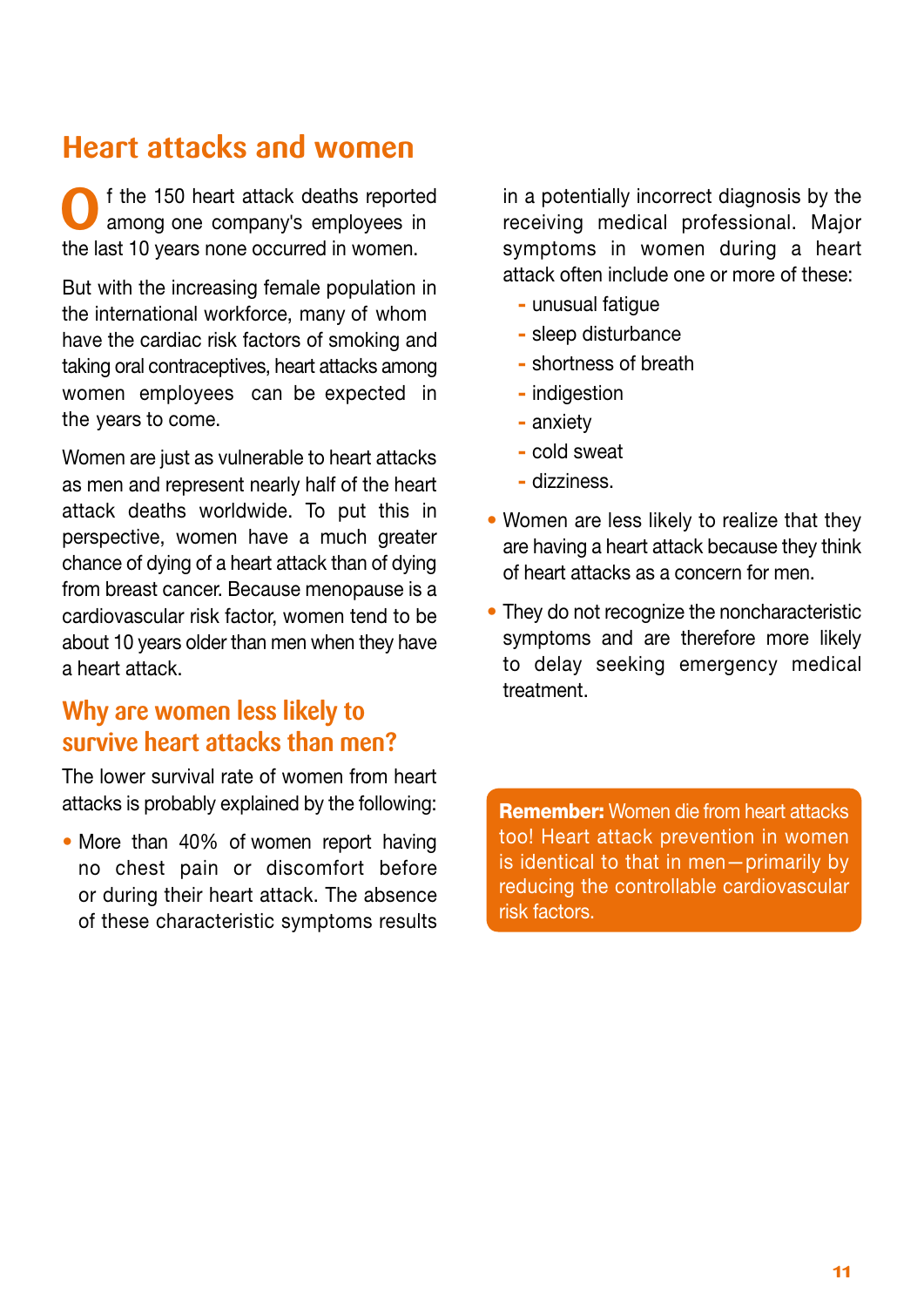

## k<sup>3</sup> **The brain and strokes**



**T** he brain is like a highly developed computer made up of billions of nerve cells, or neurons, within various specialized nerve centers that coordinate and regulate everything in the body, from memory, reasoning, and emotions to the autonomic nervous functions of the heartbeat, breathing, and body temperature, as well as the mobility and sensitivity of the limbs and face.

Blood is carried to the brain by the carotid and vertebral arteries, which branch out into a complex arterial network within the brain.

#### **the brain and its arteries**

## **What is a stroke?**

**A**stroke is either the clogging (ischemic stroke) or the bleeding (hemorrhagic stroke) of an artery in the brain that causes the partial or total destruction of one or more of the specialized nerve centers. This medical emergency can result in neurological damage, such as partial or total paralysis of a limb or an entire side of the body (hemiplegia), speech impairment (aphasia), or vision or memory loss. Irreversible damage occurs to brain tissue when it is deprived of oxygen for more than 3 hours, and the result may be a coma or brain death.

Ischemic strokes (also called "brain attack" or acute ischemic cerebrovascular syndrome) are responsible for more than 80% of all strokes observed.

Strokes affect more men than women.

Most people who have a stroke are over 65 years of age, which explains why they are relatively rare in a young overseas workforce. However, a stroke can occur at any age, and the same cardiovascular risk factors that produce heart attacks are responsible for ischemic strokes.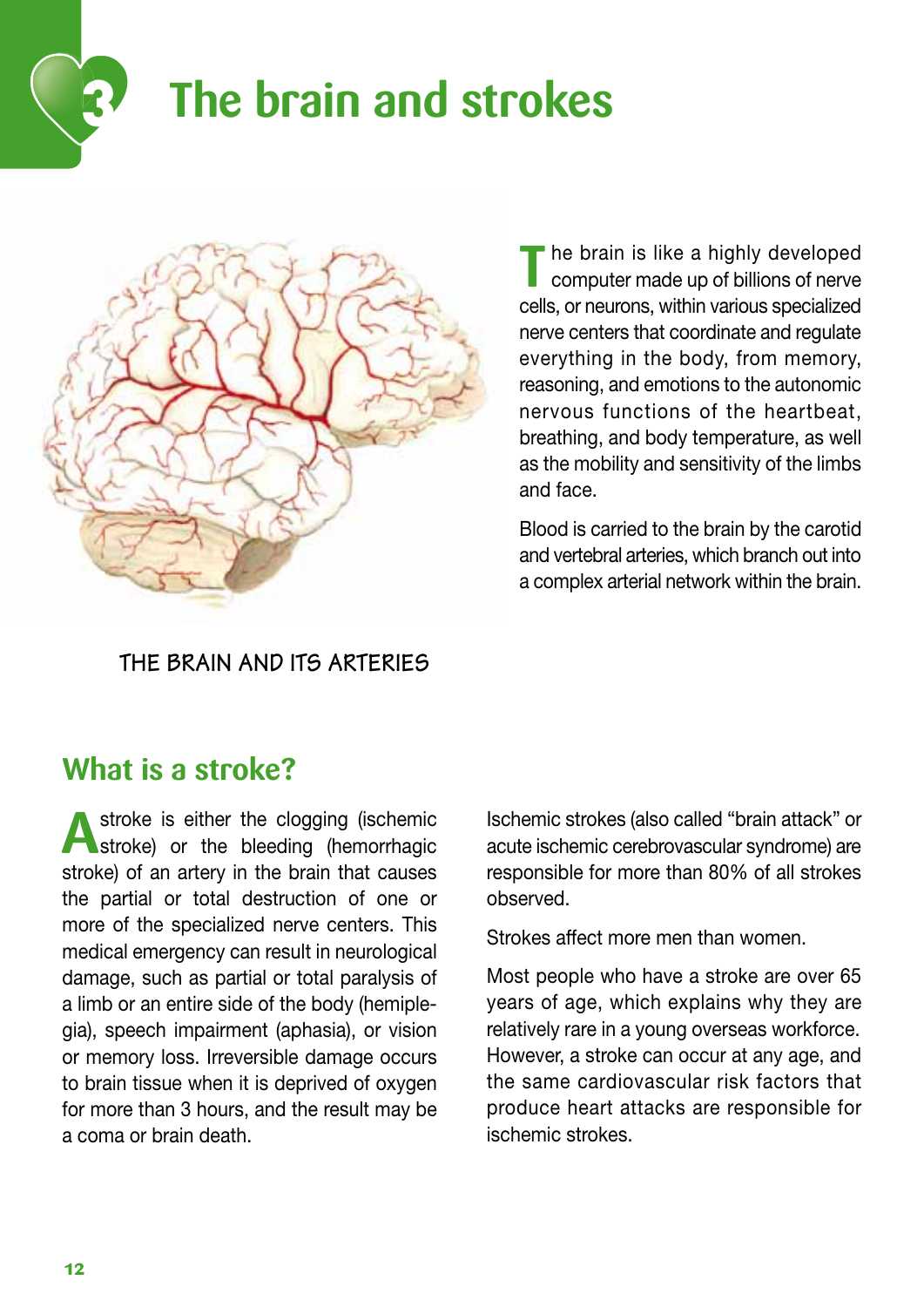## **What are the symptoms of a stroke?**

**E** arly recognition and treatment of a stroke are essential to reduce the severity of the effects and increase the chances of total recuperation.

The US National Stroke Association has identified the **Act FAST** rule for rapid recognition of a stroke.

F **for face:** Ask the person to smile. Does one side of the face droop?

A **for arms:** Ask the person to raise both arms. Does one arm drift downward?

**S for speech:** Ask the person to repeat a simple phrase. Is their speech slurred or strange?

**T** for time: If you observe any of these signs, immediately call for emergency medical service.

**Inability to close the eye**

> **Asymmetry of the mouth**

When did you notice that one arm was drifting down?



**Area of the brain deprived of blood**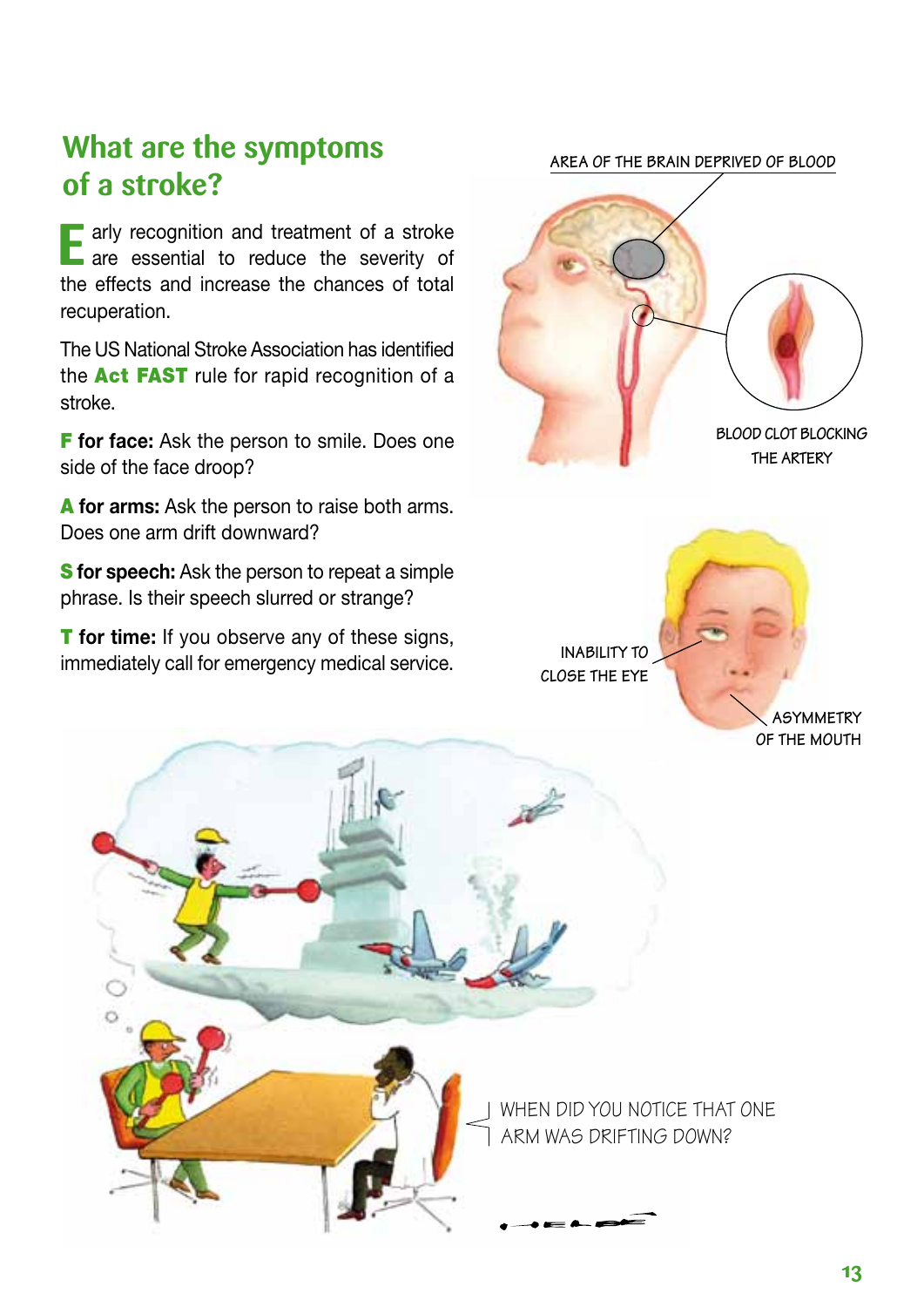Some of the cardiovascular risk factors<br>
that are responsible for heart attacks and strokes cannot be modified and are called uncontrollable:

4

Age: The older a person is, the greater the risk. More than half of all heart attacks and ischemic strokes worldwide occur in people older than 65. However, age is not necessarily the primary cardiovascular risk factor. An elderly person with a healthful lifestyle can be in much better shape than a younger person with an unhealthful lifestyle. The youngest person in one company to die from a heart attack was 28 years old.

Gender: Men are more likely to develop cardiovascular problems than women.

**Heredity:** If there is a history of heart attacks in your family, particularly occurring in people younger than 55, your likelihood of having a heart attack increases.

The good news is that it is possible to reduce many other cardiovascular risk factors by modifying lifestyle habits. According to the World Health Organization (WHO), the controllable cardiovascular risk factors for heart attacks and strokes are the following, by decreasing order of importance:

- high blood pressure
- tobacco use
- high blood sugar
- physical inactivity
- obesity or overweight
- high blood cholesterol
- inappropriate alcohol use.

Other known risk factors can be added to the WHO ones:

- lack of sleep
- poor stress management.

The cardiovascular risk factors are intertwined. Smoking increases blood pressure. Stress and smoking increase the level of bad cholesterol in the blood. Lack of sleep increases obesity and blood pressure.

The following chapters look at each of the controllable cardiovascular risk factors and provide some simple and practical recommendations to reduce your risk. What one company is doing at some locations to reduce employees' cardiovascular risk and promote fitness is also reviewed.

## **A. High blood pressure**

**H**igh blood pressure, also known as hypertension, is the most important risk factor in causing heart attacks and ischemic strokes as well as heart failure and kidney disease.

Blood pressure is the pressure exerted by the blood on the walls of the arteries. It is described with two numbers, such as 120/80. The top number is the systolic pressure, which corresponds to the pressure in the arteries when the heart contracts. The bottom number is the diastolic pressure, which corresponds to the blood pressure in the arteries when the heart rests between heartbeats.

A stethoscope and inflatable cuff-like manometer (sphygmomanometer) placed around the arm are all that is required to measure blood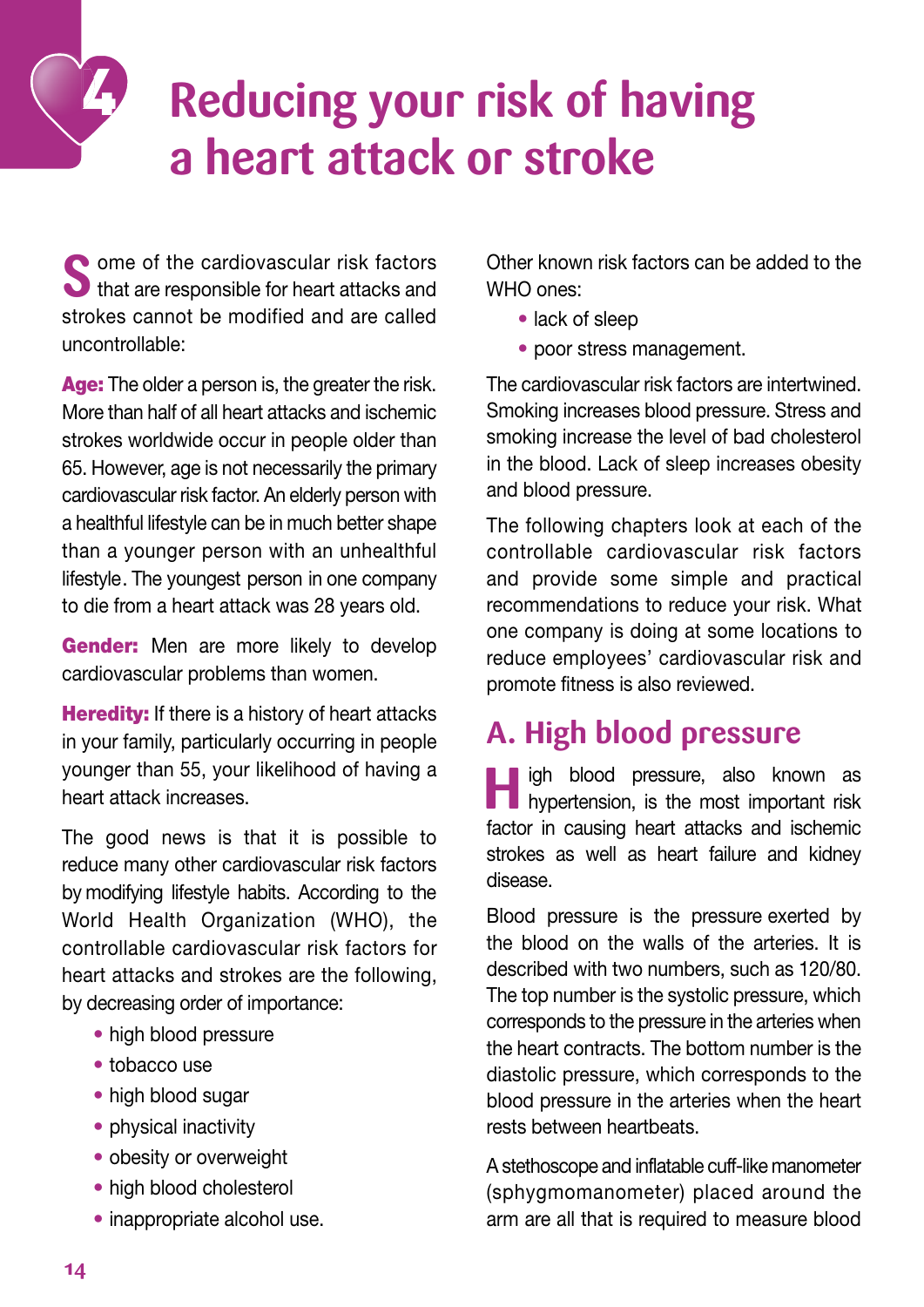#### Careful!!! He has high blood pressure!

pressure. Blood pressure readings should be taken on both arms and can be expressed either in millimeters or centimeters of mercury (Hg).

High blood pressure is a very simple condition to diagnose: it only takes a few minutes every year or two to get your blood pressure checked. This simple, painless medical activity can save your life by preventing a heart attack or stroke years later. If high blood pressure is diagnosed, seek treatment and continue medication regularly.

#### Ideal blood pressure should be less than 120/80 mm Hg or 12/8 cm Hg.

High blood pressure is defined as 140/90 mm Hg or higher. The blood pressure level should be measured after a 10-minute rest period in a lying-down position and confirmed over two or three different consultations. Blood pressure varies with age, sex, altitude, muscular development, stress level, and fatigue. Blood pressure rises during activity or excitement and is lower during sleep.



Blood pressure between 120/80 mm Hg and 139/89 mm Hg in a relaxed, seated, or lyingdown adult (after a 10-minute rest period) is considered prehypertension. A person with prehypertension does not currently have high blood pressure but is likely to develop it.

#### a. What are the symptoms of high blood pressure?

In most cases people with high blood pressure feel absolutely fine. They have no symptoms. It is estimated that 20% of the world's population has undiagnosed high blood pressure. You may have high blood pressure and not know it! This is why having your blood pressure checked at least once every year or two is necessary.

When symptoms do start appearing, they can include headaches, dizziness, nose bleeds, buzzing in the ears, vision defects, and palpitations or breathlessness upon slight exertion. It may take years before symptoms are noticeable.

> What about your blood pressure?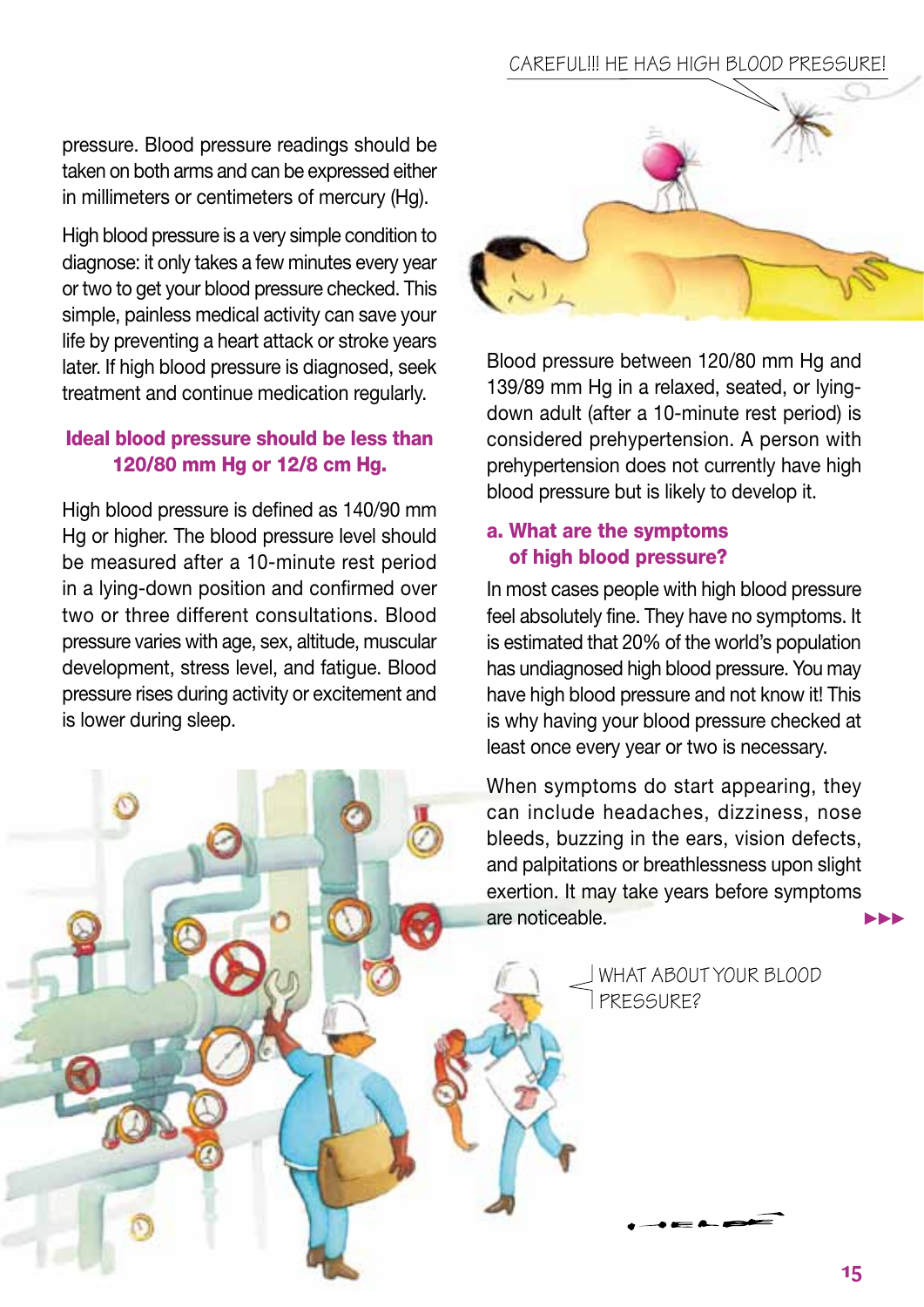#### **b. What are the causes of high blood** pressure?

Ninety-five percent of all cases of hypertension have no known cause. All medical investigations are normal. This is called primary or essential high blood pressure. Doctors have observed that this condition is usually found in other family members and it is therefore accepted that there is a hereditary or genetic aspect to high blood pressure. If your father or grandmother had high blood pressure, there is a good chance that you may have it also.

In 5% of the cases, a specific cause is found. This is called secondary high blood pressure. Secondary high blood pressure can be due to kidney disease; a vascular malformation or abnormality; certain hormonal conditions of the pituitary, thyroid, or adrenal gland; or in certain cases medication (for example, decongestants or oral contraceptives). Pregnancy can sometimes cause high blood pressure.



Both primary and secondary high blood pressure can result in an abnormal thickening of the heart muscle (ventricular hypertrophy). This can also affect the heart's electrical system, producing an irregular heartbeat, or arrhythmia, as well as damaging arteries, in turn causing arteriosclerosis and sometimes aneurysms. All these adverse effects make high blood pressure the most important risk factor in causing heart attacks, ischemic strokes, heart failure, and kidney disease.

#### c. Treating high blood pressure

High blood pressure is rarely an acute medical emergency, and it takes years before it causes a serious problem. However, managing your blood pressure now will avoid the eventual severe complications from high blood pressure.

Although a healthier lifestyle (losing excess weight, reducing salt in your diet, stopping smoking, and increasing physical activity) reduces primary blood pressure somewhat, medications are the most effective treatment for high blood pressure. There are numerous types of medications, and your doctor will prescribe the most effective treatment based on your age and medical condition and history.

Medication to treat high blood pressure MUST be taken on a daily basis for the duration of your life. If you stop taking medication for high blood pressure, it will reoccur within a few weeks.

Treatment of secondary high blood pressure requires treating the cause.

#### Do you know your blood pressure?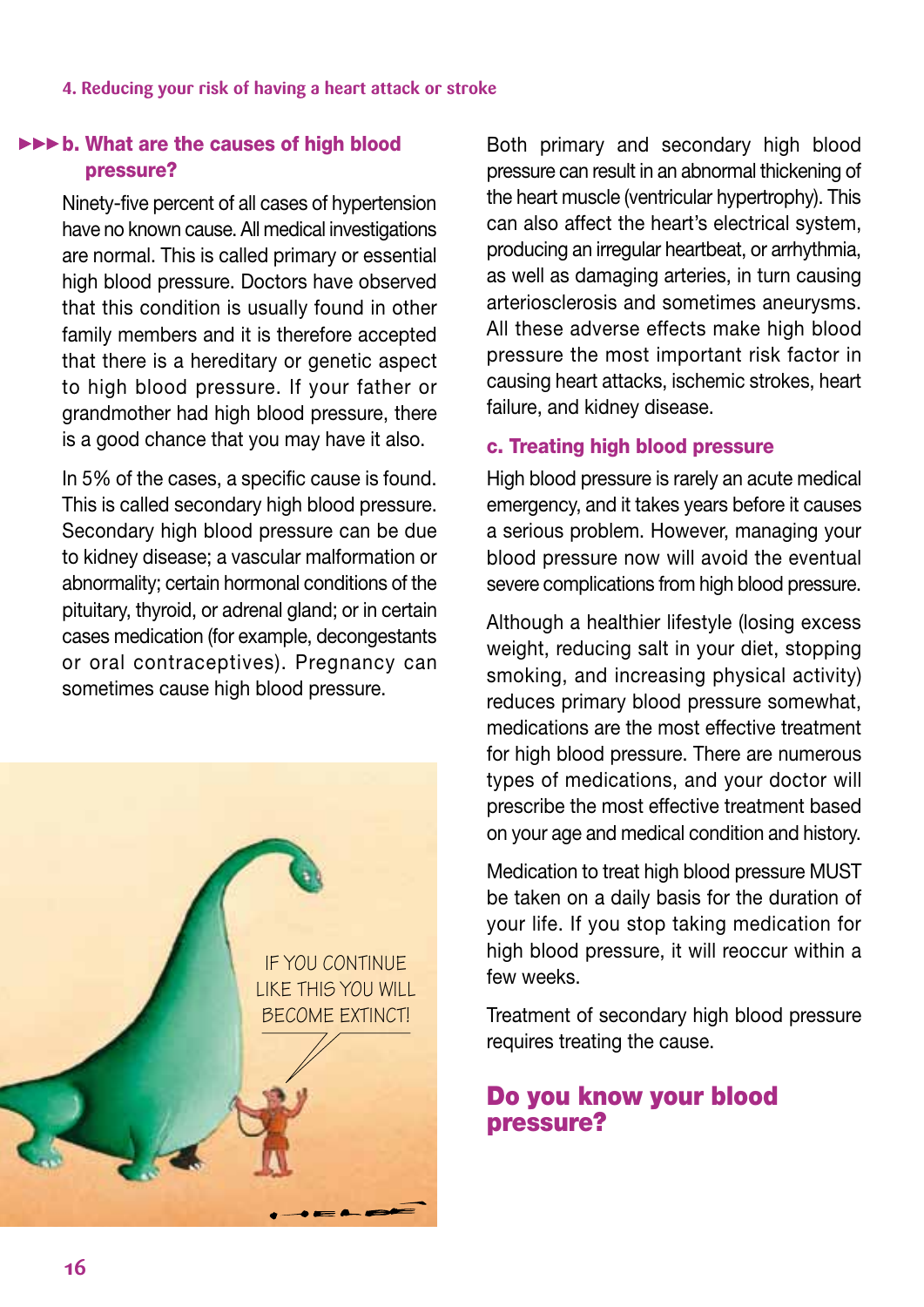## **B. Tobacco use**

**M** orldwide more than one billion people smoke. Almost half a million people die each year in the USA alone as a consequence of tobacco usage. Smoking is a major cardiovascular risk factor, increasing levels of bad cholesterol, raising blood pressure, and increasing the risk of heart attack and stroke.

Are you a smoker? If yes, it is never too late to stop. Smoking causes many other health problems in addition to increasing cardiovascular risk:

- Along with damaging the lungs, smoking causes many respiratory diseases, including bronchitis, emphysema, and asthma.
- Smoking increases the risk of lung, throat, and numerous other cancers (tongue, esophagus, stomach, colon, pancreas, kidney, bladder, and uterus).
- Smoking is the primary cause worldwide of male infertility and impotency, reducing both sperm count and testosterone levels.
- In women, smoking reduces fertility, increases the risk of spontaneous abortion, and can be responsible for premature birth and low birth weight.
- In both sexes, smoking ages the skin similar to sun exposure, hastens the appearance of wrinkles, and can contribute to hair loss.
- Cigars, pipes, and chewing tobacco are as dangerous as cigarettes—the health consequences simply differ. A 20-to 40-minute hookah or sheesha session is the equivalent of smoking 40 cigarettes.
- Passive smokers are at greater risk of having a heart attack or developing lung cancer than people not exposed to secondhand smoke.
- Smokers take 8 to 11 more days of sick leave per year and need medical care more often than nonsmokers.
- Nonsmokers not only live longer than smokers—10 to 14 years on average—but they also have a better quality of life.

There are many techniques to help smokers stop by preventing the undesirable symptoms of nicotine withdrawal and the classic but not inevitable weight gain. Discuss possible treatments with your healthcare provider. Nicotine-replacement products (patches, gums, lozenges, and sprays) and non-nicotine medications (Bupropion and Varenicline) are available to help you quit.

#### Tips for stopping smoking

- MOTIVATION is essential to stop smoking. Once you have decided to stop, stop completely.
- Get rid of the smoking-related paraphernalia (ashtrays, lighters, matches, etc.).
- Tell your friends, family, and colleagues—they can be your support group.
- Set a target date for quitting—the best time to stop may be at the same time as another change in your life, such as going on vacation.
- If possible, stop at the same time as your spouse, a friend, or colleague at work. Together it will be easier.
- Exercise—walk or jog—relax, or invest in a hobby or intellectual activity to get your mind off smoking. **SEE**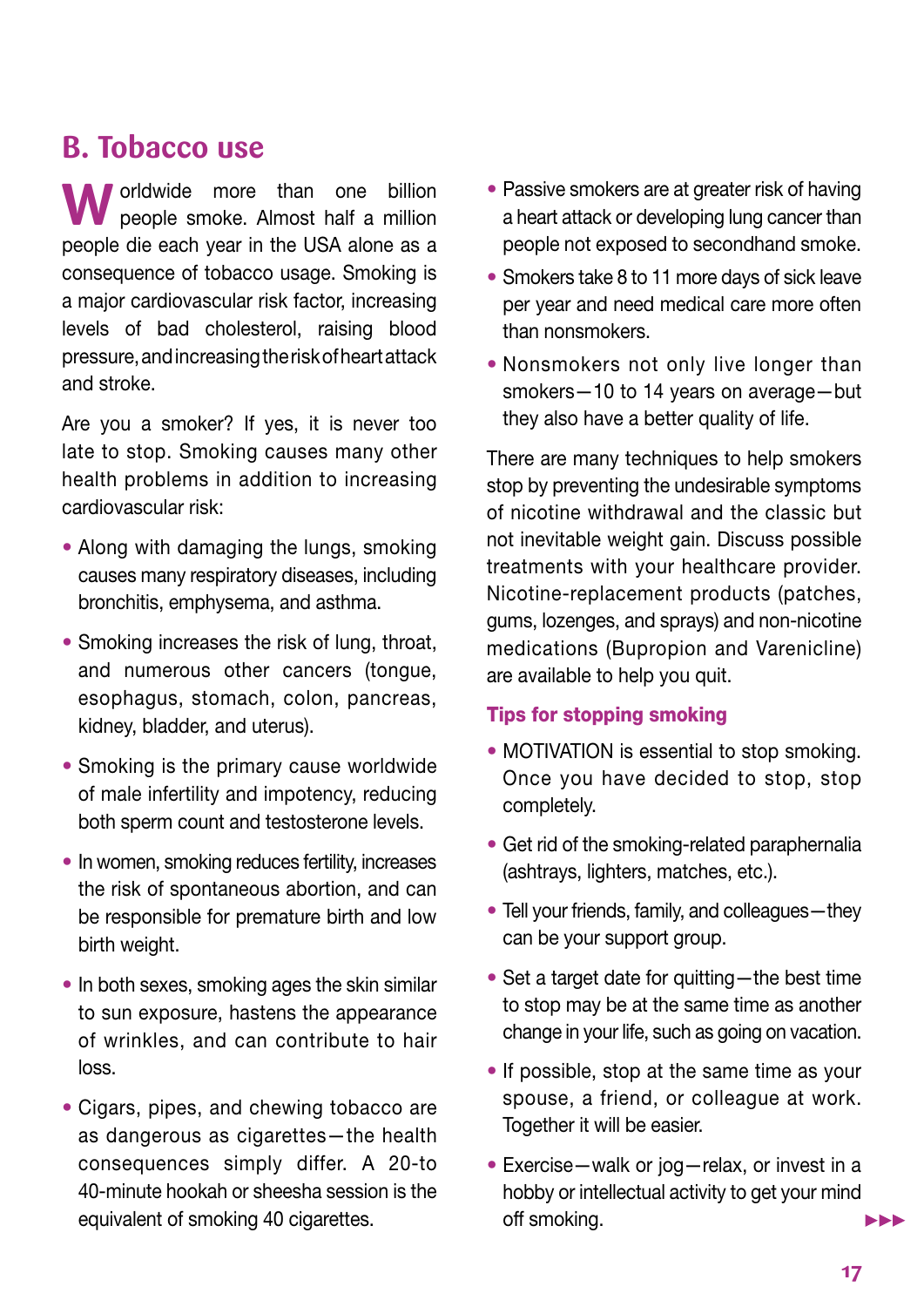- **4. Reducing your risk of having a heart attack or stroke**
- Avoid temptation. Associate with nonsmokers.
	- Take a walk after meals, and avoid nibbling between meals.
	- Each time you want to light up, drink a glass of water. Avoid the dehydrating effects of alcohol and coffee.
	- Once you stop, never, never light up again.
	- Even if you cannot bring yourself to stop smoking completely, at least try to reduce the quantity that you smoke by half. Next time, you will have less to give up so you may be able to stop completely.

• Try again, do not give up. It's well worth the effort!

No matter how many cigarettes you smoke, how long you have been smoking, and how many times you have tried to stop, **IT IS NEVER TOO** LATE to stop completely!

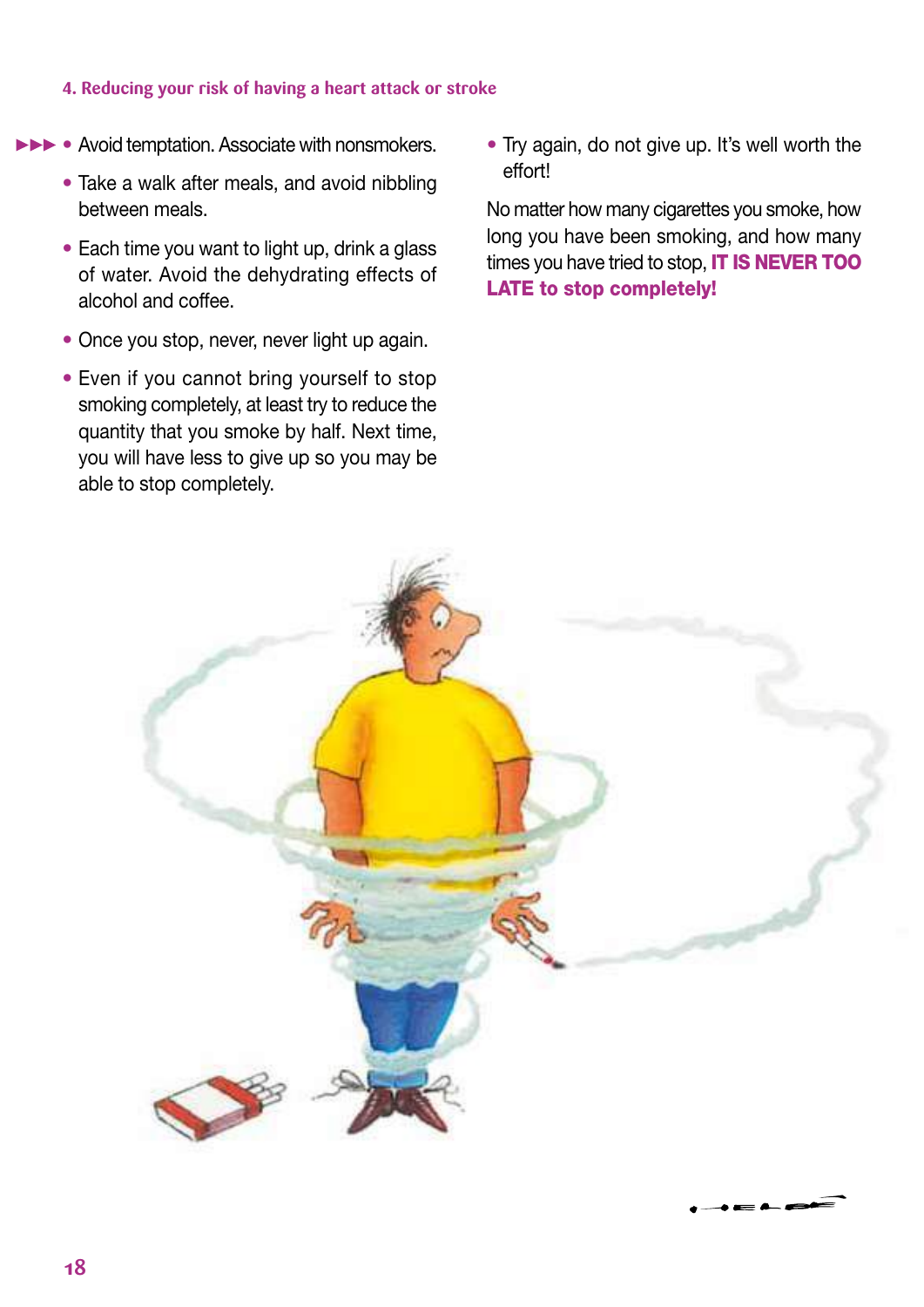## **C. High blood sugar**

**P**eople with diabetes have levels of blood sugar (also called blood glucose) that are too high.

Although blood glucose is necessary for energy, the high glucose levels that can occur with untreated or poorly managed diabetes are corrosive to the arteries, which is why diabetes can produce numerous long-term health problems including heart attack, stroke, blindness, infections, and damage to the kidneys and nerves.

Glucose is the body's primary source of energy, but the hormone insulin, which is manufactured by the pancreas, is necessary to get the glucose from the bloodstream into the body's cells to be used for fuel. If there is not enough insulin or if the body cannot use insulin properly, the glucose stays in the blood, resulting in diabetes.

Diabetes affects millions of people around the world. There are three major forms of diabetes: type 1, type 2, and gestational.

Type 1 diabetes occurs when a person's pancreas produces no or not enough insulin.

- Type 1 diabetes is usually diagnosed in children, adolescents, and young adults.
- Treatment requires injections of insulin for life.
- It is believed that this form of diabetes is hereditary, although in some cases, a viral infection during childhood (such as mumps) may trigger changes in the immune system that result in type 1 diabetes. There is no known prevention or cure.
- Symptoms include
	- frequent urination
	- unusual thirst
	- unusual hunger along with weight loss
	- fatigue and weakness.
- The acute risk for type 1 diabetics is losing consciousness or becoming comatose from either too little or too much insulin.

**Type 2 diabetes** can develop at any age when the body cannot use insulin properly.

- It occurs mainly in overweight or obese individuals whose pancreas functions normally; however, the amount of insulin produced is not enough to compensate for the excess body weight.
- Type 2 diabetes is the form most commonly diagnosed in people over 35 or 40 years of age. Many employees who have diabetes have type 2.
- Symptoms are often nonexistent in type 2 diabetes, with diagnosis made during a medical exam through blood or urine analysis. Some people may have one or more of the typical symptoms of the disease—increased thirst, urination, fatigue, irritability, and nausea. Symptoms may include repeated and slow-to-heal infections of the skin, gums, bladder, or vagina and tingling or loss of feeling (neuropathy) in the hands and feet. It is a common cause of impotency in men and menstrual irregularities in women.
- Because symptoms are often nonexistent, it is recommended that all adults have a blood test for diabetes at age 45 and every 3 years **thereafter**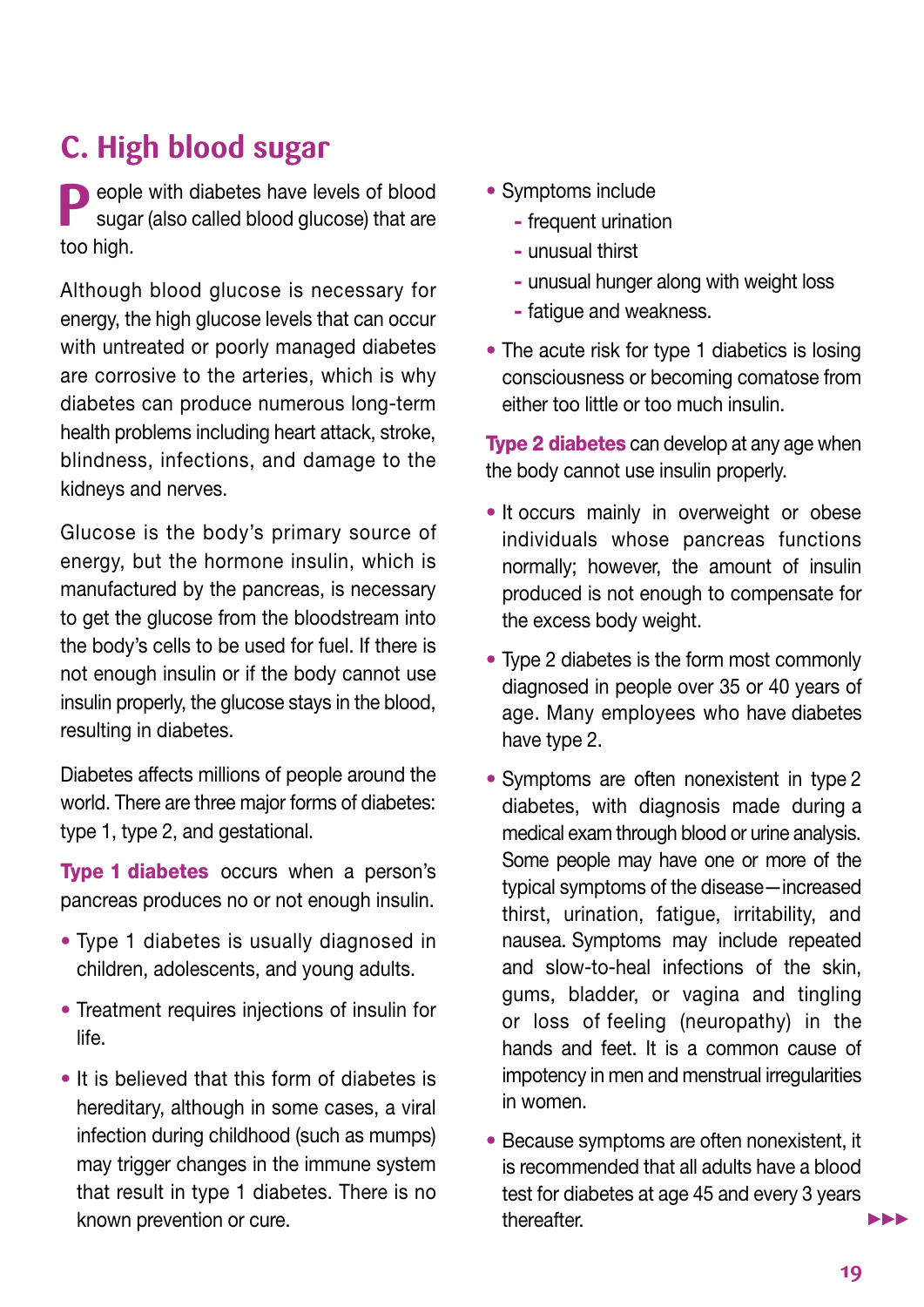**• •** Treatment is based on dieting and exercise to achieve weight loss. If weight loss does not sufficiently improve blood glucose levels by enabling the insulin produced by the pancreas to match the lower body weight, oral diabetes medication is usually required.

> Gestational diabetes develops in pregnant women because of hormonal changes or a shortage of insulin. It usually goes away once the baby is born, but these women are more likely to later develop type 2 diabetes.

#### The normal blood sugar level, also known as glycemia, is 115 mL/dL [6.0 millimoles/liter] .

Eating sugar doesn't cause diabetes, but consuming sugary foods and beverages can make managing blood glucose levels difficult. Whether you have diabetes or normal blood glucose levels, making healthful food choices does not mean giving up sugar completely. Instead, be aware that sugar is both naturally occurring and added in many foods, especially candy, chocolate, ice cream, soft drinks, jam and jelly, cookies, and cakes.

Most soft drinks contain the equivalent of many spoonfuls of sugar. The "diet" or "light" forms usually contain little or no sugar, but read the nutritional information on the label to be sure.

About one-half of all people with diabetes are unaware they have the disease. Each year, company physicals detect diabetes in numerous employees who have no idea that they are diabetic. Once diabetes has been diagnosed by a simple blood or urine analysis, the correct treatment can prevent complications and reduce their severity.

#### Do you know your fasting blood glucose level?

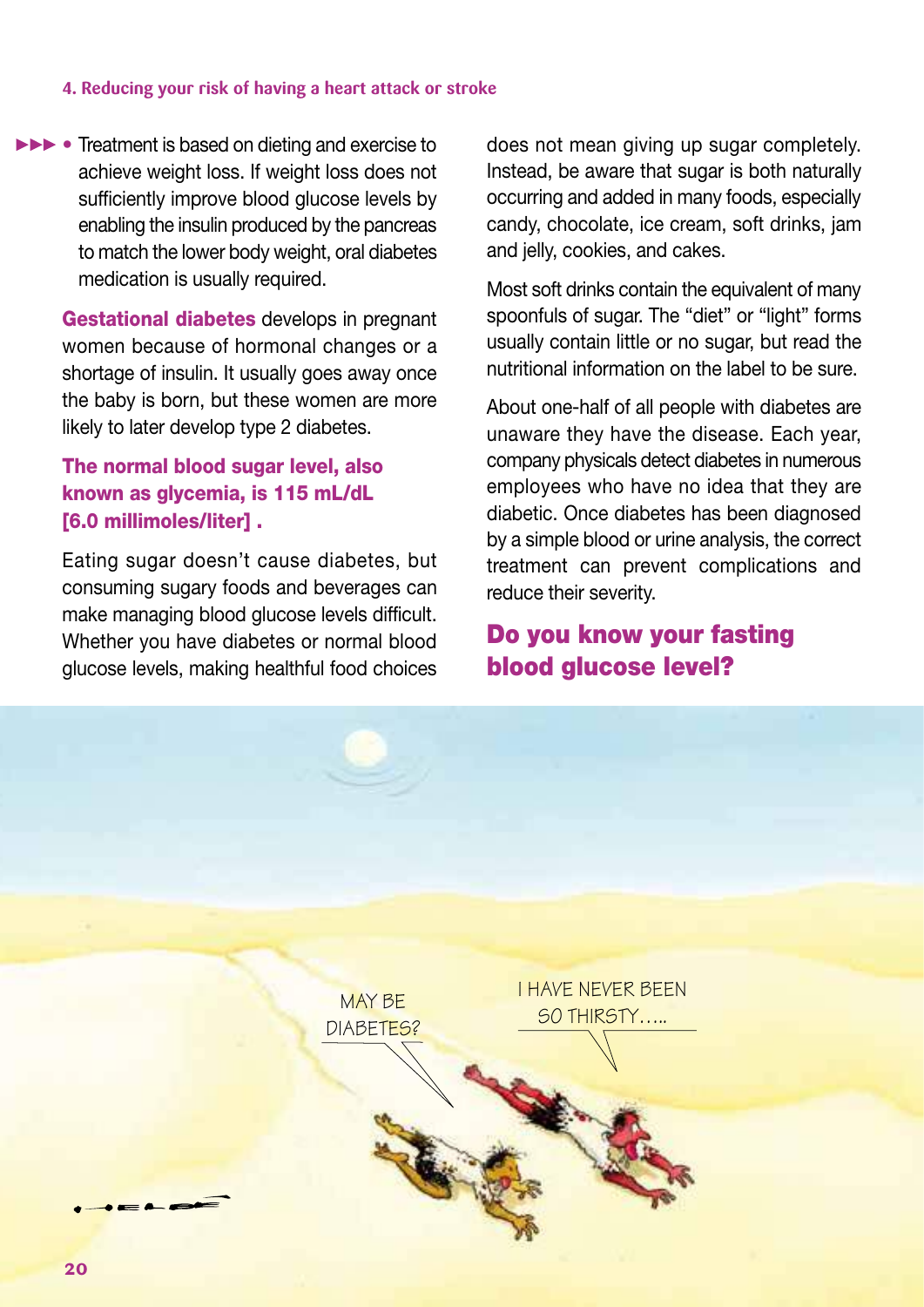## **D. Physical inactivity**

**P**hysical inactivity, also called a sedentary lifestyle, is a major cause of heart attacks and strokes.

We have become an overweight and sedentary generation. And we are passing it on to our children as we spend hours in front of the computer and then a few more hours parked in front of the television, nibbling a bag of chips and sipping sugar-rich soft drinks, before sitting down to a high-calorie meal and a nice sweet dessert to top it off!

Staving in shape or getting back into shape does not require hours of running, swimming, squash, or sweating in a gym, although all of these activities will help you stay in shape. All it requires is a few changes in everyday habits to increase your levels of physical activity.

Even modest, but regular, levels of physical activity improve a person's health, reduce the risk of cardiovascular disease, and increase life expectancy. The more you move, the better it is for your health. Walk, climb the stairs, cycle, shop—do whatever you feel like doing, but move! All physical activity performed at work, at home, and at play adds up at the end of the day.

Regular physical activity increases the heart muscle function, improves glucose balance to reduce the risk of type 2 diabetes, and reduces blood pressure as well as bad cholesterol levels while increasing good cholesterol levels. Physical activity burns calories, a major factor in weight loss that reduces the cardiovascular risk from obesity and overweight.

In addition to improving the cardiovascular function and reducing the risk of heart attack and stroke, regular physical activity has been shown to reduce the risk of developing breast and colon cancer as well as osteoporosis. It improves well-being and morale by reducing anxiety and stress.

Everyday life offers many simple activities for exercise:

- work in the garden and mow the lawn instead of hiring someone to do your yard work
- walk wherever possible instead of taking the car
- use the stairs instead of taking the elevator
- wash the car instead of using the drivethrough car wash
- park the car a few blocks from work or the shopping center and walk the last part of the trip
- reduce screen time in front of the computer. television screen, and video games
- get out to visit your town or city, the museums, the galleries, but move!

You can surely find hundreds of other things to do in a day that increase your physical activity.

If you are inclined to invest some time in a little more physical activity, select something that you like: walking, jogging, bicycling, swimming, tennis, etc. Do not force yourself to do an exercise or physical activity that you dislike.

Try listening to stimulating and enjoyable music while doing your physical activity. This makes time fly and takes your mind off the physical activity.  $\blacktriangleright$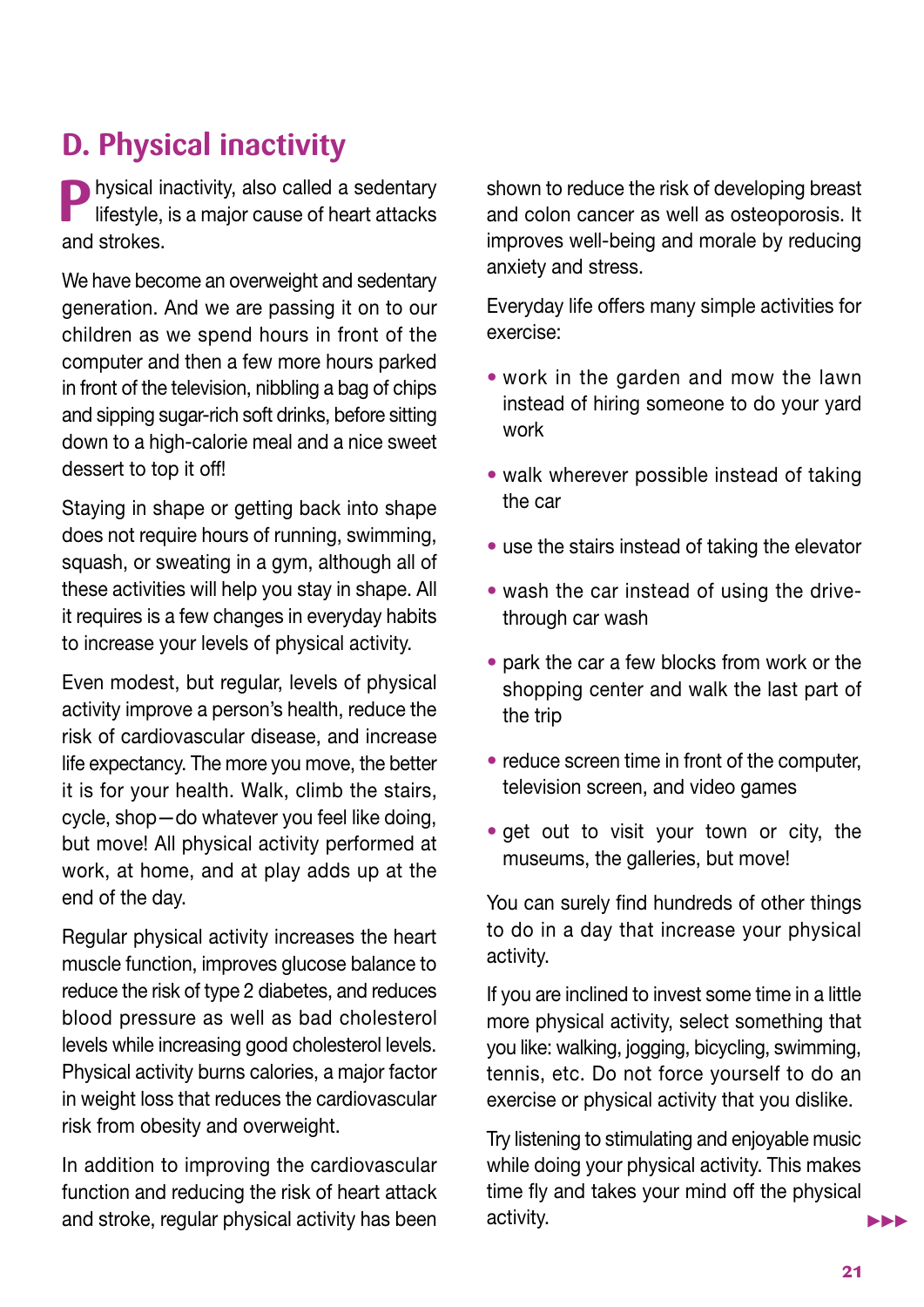If you are really hooked on video games, why not work out with an interactive session in front of your television screen. You'll be moving your whole body instead of just your thumbs!

#### Why not walk the walk?

- In the course of a normal day, most people rarely walk more than 2,500 to 3,000 steps. Any number of steps below 5,000 steps a day is considered sedentary.
- A minimum of 6,000 steps every day has been found to significantly reduce blood pressure, heart rate, diabetes risk, and high levels of bad cholesterol as well as stress and anxiety levels.
- Ten thousand steps is equivalent to walking 7 kilometers [5 miles], which represents one hour of walking at a brisk pace. If you walk

10,000 steps per day, every day, month after month, you will consume calories and end up losing weight without additional dieting.

Wear a pedometer and learn your daily number of steps. At first you will be surprised to discover how little you walk in a normal day. The pedometer is a motivational tool and an easy way to track the number of steps walked in a day. The pedometer allows you to use the SMART principles of goal setting: specific, measurable, achievable, realistic, and timebound.

## What physical activity have you done today?

**Remember:** A strict minimum of 30 minutes of brisk walking each day is recommended. The ideal is one hour of walking per day.

## Increase your daily activity. Any activity is better than no activity.



#### **Stop talking! Start walking!**

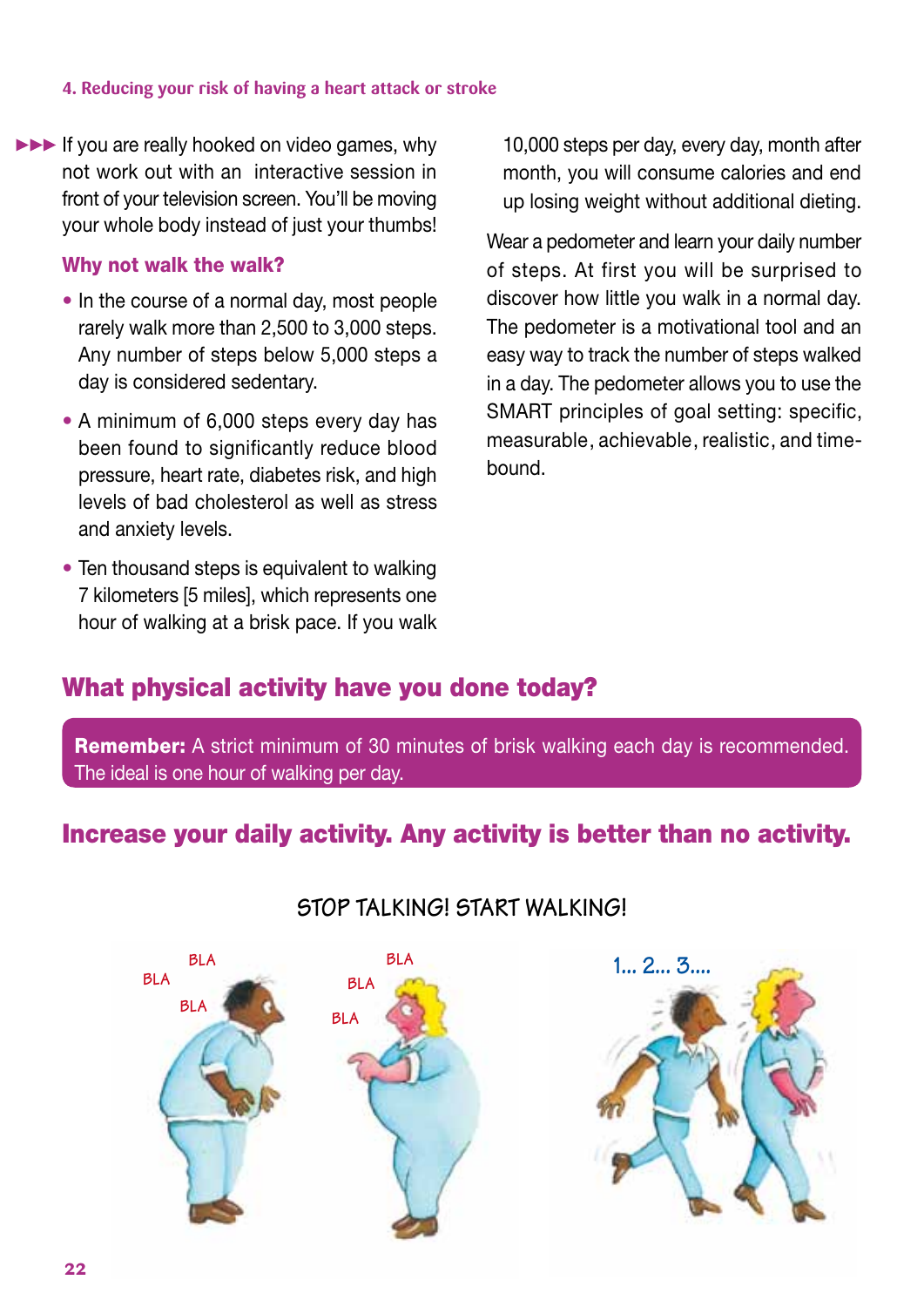## **E. Overweight and obesity**

**O**verweight and obesity, as measured by a person's body mass index (BMI), is a major health problem worldwide, and its prevalence is steadily increasing. In the USA alone almost 100 million people—nearly onehalf of the adult population—are overweight or obese.

At one oilfield firm, more than 45% of the employee population is overweight or obese, and 1% is morbidly obese.

Over the long term, obesity increases the likelihood of the occurrence and severity of numerous health problems, resulting in lower productivity, higher risk of disability, and a shorter lifespan.

Although obesity can be blamed on heredity, socioeconomic status, hormonal imbalance, aging, and psychological problems, the truth of the matter is that obesity usually results from poor eating habits and lack of physical activity. Less than 2% of all cases of obesity have a medical cause, such as low thyroid function.

Are you overweight or obese? The calculation of your BMI is a simple way of assessing whether your weight is normal for your height. It is a reliable indicator of the amount of body fat for most adults, both men and women (with the exception of pregnancy and body builders who have an increased muscular mass).

## Calculate your BMI BMI = weight in kilograms or weight in pounds x 703  $h$ eight in meters  $\times$  height in meters height in inches  $\times$  height in inches

#### Examples:

 70 kg and 1.75 m = BMI of 22.9 155 pounds and 69 inches = BMI of 22.9 100 kg and 1.75 m = BMI of 32.6 221 pounds and 69 inches = BMI of 32.6

An online calculator for determining your BMI in kilograms and meters or in pounds and inches is at www.nhlbisupport.com/bmi/.

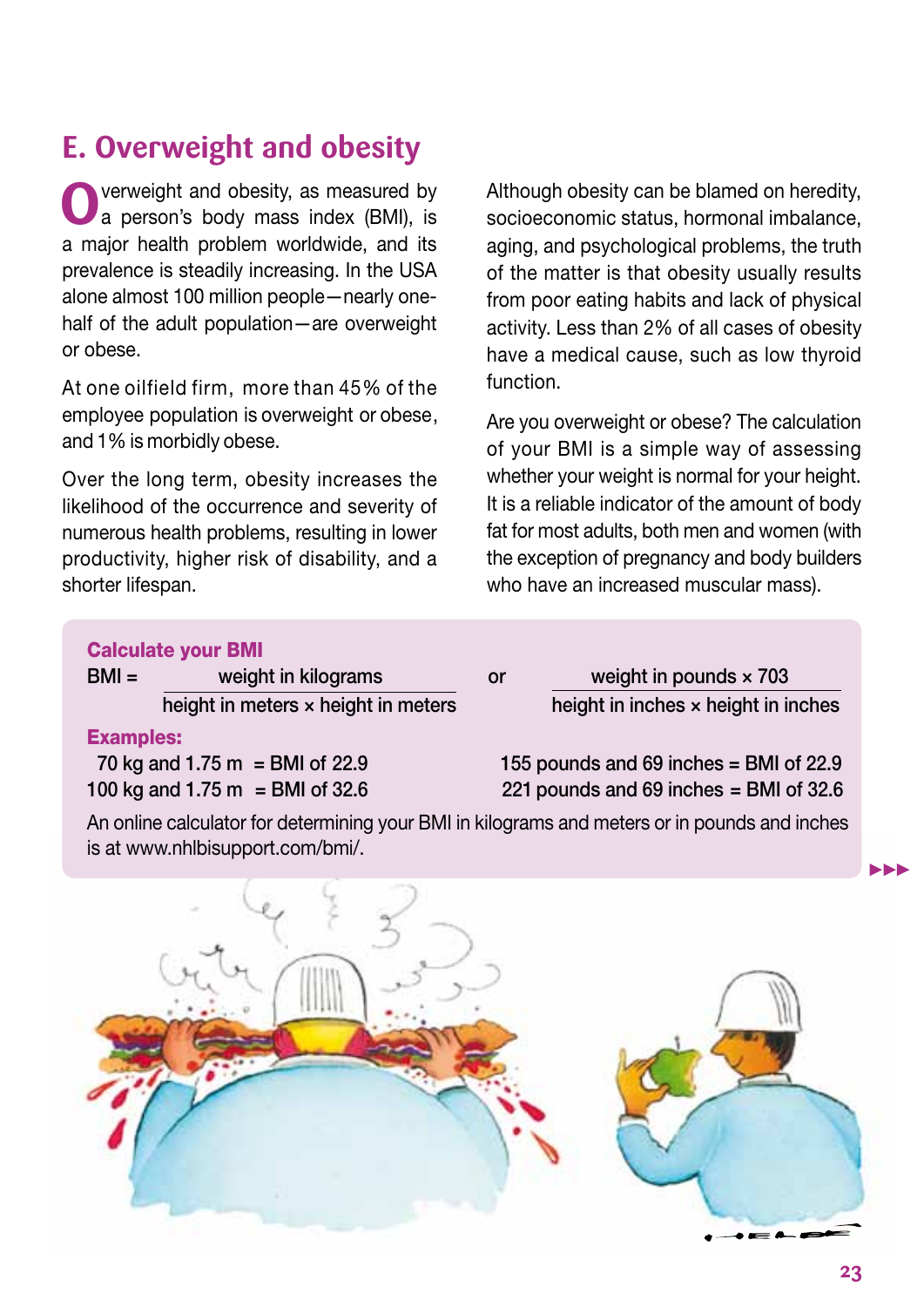#### Interpret your BMI

#### If your BMI is from 18.5 to 24.9 you have a healthy weight and need to keep it there.

If your BMI is from 25 to 29.9 you are considered **overweight** and need to lose a few kilograms or pounds.

If your BMI is 30 or higher you are **obese.** A BMI of 40 or higher is considered extremely or **morbidly obese**, which is a major health issue.

The death rate and disease frequency rate are both increased for BMI values above 30. The higher the BMI, the greater the risk of cardiovascular disease and type 2 diabetes and ultimately dying early. You should see a doctor to evaluate your risk for developing obesity-associated health problems.

Reduce your weight and health risk by improving your eating habits and increasing your daily physical activity.

If your BMI is below 18.5 you are **underweight.** This may be the result of a health condition or an eating disorder.

*Note: By international standards, oilfield workers are considered unfit to work on offshore rigs, remote locations, or vessels if their BMI is above 40. This is because the mobility of obese people is highly impaired. In case of an explosion, fire, or other emergency, they will have difficulty physically responding to the emergency and evacuating a rig, ship, or helicopter, which puts not only themselves but their coworkers at greater risk. Additionally, an injured person with a BMI above 40 is not easy to transport in a stretcher or to be evacuated in a helicopter or by emergency vessel.* 

#### Do you know your height and weight?

#### Calculate your BMI now.

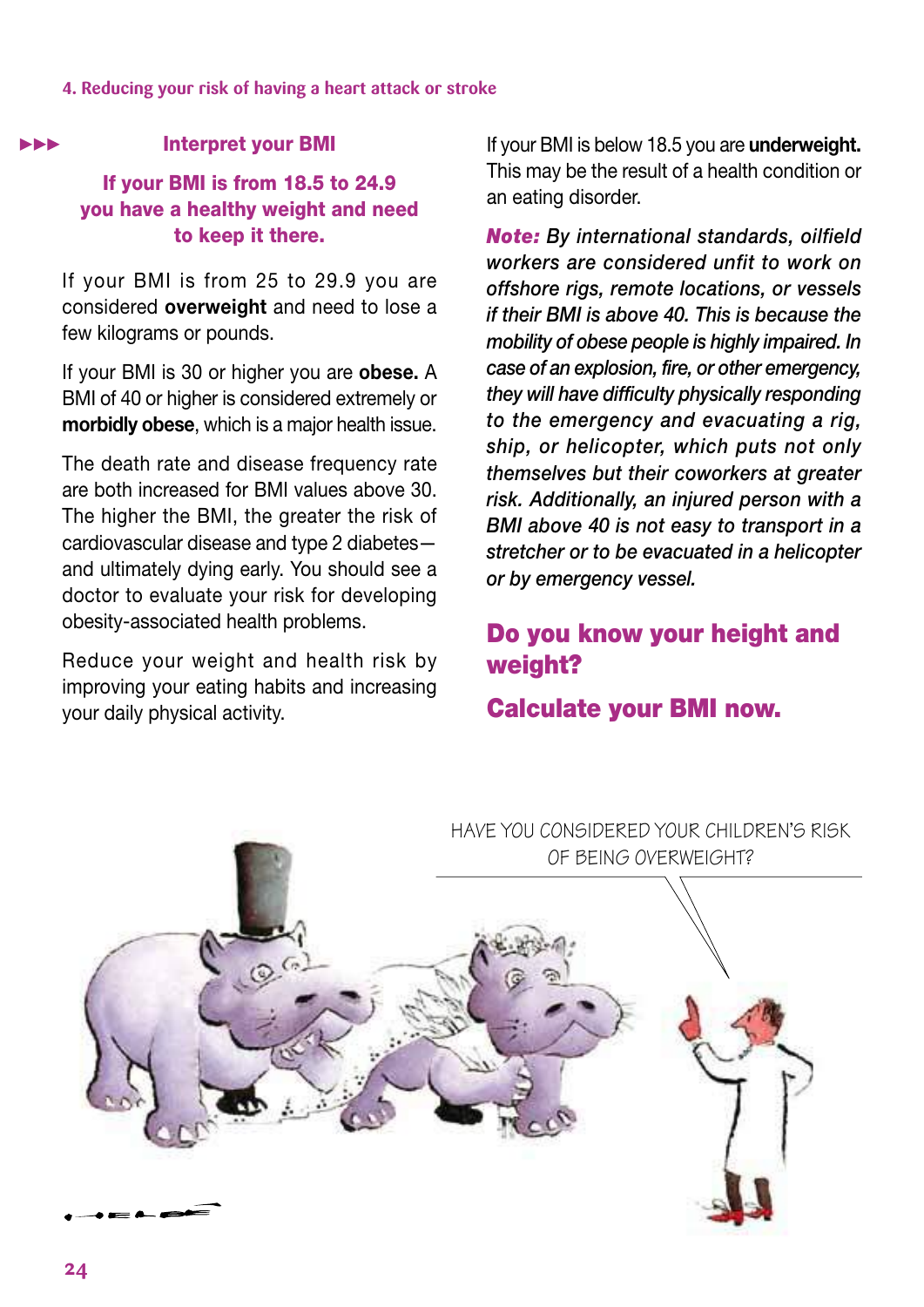

#### Abdominal obesity

- Abdominal obesity, which refers to fat stored around the abdomen or waist (known as a "pot belly" or "beer belly"), also seems to be a good predictor or indicator of future cardiovascular disease.
- The waist circumference is a simple measure of abdominal obesity. Use a tape measure to measure your waist above your belly button.
- A healthy man should have a waist measurement less than 102 centimeters [40 inches].
- A healthy women should have a waist measurement less than 88 centimeters [35 inches].
- A larger waist leads to an increased risk of cardiovascular disease as well as of diabetes and high blood pressure.

#### a. What are the consequences of being overweight or obese?

Overweight and obese people increase their cardiovascular risk because excess body fat causes increases in all of the following, which in turn increase the clogging of the coronary arteries and the arteries irrigating the brain:

• blood pressure

- cholesterol, particularly the bad (LDL) cholesterol
- levels of triglycerides (another fat in the blood)
- blood sugar and the risk of diabetes.

Overweight and obese people are more likely to have additional health problems or risks:

- Psychological problems such as depression are associated with obesity.
- Certain cancers are more common in the overweight and obese such as cancers of the breast, prostate, colon, gallbladder, uterus, and ovaries.
- Respiratory problems include sleep apnea (an obese neck obstructs the airway, causing a person to snore loudly and briefly stop breathing while asleep) and respiratory failure.
- Complications during pregnancy (toxemia and high blood pressure) and delivery difficulties are at greater risk for overweight women.
- Gallbladder diseases including cancer, solid deposits of cholesterol, and gallstone formation are more common in overweight people.
- Osteoarthritis, particularly of the knees and hips, is caused by extra pressure from excess body weight wearing down the protective cartilage of the joints.

**25**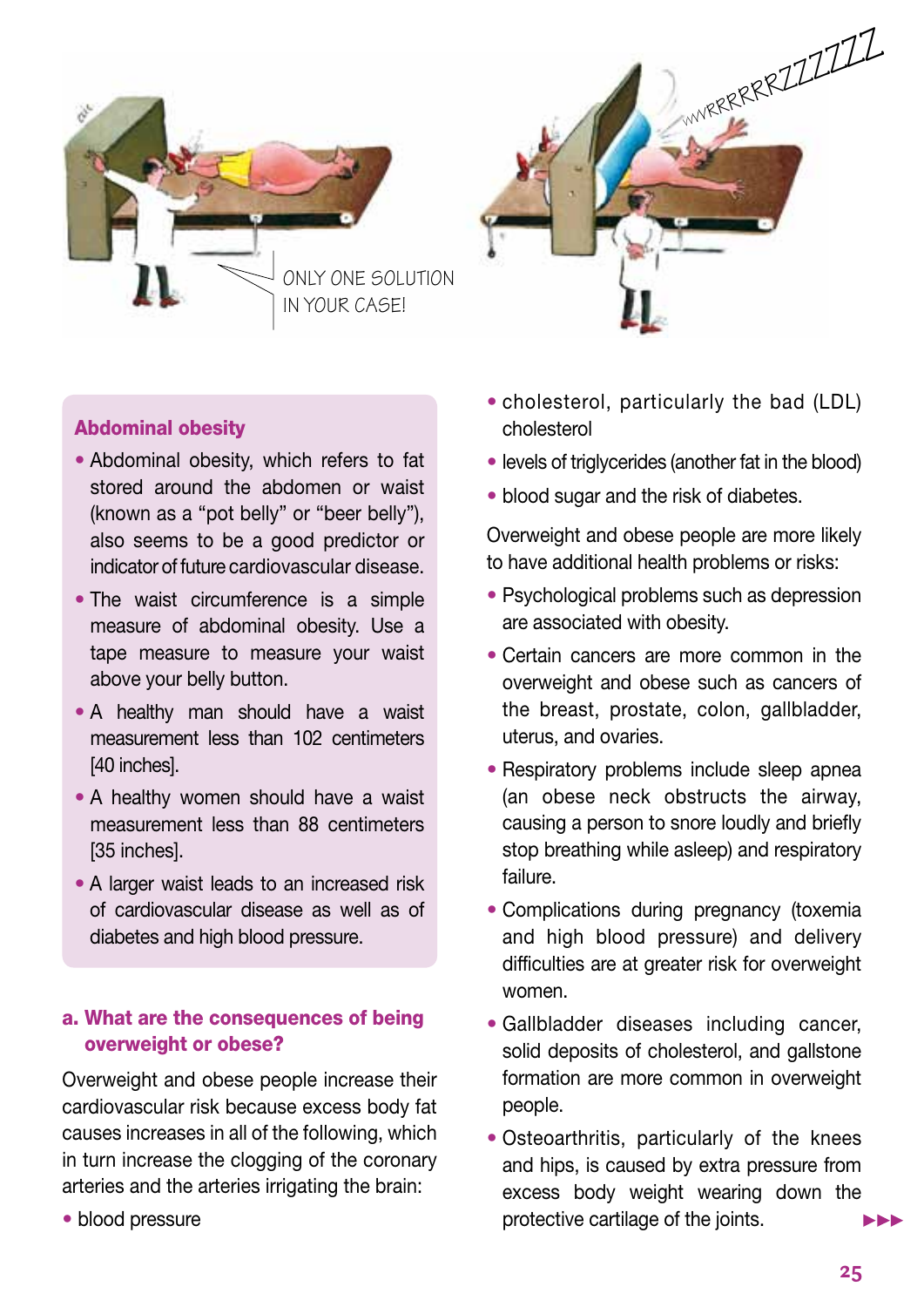#### **b. What can you do to reduce excess** weight and its consequences?

#### The solution  $=$  healthy eating + more physical activity

No one becomes overweight or obese overnight. The excess fat accumulates over many years. Conversely, you cannot lose excess body fat in just a few days.

There are no miracle solutions to lose weight. Weight-loss medication and restrictive diets can be very dangerous. Surgical solutions (gastric bypass, gastric reduction, and gastric rings or bands) are not without risk and they should be used only by severely obese people and only after a complete medical assessment.

Crash dieting or any form of dieting is not the solution. Forget fad or restrictive diets. They just produce a vo-vo effect in which people lose weight rapidly and drastically and then regain it once the diet is finished.

The solution to overweight and obesity is a major change in your lifestyle: improve your eating habits and your level of physical activity.

Getting back in shape and becoming healthier is probably easier than most of us imagine, although it does take time.

#### Starting today I will only eat once a day!

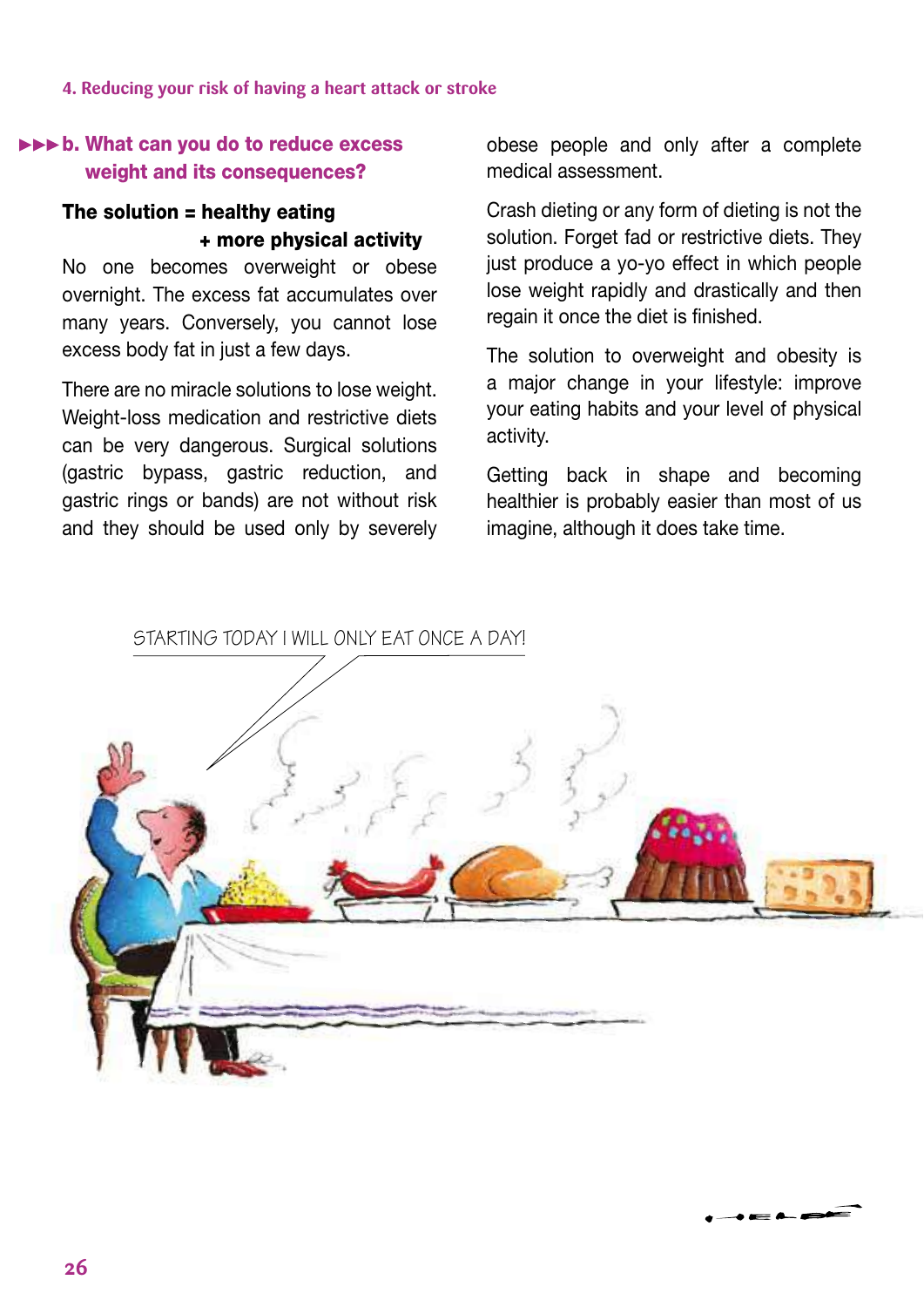#### c. Losing weight and getting back in shape

Losing weight and getting back in shape take time and effort. In addition to increasing your physical activity, you must understand what you eat and learn how to improve your eating habits.

#### $\blacksquare$  Understanding what you eat

Food is the body's fuel and is measured in calories. Each calorie represents an amount of energy:

- 1 gram of either protein or carbohydrate provides 4 calories of energy.
- 1 gram of fat provides 9 calories of energy.
- 1 gram of alcohol provides 7 calories of energy.

Calories that are not burned off by body functions and physical activity are stored as fat in the body and result in weight gain.

Foods can be divided into three categories: fats, carbohydrates, and proteins. The following overview defines each category, what foods are in it and their affect on your health, and healthy eating tips.

**Fats** provide long-term energy reserves in the body. However, the amount and kind of fat in a person's diet can increase the risk of heart attack and stroke by increasing bad cholesterol levels and contributing to overweight and obesity. Fat in foods can be divided into

• **Bad fats: saturated fat and trans fat.** Bad fats raise the levels of bad cholesterol and triglycerides in the blood and lower the levels of good cholesterol. They are mainly animal fats (beef, pork, lamb, veal, poultry skin and dark meat, hot dogs, bacon, butter, high-fat dairy products, lard), liquid fats that have been transformed to solid trans fats through the process of hydrogenation (shortening, hydrogenated oils), and foods prepared with a high content of animal or trans fat (fried foods and most fast foods).

#### • **"Good" fats: unsaturated fat (monounsaturated or polyunsaturated).**

Good fats improve blood cholesterol levels. They are mainly in plant-based foods, such as vegetable oils, seeds, and nuts.

- Monounsaturated fats are found in olive oil, canola oil, peanut oil, avocados, fish, and most nuts.
- Polyunsaturated fats are found in corn oil, soybean oil, sunflower oil, and fish.

#### **Eat the right kind and amount of fat**

- Prefer baked, grilled, steamed, or poached foods.
- Reduce or avoid sauces because they almost always contain a great deal of fat.
- Both butter and margarine will help you gain weight because they contain an identical number of calories per gram. Butter is a saturated animal fat and rich in cholesterol, but some margarines are made with trans fats. Use a trans-fat-free soft or liquid margarine or vegetable oil in moderation.
- Avoid fried foods such as fried fish. fried chicken, and French fries because frying in oil increases the calorie count considerably.
- Canola and olive oils are considered the most healthful choices and their use in moderation should improve cholesterol levels.

#### **Prefer fish and poultry (chicken) to meat (pork, lamb, and beef)**

- Eat all the fish you want, but not fried or bathing in butter.
- Remove the skin from poultry and prefer white meat.
- Trim any visible fat from red meat before eating it.  $\blacktriangleright\blacktriangleright\blacktriangleright$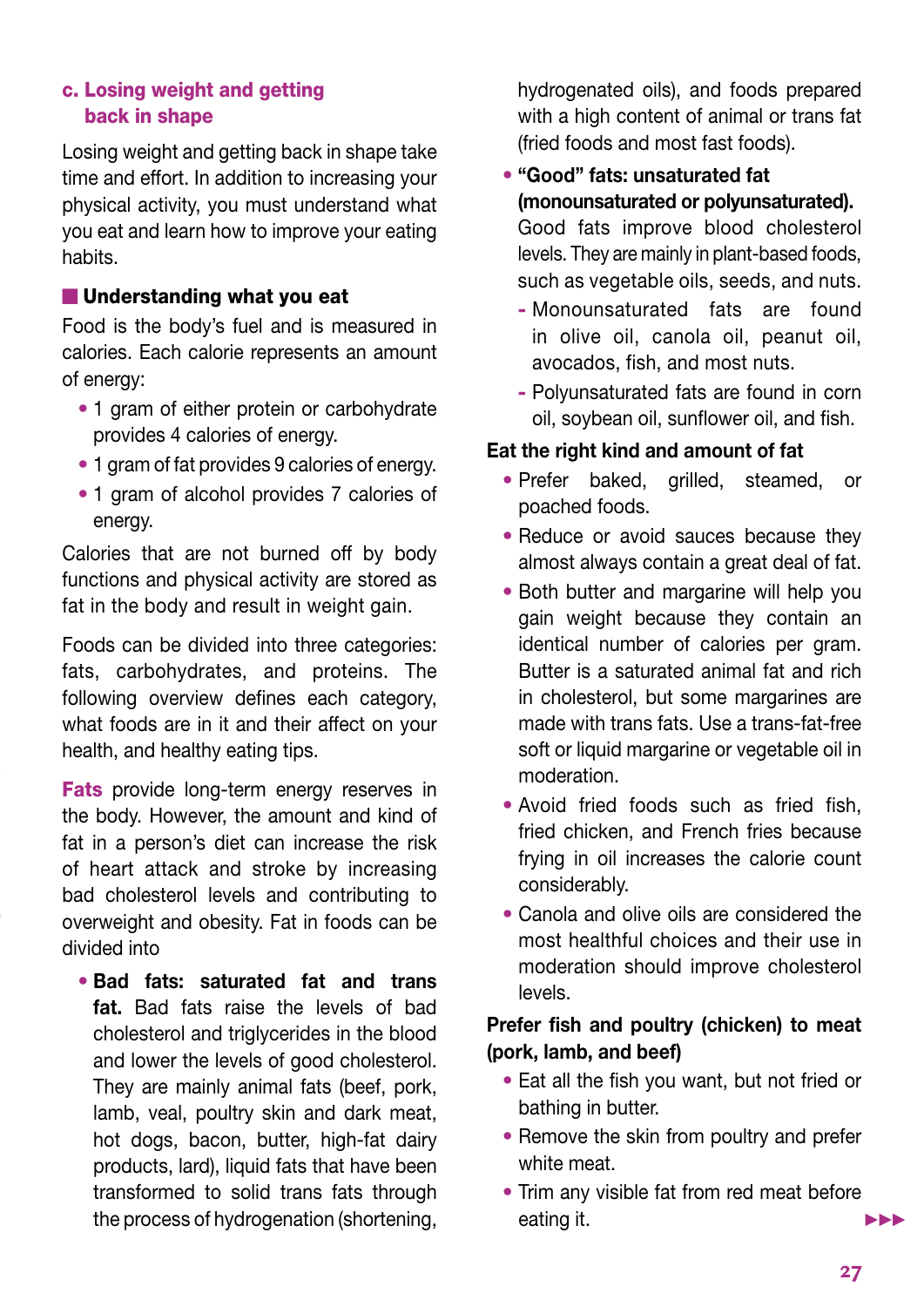- Avoid processed and fatty meats (sausages, hot dogs, bacon, and spare ribs).
	- **Vegetables, whole grains** (such as brown rice, oats, corn, and whole wheat), **salads, beans,** and **fruit** should be eaten in abundance. They provide few calories and little or no fat or sugar. In addition, they are rich in vitamins, antioxidants (anticancer agents), fiber, and other nutrients. **Nuts**  contain a lot of fat, even though it is good fat, so eat them in moderation.

Carbohydrates provide short-term energy and are made up of sugars, starches, and fibers. Carbohydrates that are digested quickly by the body (table sugar, candy, and refined flour) cause a spike in blood sugar levels that is difficult for people with diabetes to manage and that can cause insulin resistance, which increases the risk for heart attack and stroke, type 2 diabetes, and certain cancers. Carbohydrates that are digested more slowly have a gentler effect on blood sugar levels;

these are found in foods such as whole or unprocessed grains, beans, brown rice, and foods that are high in fiber.

#### **Reduce refined sweets**

- Reduce your consumption of pastry and cake, candy, chocolate, jams and jellies, and ice cream.
- Avoid energy drinks, which are usually very high in sugar.
- Prefer natural, frozen, or canned fruits. The sugar in fresh fruit is moderated by the accompanying fiber. Do not reduce fruit intake.
- Replace soft drinks, colas, and sweetened tea with water. Each can of sugared soda or juice contains 10 to 12 teaspoons of sugar.
- Reduce the amount of sugar that you add to breakfast cereals and other foods.
- Artificial sweeteners and other sugar substitutes are a better choice than sugar. but no sugar or sweetener is even better.

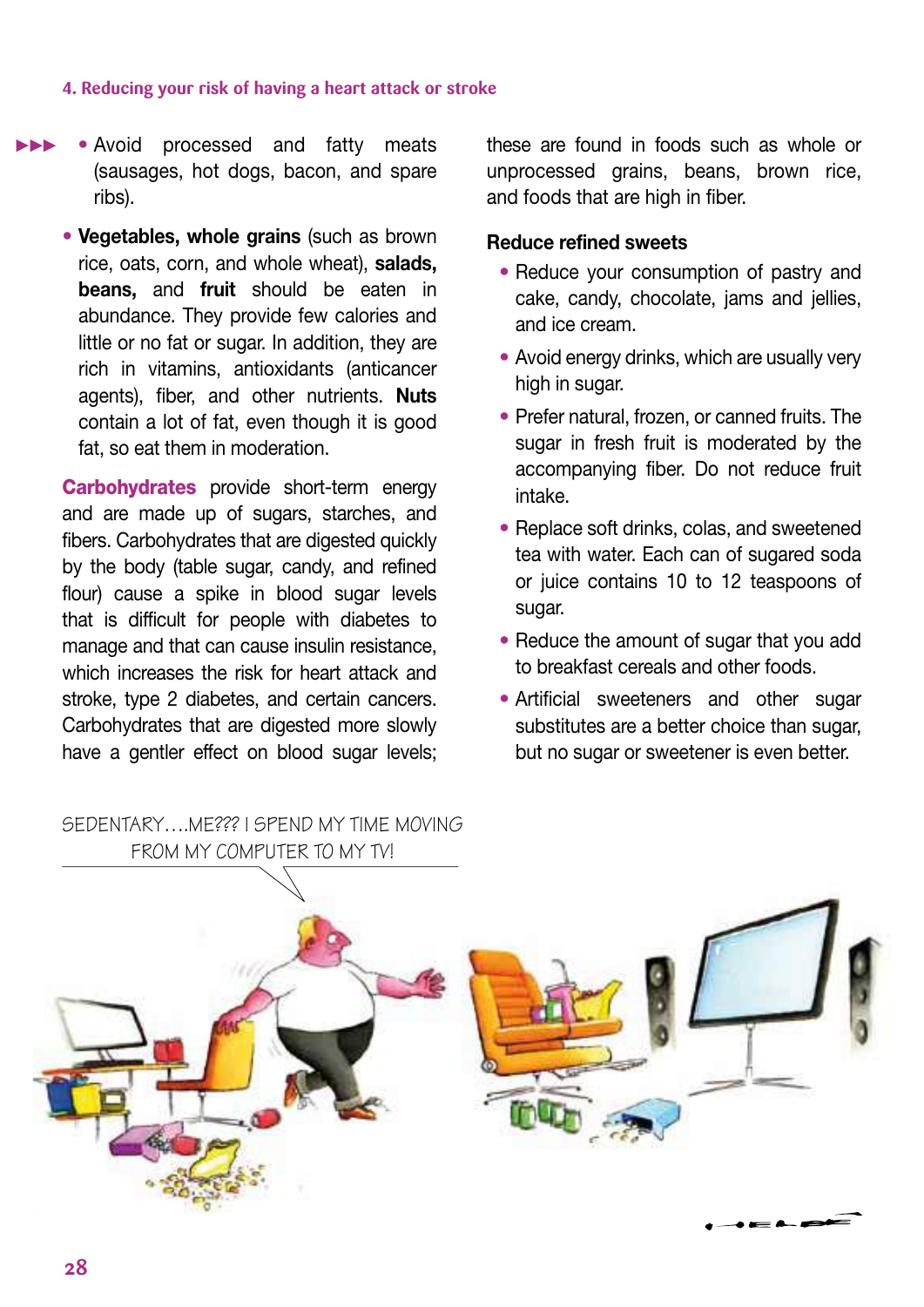**Proteins** help to build and maintain muscle and are indispensable in every body function. Protein comes from animal sources (pork, beef, lamb, poultry, fish, and shellfish) as well as from dairy products and from vegetable sources (beans, nuts, soy, and whole grains).

#### **Make smart protein choices**

- Prefer fish, poultry, and vegetable sources of protein.
- Limit red meat to lean cuts and moderate portions.
- Reduce processed meats consumed because they are usually high in salt and saturated fat.
- Reduce the number of eggs eaten to not more than 2 per week.

#### **Select the most healthful dairy products**

- Prefer low and nonfat milk, cheese, yogurt, and other dairy products.
- Reduce whipped cream and whole-milk dairy products.

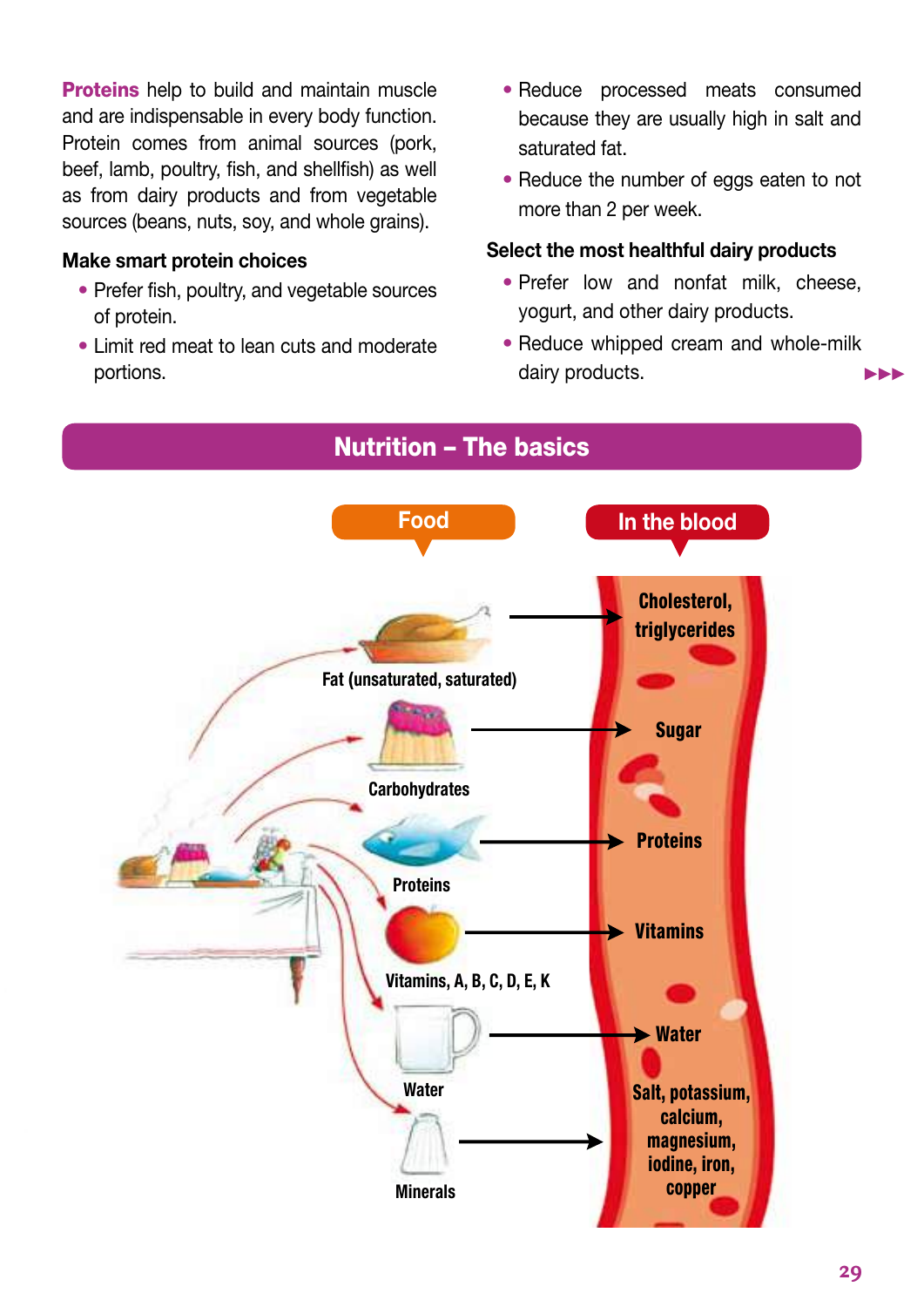#### **NET Improving your eating habits—Some** good advice

**Do not skip breakfast or any other meal.** Skipping a meal makes you ravenous later, leading to overeating.

#### **Eat small meals frequently.**

**Reduce portion size.** The more food you put in your mouth, the more you will gain weight.

**Avoid seconds.** Try to avoid second servings, or eat less than a full plate of food. This may go against everything that your parents taught you as a child, but the less you put in your mouth, the more you will lose weight. It's as simple as that.

**Snacking is acceptable between meals but be careful what you nibble on.** If you are hungry between meals, snack wisely by eating fruit or drinking water. Avoid potato chips and other junk foods.

**Small differences can have a big impact.** One extra cookie or piece of chocolate per day can result in an extra 3 kilograms [7 pounds] at the end of the year. It all adds up.

**Drink a glass of water before each meal.** Water contains zero calories and reduces hunger. Drinking a large glass of water before each meal is an excellent way to reduce your appetite and help you feel full.

**Eat what you like. Meals must remain a pleasure.** If you eat only foods that are bland or disagreeable to your taste buds you will rapidly return to your old food habits and your morale will take a beating. Add spices and herbs to your meals and do not hesitate to dine at your favorite restaurant once in a while.

Finally, remember to

- **Reduce or completely avoid alcoholic beverages.** Alcohol contains a great deal of calories but nothing of nutritional value.
- **Reduce salt intake.** Salt increases blood pressure. Taste your food before salting it. It usually does not need additional salt. The recommended salt intake is no more than 5 grams/day [1 teaspoon/day], but it is estimated that most people consume more than twice that amount per day.

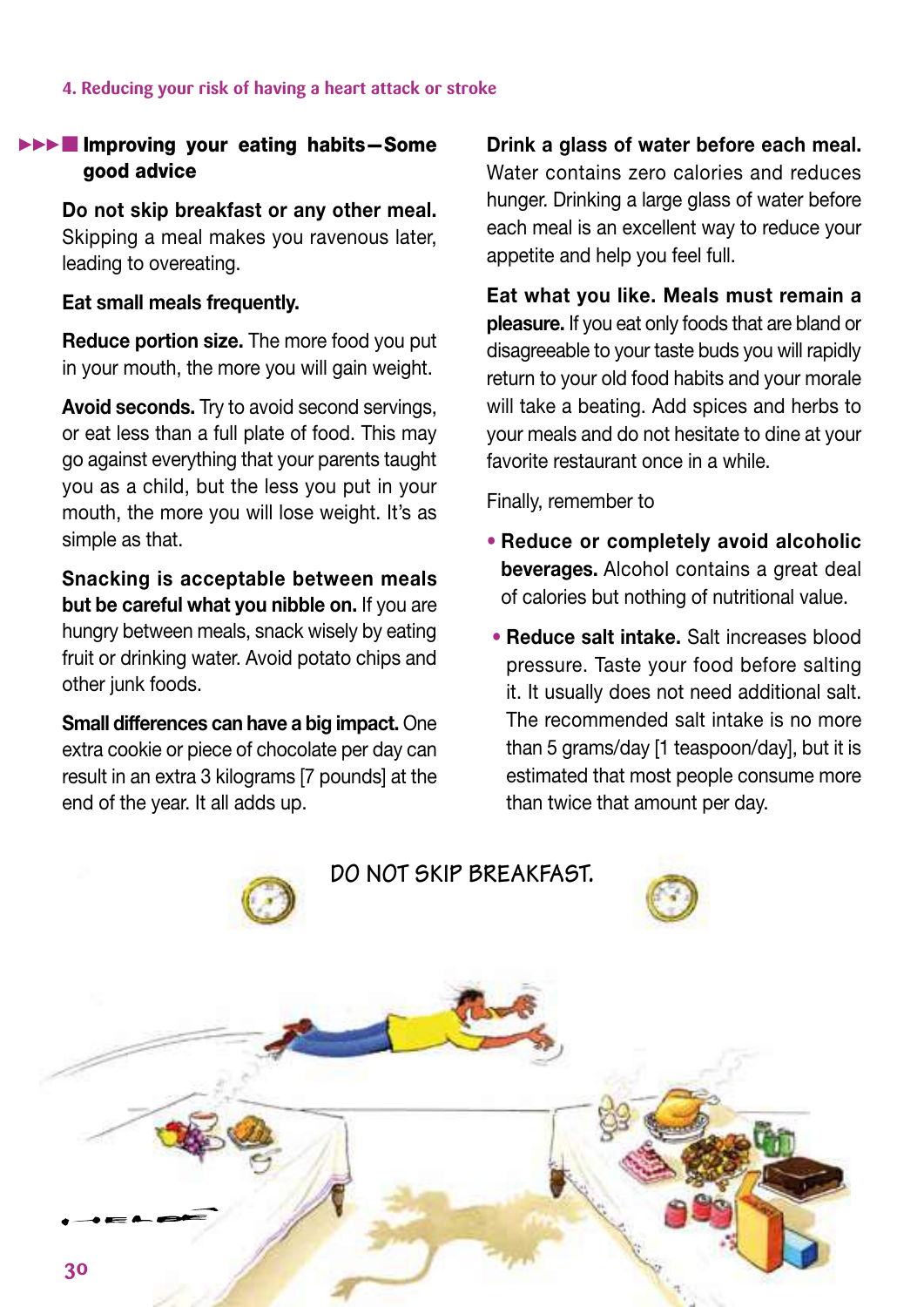#### $\blacksquare$  Getting started—Helpful hints

Making the decision to start improving your lifestyle and reducing your cardiovascular risk factors is probably the most important decision you will ever make. It will determine how well and long you live.

**Take a photograph of yourself before you start and put the date on the picture.** Continue taking photographs of yourself every 3 months. The change from one picture to another can really be noticeable and motivational!

**Set a realistic goal.** There is no rush. You must understand that this is a long-term investment in your health. Losing 1 to 2 kilograms [2.5 to 5 pounds] per month is a realistic objective, especially in the beginning. You have taken years to get to where you are. It will probably take months, or in some cases a year or more, to bring your weight down to an acceptable level depending on your starting point. Do not be disappointed if you do not lose weight as fast as you had expected.

**Calculate your BMI and determine your ideal weight for your height.** Use the online calculator at www.nhlbisupport.com/bmi/.

**Good tools result in a good job.** Buy yourself an accurate electronic or mechanical scale and weigh yourself weekly. Some people prefer to weigh themselves daily (same time every day). This allows them to assess any excesses from the previous day. You will be amazed to see that your weight may increase or decrease considerably from one day to the next depending on the foods and quantities eaten and the amount of physical activity performed.

**A support team can be very useful.** Friends, family, and colleagues need to be informed that you are changing your eating habits. Changing your eating habits will be a lot easier if you do not go it alone. If your partner agrees to change his or her eating habits it will be easier and beneficial for both of you. If you are overweight, chances are that your partner and children are probably also overweight.

**When shopping for food.** Avoid buying and bringing home high-calorie, fat-rich, and sugar-rich foods (for example, potato chips, chocolate, and sweetened beverages). If these foods are not available at home, you will not be so easily tempted to eat them.

**Read food labels.** You will be shocked by the calorie levels of some of the foods that you eat on a regular basis. "Light" and "low-fat" foods do not always ensure weight loss. You have to weigh your caloric intake against your activity level: someone who has a rather sedentary lifestyle with less than half an hour of walking per day burns only about 2,000 calories per day, whereas someone with a high level of daily activity can burn more than 4,000 calories per day. Keep in mind the number of calories in your food:

- 1 cookie (150–200 calories)
- 1 small bag of potato chips (200–300 calories)
- 1 glass of beer or wine (150 calories)
- 1 average sandwich (350 calories)
- 1 glass of whole milk (250 calories) versus 1 glass of skim milk (50 calories).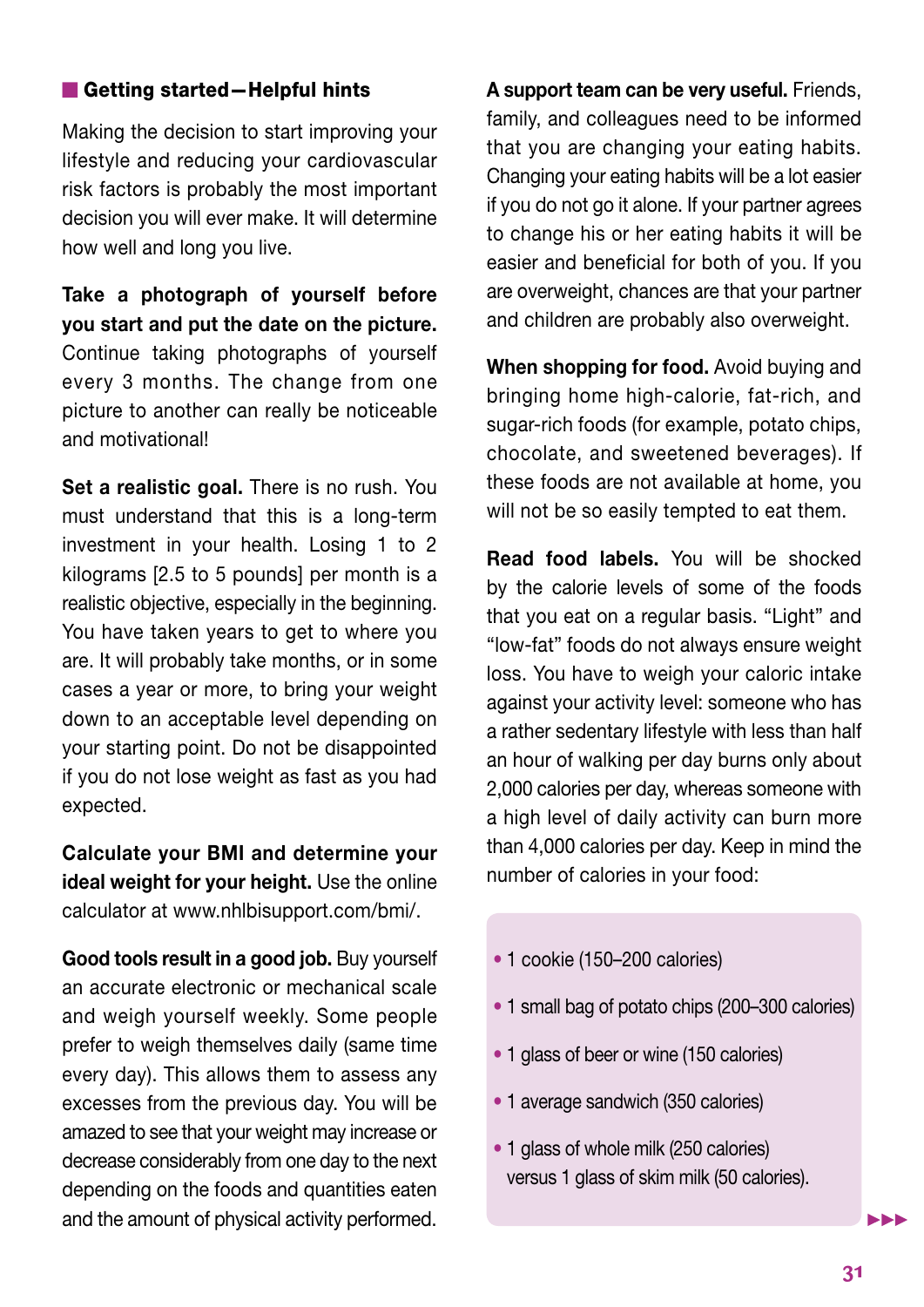**No need to weigh your food and calculate your daily calorie consumed.** Counting calories is tedious and boring and not something that you will want to do for months and years. You simply need to learn which foods are high in calories and which are low.

> **Reduce screen time.** Less time in front of the TV, computer, or video game console

will also reduce your nibbling. Avoid greasy potato chips and the other usual snacks. Recent studies demonstrate that less screen time increases life expectancy!

**Avoid fast food establishments.** Eating there can destroy a week's worth of effort in a few minutes!

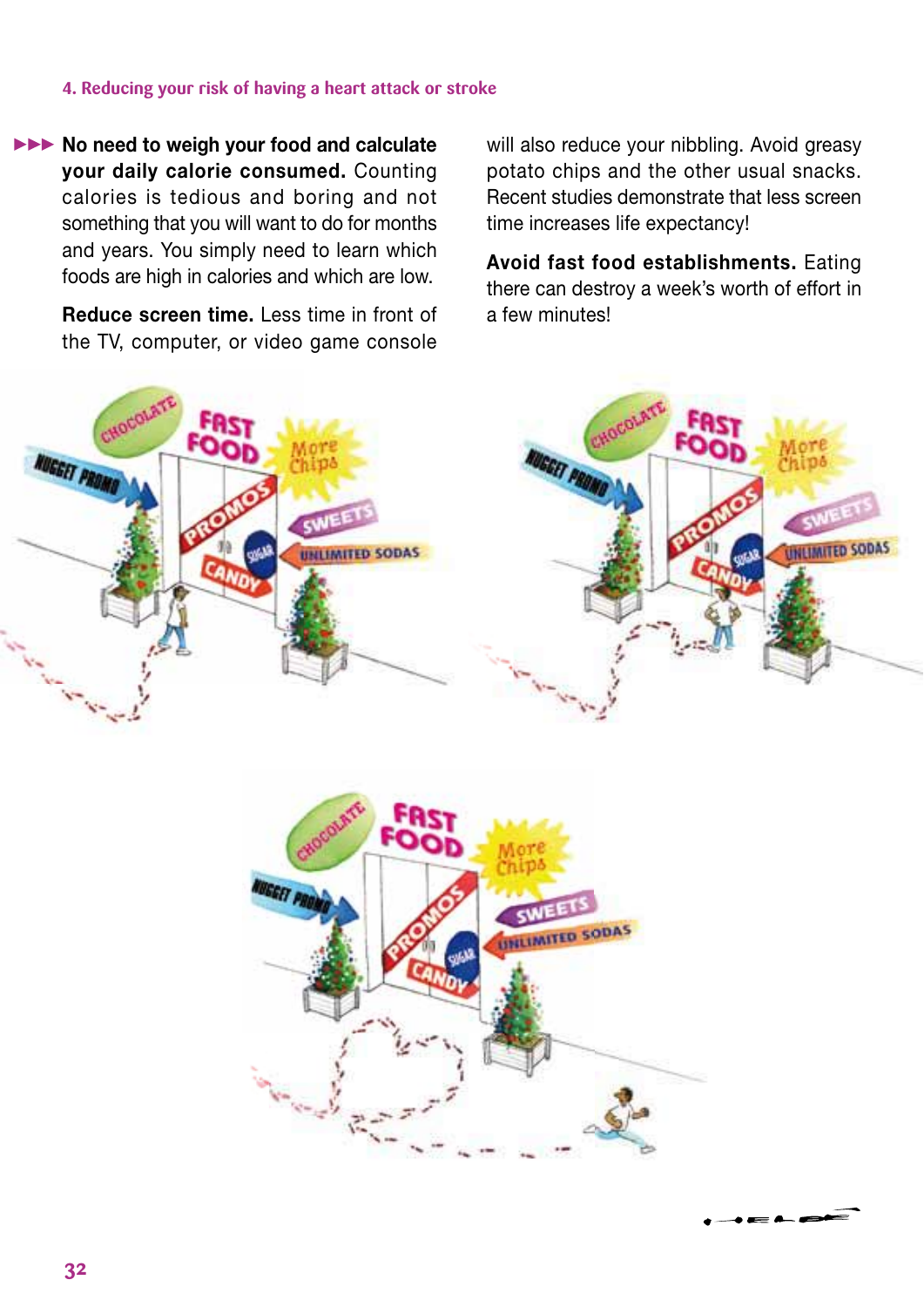## **F. High cholesterol**

**C**holesterol is one of many fatty substances existing in the body. Although it is essential for many body functions (for example, the production of hormones), excess cholesterol can narrow and clog the arteries, causing hardening of the arteries (atherosclerosis) and increasing the risk of heart attack and stroke.

Cholesterol is carried in the bloodstream on proteins, and this combination is called a lipoprotein. The different types of lipoprotein have different health effects.

- High-density lipoprotein (HDL) is called the "good" cholesterol because it decreases the risk of fatty deposit formation and cardiovascular disease.
- Low-density lipoprotein (LDL) and very low-density lipoprotein (VLDL) are called "bad" cholesterols because they promote the buildup of deposits, which increases the risk of cardiovascular disease.
- Triglycerides are the primary form of the body's fat storage. High triglyceride levels are associated with higher cardiovascular risk.

Enough cholesterol for normal body functions is produced by the liver. However, when it comes to cholesterol levels, you are what you eat.

#### **Foods that promote good cholesterol levels**

(high HDL and low LDL) contain unsaturated fats, are low in cholesterol, and are high in soluble fiber:

• fish (rich in omega-3 fatty acids)

- vegetable fats and oils that are monounsaturated or polyunsaturated: olive, peanut, colza or canola, soybean, corn, and sunflower
- whole grains, oatmeal, beans, and nuts
- vegetables and fruits including edible skin.

**Foods that increase the level of bad cholesterol** are themselves rich in cholesterol or high in saturated fats or trans fats:

- whole-milk dairy products: butter, cream, nonskim milk, sour cream, cheese, and ice cream
- meat: pork, lamb, and beef
- egg yolks
- certain tropical oils such as coconut oil, palm oil, palm kernel oil, and cocoa butter.

Trans fats are doubly bad: they not only raise LDL and triglycerides levels, but they also lower HDL.

#### **Blood cholesterol levels should be measured at least every 3 years. Cholesterol measurements are reported in mg/dL or in mmol/L.**

Total cholesterol levels after 12 hours of fasting should be less than 200 mg/dL [5.2 mmol/L].

- Total cholesterol level between 200 and 240 mg/dL [5.2 and 6.2 mmol/L] is borderline high cholesterol.
- Total cholesterol level above 240 mg/dL [6.2 mmol/L] is considered high cholesterol, which greatly increases the risk of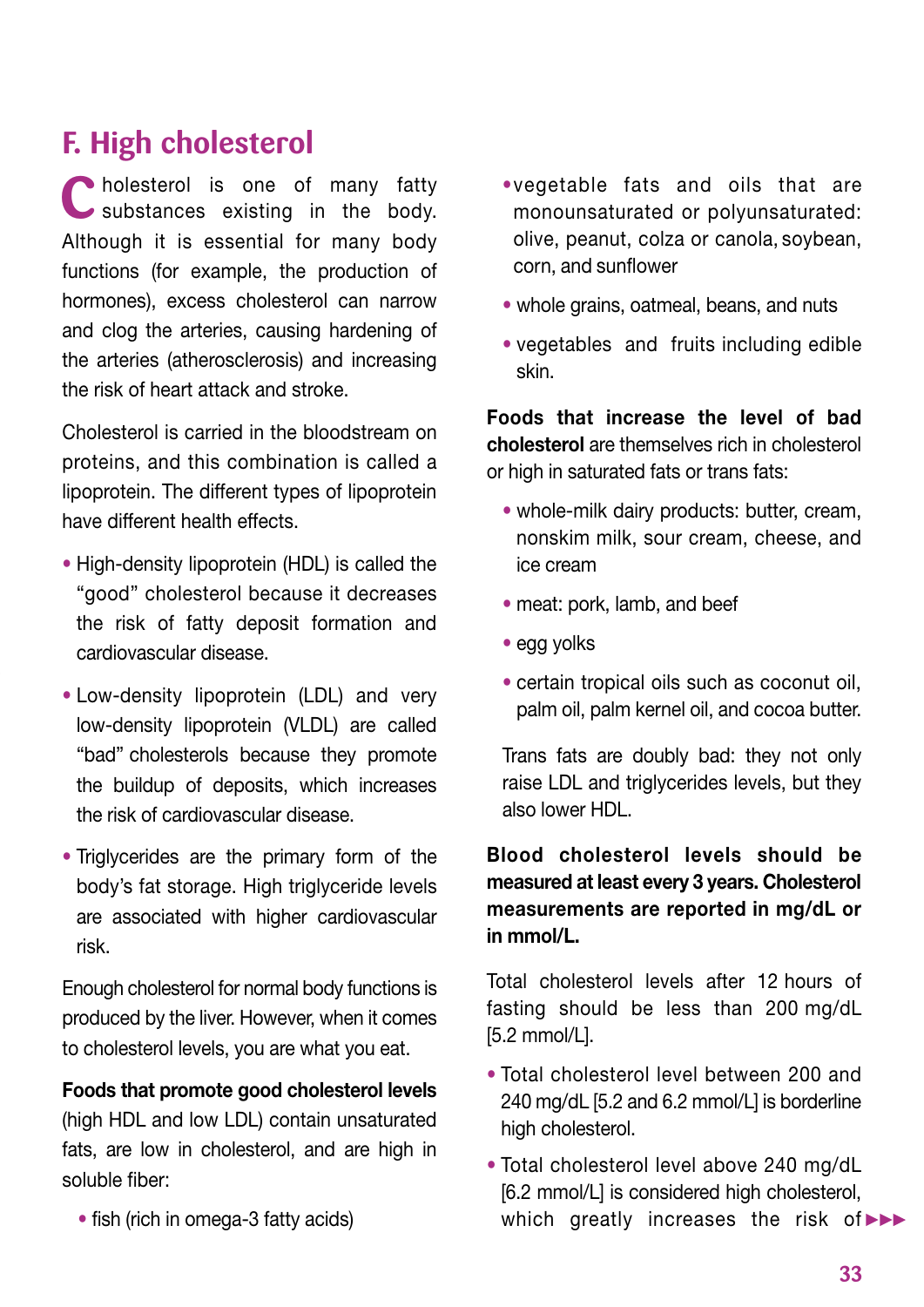- cardiovascular disease. You need to see your doctor about following a low-fat diet and possibly taking cholesterol-reducing medication.
	- HDL/LDL ratio should be below 5, with the optimal ratio at 3.5.
	- Triglycerides should be below 149 mg/dL.

Cholesterol levels are also increased by other factors:

- stress
- sedentary living and physical inactivity
- smoking
- overweight and obesity.

#### What are your cholesterol and LDL levels?

eggs, cream, bacon…?! WHAT ABOUT MY CHOLESTEROL LEVEL?!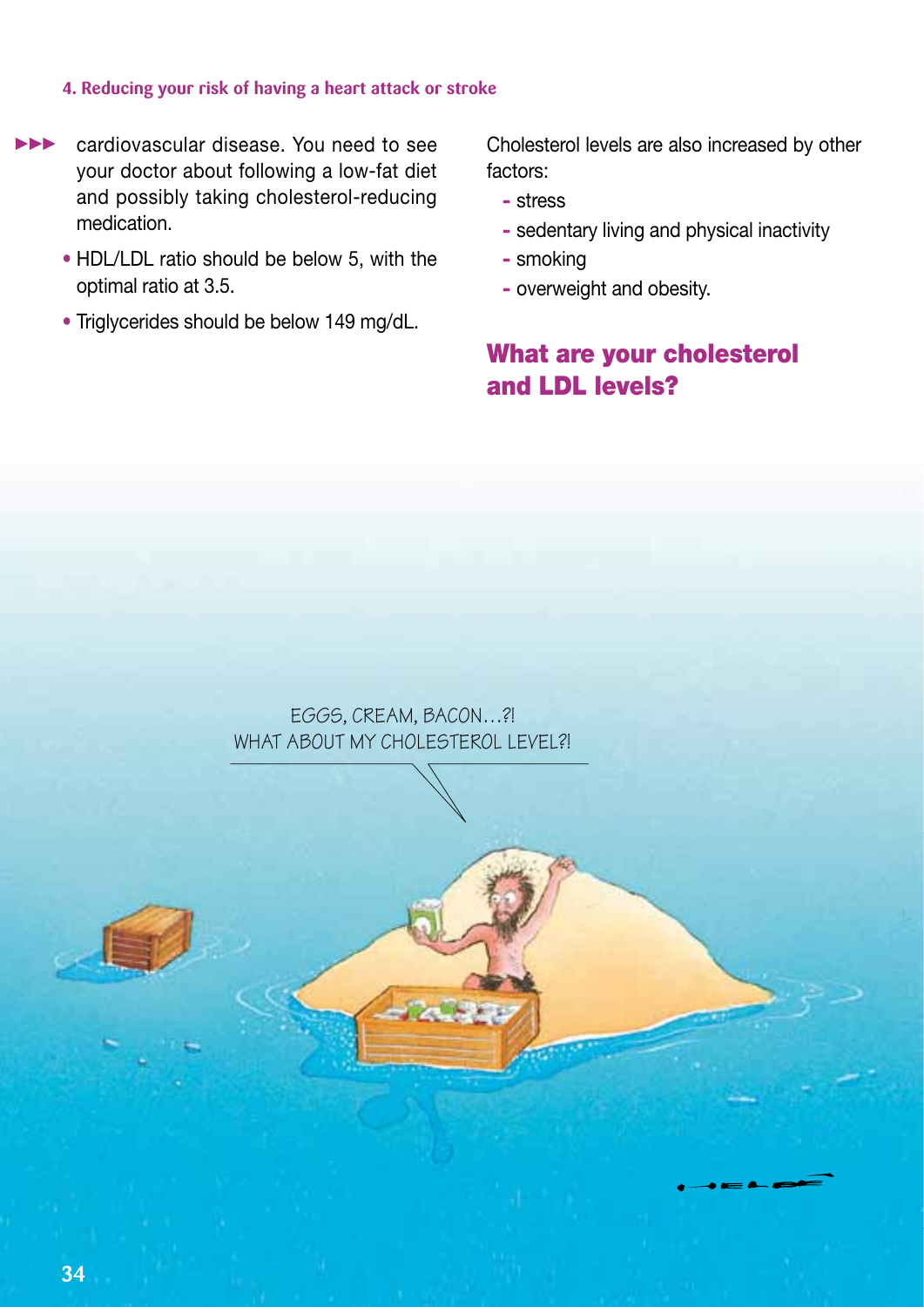

## **G. Alcohol consumption**

**A**lcohol contains nothing of value as far as healthful nutrition is concerned—no vitamins, no minerals, no proteins. But alcohol does contain a lot of calories at 7 calories per gram. One standard-size glass of wine or whiskey or beer contains 12 grams of alcohol, the equivalent of 84 calories. This explains why heavy drinkers gain weight and develop a "beer belly."

Chronic or excessive consumption of alcohol causes digestive problems (gastritis, gastric ulcers, and pancreatitis), increases the risk of digestive cancers (mouth, tongue, throat, esophagus, pancreas, colon, and rectum), and damages the liver, leading to cirrhosis. Even moderate drinking affects cognitive functioning; binge drinking and excessive repeated consumption can cause brain damage such as memory loss.

Alcohol reduces libido and sexual performance and, along with smoking, is a major cause of impotency. Exposure of fetuses to alcohol during pregnancy is the primary cause of birth defects, especially for cognitive development.

Alcohol is a drug that can lead to dependency and cause withdrawal symptoms. Dependence on alcohol, or alcoholism, is a progressive disease that can be fatal.

Do not forget that drinking alcohol increases your likelihood of having a driving accident because of decreased awareness, visual perception, reflexes, and overall performance. Brain activity is slowed while reaction time is increased, which explains the high number of alcohol-related traffic fatalities.

A glass of wine or beer every now and then is fine for many people. It can reduce tension and stress and help people to relax. Certain studies indicate that moderate drinking may have cardiovascular benefits. Although alcohol's heart-healthy effects have been touted, alcohol does increase blood pressure and the risk of cardiovascular disease.

#### Do you still want that glass? Reduce alcohol consumption!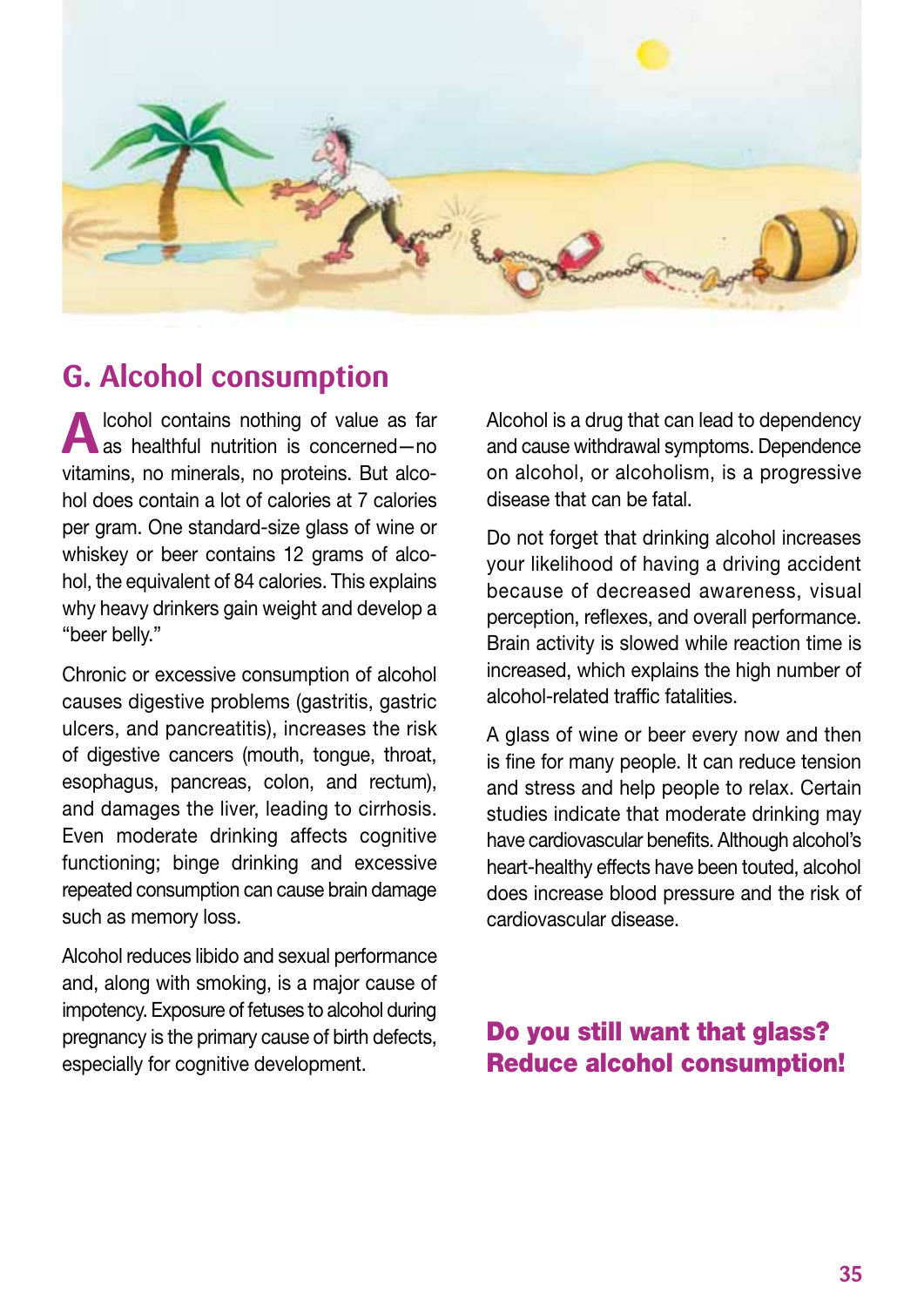## **H. Lack of sleep**

**A** healthy lifestyle also requires an ade-<br>quate rest period. Sleep is essential.

Although sleep is instinctive and natural, it is quite fragile. We often lose sleep when stressed or depressed, in pain, ill, or faced with family or professional problems. Other causes of sleepless nights are irregular working hours, night shifts, and jet lag from international travel.

Within the last 20 years the time devoted to using personal computers and watching television has meant the loss of millions of hours of sleep around the world. On the average people now sleep 1.5 to 2 hours less per night than their grandparents did 50 years ago.

Sleep-deprived people have a higher risk of cardiovascular disease and death. Sleeping less than 6 hours per night makes you twice as likely to have a heart attack or stroke as people who sleep 6 to 8 hours. There is an association between shift work duration and cardiovascular diseases such as heart attacks. Chronic insomnia or overall lack of sleep does not directly cause cardiovascular disease but can increase numerous risk factors, such as weight gain and obesity resulting from hormonal imbalance and appetite regulation problems, type 2 diabetes caused by insulin resistance, and increased blood pressure.

In addition to the cardiovascular consequences, lack of sleep can also cause many other problems:

- dozing off during the daytime (the cause of many driving and work-related accidents)
- poor performance and reduced attention span, memory problems with lack of concentration, irritability, aggressiveness, and increased stress.

Chronic sleep disorders such as insomnia or snoring (which possibly indicates obstructive sleep apnea) should lead to a medical consultation with a health professional.

If you have lost your natural capability to fall asleep and sleep through the night, the following simple recommendations may help.

 **1 - Room, bed 2 - light, noise 3 - No e-mails 4 - Now let's go to sleep!**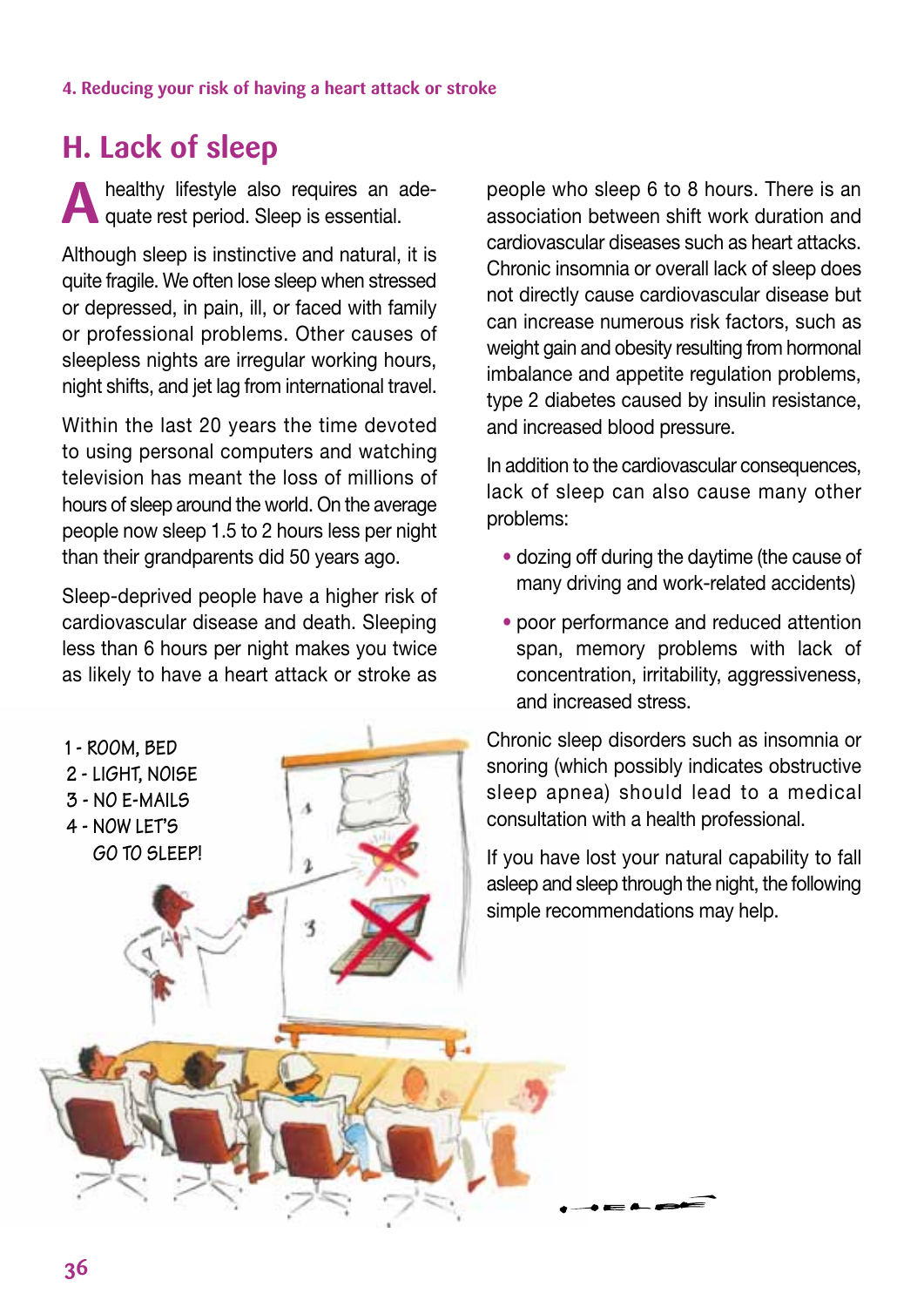#### a. Before going to bed

- Keep the bedroom only for sleep and intimacy.
- Jot down on a piece of paper all your problems. This relieves your mind of the pressure to remember. Relax for at least half an hour before going to bed. Read a book, meditate, or listen to soothing music, but don't watch TV or surf the Internet. Not only is the content distracting, but the bright light from the screens fools the brain into thinking it is daytime and makes it want to stay awake.
- Record television programs that are on at or after your scheduled bedtime. Do not put the TV set in the bedroom. No computer or smart phone either.
- Respect your personal biological clock. Wherever possible, go to sleep when you are tired and get out of bed when you can no longer sleep. If possible, establish a consistent bedtime routine or schedule: to bed at the same time, up at the same time—even on weekends.

#### b. Once in bed

- Set aside enough time for sleep. Most people need at least 7 to 8 hours to feel refreshed, but this can vary from one person to another.
- Make sure that your mattress and pillow are comfortable and wear lose, comfortable bed clothes.
- Keep the bedroom at a comfortable temperature (18–20 degC [65–68 degF]). Have enough blankets for the season. In cold weather, wear a pair of socks to avoid getting cold feet, which can wake you in the middle of the night.
- Darken the room and adioining bathroom, using blackout window treatments (draperies and shades) if necessary. Eye blinders,

shades, or a sleeping mask can also be worn to prevent light or the rising sun from waking the brain. Hide devices with LEDs (light emitting diodes) such as cell phones, computers, and other electronic equipment.

• Keep the bedroom as quiet as possible. Turn off cell and land-line telephones, radio, TV, and computer. Use ear plugs if necessary. The steady, low-pitched hum of a fan, air conditioner, white-noise machine, or soft music may help block out unwanted outside noise.

#### c. What not to do before going to bed

- Don't e-mail, start paying the bills, watch a horror movie, or review tomorrow's work load or schedule.
- Don't exercise vigorously (gym, jogging, etc.). A short stroll is fine.
- Don't eat a heavy meal but do not go to bed hungry either.
- Avoid fluid intake before going to bed to reduce bathroom visits that disrupt sleep.
- Don't consume alcoholic drinks.
- Don't smoke or drink coffee or other caffeinecontaining beverages.

## Relax and let nature guide your sleep. Avoid sleeping pills and tranquillizers.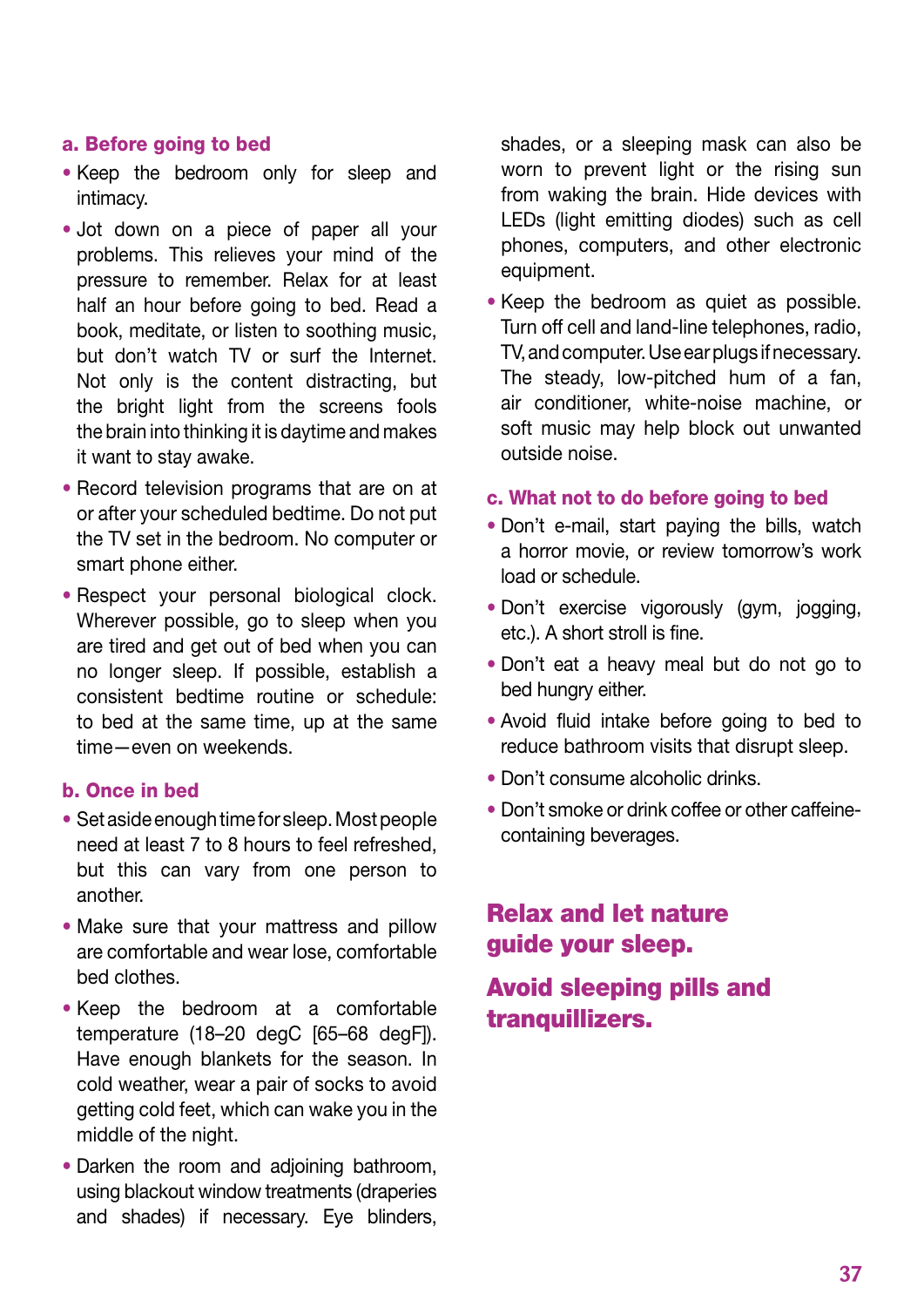## **I. Poor stress management**

**S**tress is an unavoidable part of life. It's **the body's reaction to any change that** requires an adjustment or response. Stress is not exclusively a work-related issue. We experience stress from the day we are born until the day we die. Everything produces stress—starting school, changing teachers, going on vacation, getting married, having children, finding a new job, changing assignments, buying a car or home, etc.

Positive stress can be motivating and increase performance, making us feel optimistic and happy, whereas negative stress can adversely affect performance, morale, and overall health.

Although stress can increase your blood pressure and heart rate, stress alone will not produce a heart attack and kill you, contrary to popular belief. It is usually the long-term poor management of stress that is responsible for heart attacks and strokes. Many people combat stress incorrectly—nibbling; smoking more; drinking more coffee, sweetened drinks, or alcoholic beverages; zoning out watching television; or taking tranquilizers or even illicit drugs.

Good stress management can reduce your risk of cardiovascular disease. Try to follow these individual coping strategies:

- **Don't count only on yourself.** Talking to others and sharing relieve stress. Friends, colleagues, and family can provide sharing, support, and respect in stressful situations. Face-to-face communication is much better than e-mailing or texting.
- **Don't aim too high.** Set measurable and attainable objectives. Set priorities. Plan ahead. Think things out first. Don't rush into things. Then do what you feel is best. Be sure to manage your time and don't try to do everything at once.

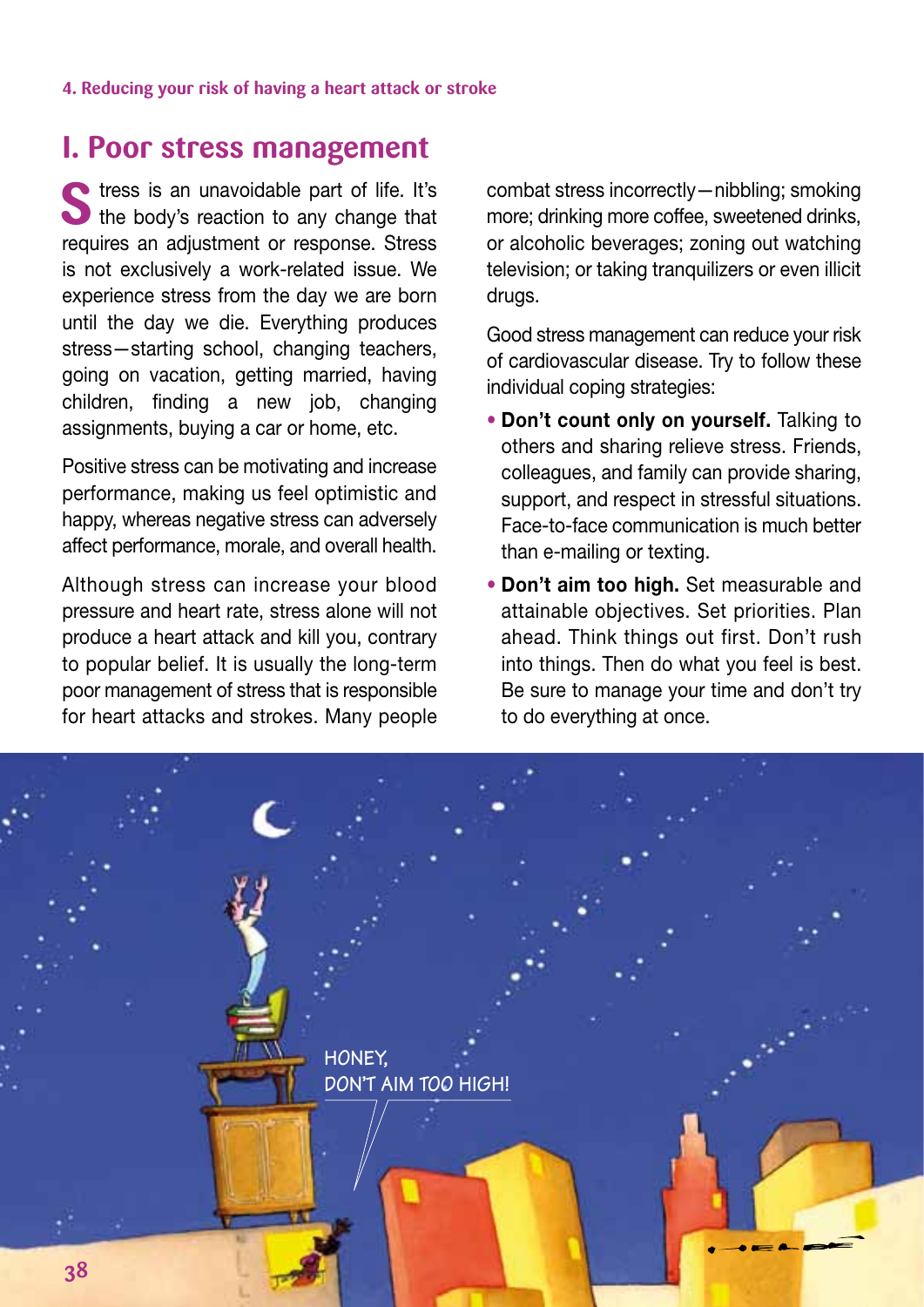- **Treat others as you would like to be treated.** Try to be friendly with everyone. Act tactfully and avoid showing anger or impatience.
- **Don't ask for perfection.** Persevere, but do not become stubborn and obstinate if something doesn't work out. Accept what cannot be changed—adapt or try something else.
- **Differentiate between real and imagined stress.** Set realistic goals and make a prioritized list of things to do. This can prevent feeling disorganized or overwhelmed. Don't take work home too often to avoid letting workplace stress intrude in your family life.
- **Know what is expected of you. Take the initiative.**
- **Don't deceive yourself.** Analyze your failures as well as your successes and try to learn from them.
- **Don't let yourself get demolished because of one failure.** Never stay defeated. Get rid of your anger, frustration, tension, and aggression. Appropriately take it out, either verbally or physically.
- **Learn to relax.** When things are stressful, stop for a few minutes, close your eyes, and breathe deeply and slowly. Try to exercise regularly and to get sufficient sleep. Take up a hobby or recreational activity that takes your mind off your problems and helps you to relax.
- **Learn to manage time.** Do not try to do everything at once. Keep a daily to-do list. Stick to one task at a time and finish it. Learn to delegate as much as possible and learn to say "no." Do not overcommit. Do not overwork yourself. People who work longer hours often sleep less, exercise less, put a strain on their social life, and overall experience more stress.

**A healthy lifestyle goes a long way in helping you manage your stress.** Follow the advice given throughout this brochure:

#### Healthy eating

- Take your time when eating.
- Meals are a good time to relax, talk, and destress. Eat less fat, sugar, and salt and more fruits, vegetables, and whole grains. Drink more water. Avoid nibbling.
- Maintain a healthy weight.
- Reduce your consumption of coffee and other caffeinated beverages.

#### Healthy living

- Regular physical activity keeps your body in shape and helps you relax and lose weight. Walking is the easiest activity for managing stress.
- Reduce or, even better, stop smoking.
- Avoid turning to medications (tranquilizers and sleeping pills) and excessive or repeated alcohol consumption.

#### Listen to your body

- Take time to relax. If you feel tired, stop and rest. Take a nap if necessary.
- Break from work every so often. A few hours with the family, an extended weekend, or a little vacation every so often can do wonders in terms of stress management. Do not see it as lost time but, on the contrary, as recharging your batteries.
- Get enough good-quality sleep.

Numerous other techniques can reduce stress, including breathing exercises, positive thinking ("I think I can! I know I can!"), music, meditation, yoga, and biofeedback. In some cases, professional medical help may be required.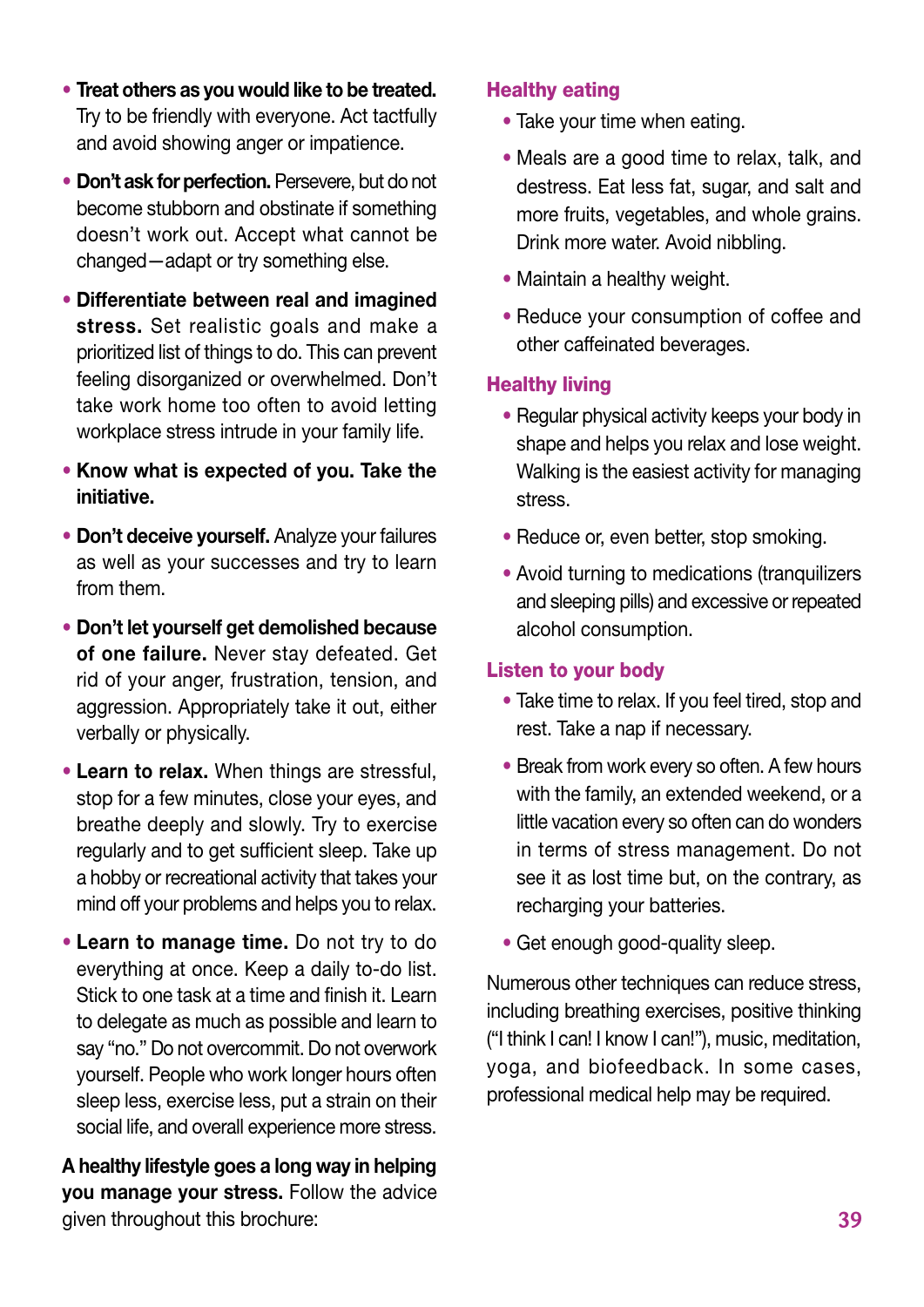# **The company's role in improving**<br>**fitness and reducing heart attacks**

**Y**our firm has a vested interest in promoting and improving the health of its employees.

Companies should promote and pay for medical examinations around the world to raise employee awareness of cardiovascular risk factors . Medical examinations should be offered to employees every three years to assess fitness to work and also to provide each employee with basic information concerning his or her general health . These examinations assess weight and BMI , blood pressure , and blood levels of glucose and cholesterol and detect potential cardiac abnormalities - electrocardiogram for everyone , and cardiac stress test for older high-mobility employees and provide an opportunity for employees to discuss smoking cessation and managing alcohol use with the examining doctor.

Companies have no control over what you eat and how active you are when you are at home or traveling on days off. However, in some overseas locations, , healthful eating and fitness initiatives . Ideally, firms have implemented the following recommendations should be implemented in company locations worldwide.

#### **Fitness days**

Organize a fitness day two or three times a year and invite the employee's spouse or partner and children. These gatherings are great opportunities to promote the following

• voluntary screenings at which a company doctor or nurse measures weight and height. calculates BMI, measures blood pressure, and performs noninvasive diabetes detection on a urine sample.

- physical activity by organizing walks, jogging, or cycling events.
- educational sessions run by a dietician to teach the basics of healthful eating. Because spouses and partners are usually the ones doing the shopping and preparing the meals at home, the dietician teaches them how to select and prepare foods in a healthful manner. This is of value not only to the employee but also for the entire family, especially in reducing the risk of childhood obesity.

## **Food and Overseas locations**

Locations that have dining rooms and catering staff should

- train catering staff and cooks to produce attractive, good-tasting, low-fat, low-sugar meals with the help of professional dieticians
- label menus and foods (red-vellow-green) as to calories, salt, and trans fats content to enable employees to make more informed choices and differentiate at a glance between the healthful and less-healthful foods
- reduce portion size by reducing the size of the plates
- replace the salt shaker with small 1-gram packets of salt to reduce routine salt consumption.

On company premises managers should be encouraged to:

- replace the candy, junk food, and soft drink vending machines with those that serve fresh fruit
- provide fresh fruit and fruit juice without added sugar and at a lower price in the vending machines than candy, junk food, or soft drinks to encourage people to consume more fruit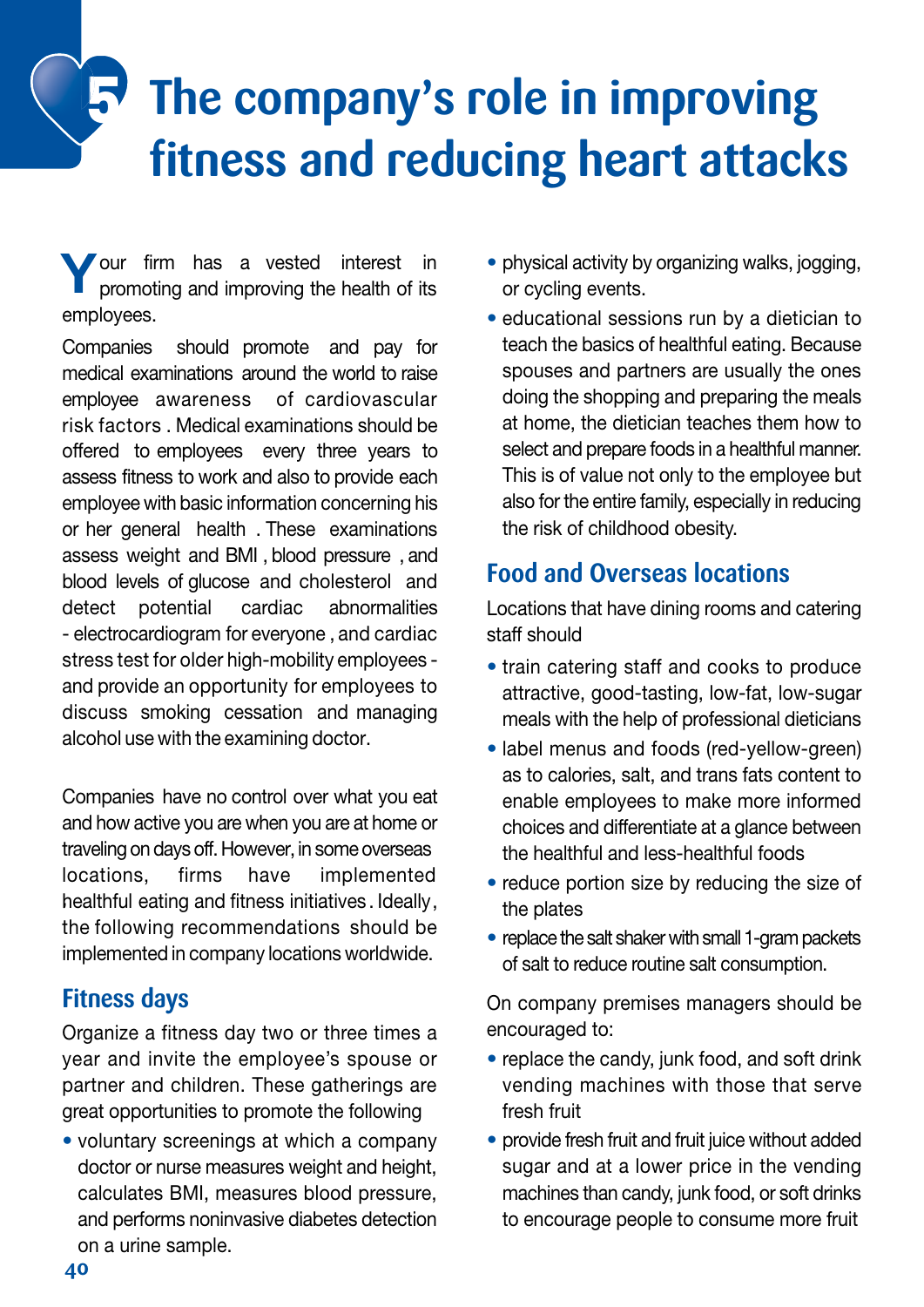- provide healthful alternatives to coffee, tea, and cocoa by installing a cold-water dispenser next to the coffee pot and soft drink machine
- offer fresh fruit and bottled water during company meetings in addition to the usual soft drinks, coffee, pastries, and cookies
- provide a mid-morning fruit plate so that employees will have nutritious snacks during coffee breaks that will also help them to eat less at lunch time, thus helping them to lose weight
- lock down the food areas between meals to prevent nibbling.

## **Physical activity initiatives**

- One comany distributed 20,000 pedometers during the 2009 "Stop Talking! Start Walking!" health campaign. Some locations continue to locally purchase and distribute pedometers for their employees and in some cases to spouses and partners.
- Many locations promote and partially subsidize membership to gyms and fitness centers.
- In some locations, attractive, simple-to-use treadmills and stationary bikes have been installed in the gym in addition to the usual weight-lifting equipment and body building machines, which can be intimidating to people new to working out.

• In the future, treadmills and stationary bikes could also be placed in strategic, easy-to-access locations outside the gyms and fitness centers where many people spend time socializing, such as near the coffee machine or the cafeteria, to encourage people to walk while they talk.

## **Weight loss and Company initiatives**

- Locations can encourage Weight Watchers® or similar support group programs.
- Many seismic ships and rigs have organized a voluntary fitness program with the onboard medic.
- Incentive awards have been found to be highly motivational. Money vouchers and other awards are good tools to reward people for losing weight and improving their fitness. A home treadmill or stationary bike, running shoes, T-shirts, and pedometers are only a few examples of what can get people going.

## **Fitness and the future**

• For the future, one firm is looking into the development of an interactive fitness website where employees, on a voluntary basis and with motivational tools , will be able to assess their health risks and with the help of an online counselor improve their lifestyle and become healthier.

WELCOME TO THE HEALTH MEETING! TALK LESS! WALK MORE!

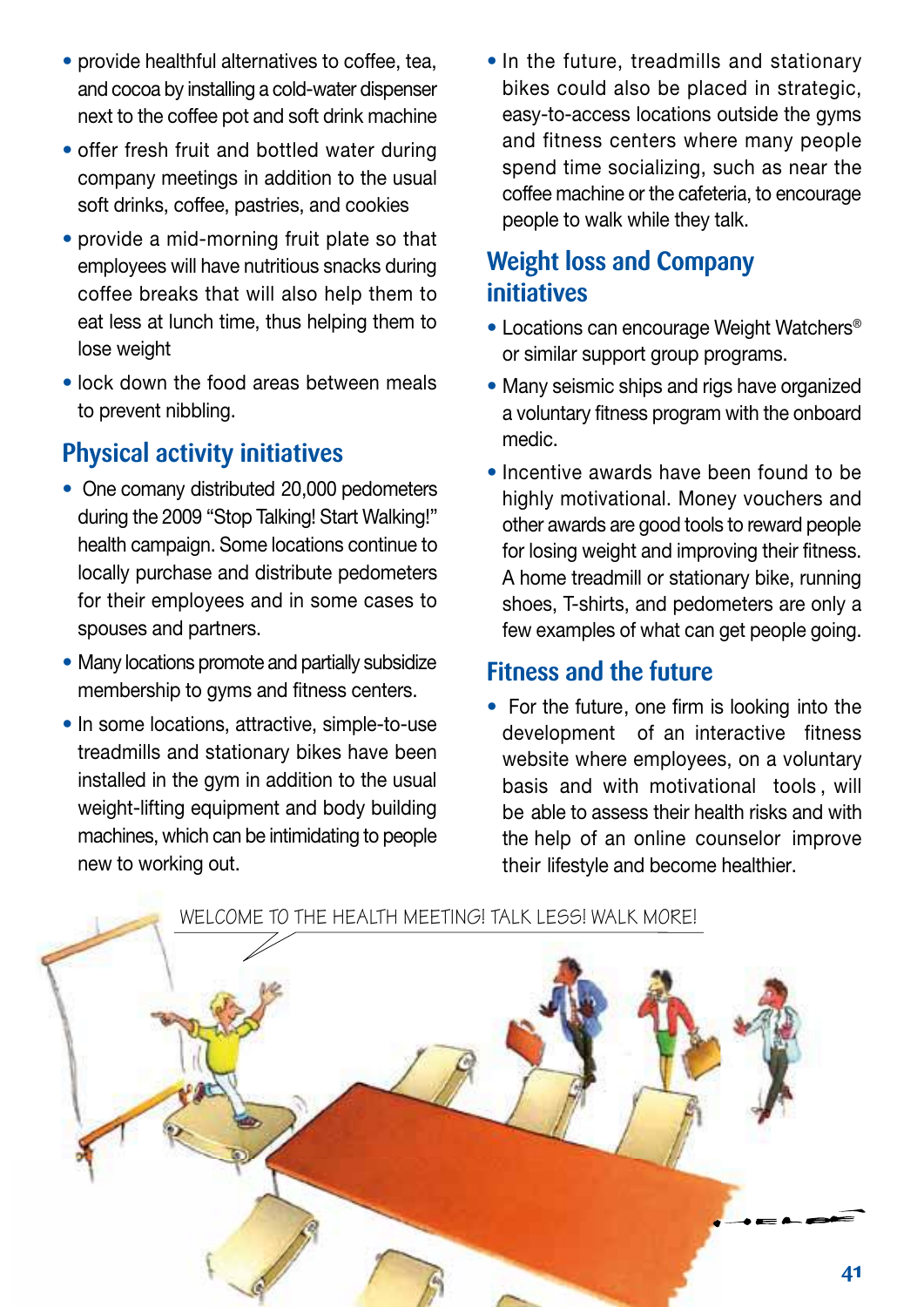

**Y** our firm cannot stop you from getting old,<br>but a healthy lifestyle can help you live longer with fewer medical problems. It can also prevent you from becoming the next heart attack or stroke victim.

Do not be a passive observer of your health and a walking pharmacy! Treating high blood pressure with one medication, high cholesterol levels with another, and elevated blood sugar levels with a third medication is not the solution.

Take ownership of your body and your lifestyle now! Your company cannot do it for you.

Reducing your cardiovascular risk factors comes down to the following steps:

- See a doctor and get a baseline assessment of your health today. Regularly monitor your cardiovascular risk factors:
	- blood pressure
	- weight and BMI
	- blood sugar level
	- cholesterol and LDL levels.
- Treat existing high blood pressure and commit to taking your medication for life.
- Eat healthfully. More vegetables, fruits, salads, and whole grains. More fish. Less salt. Less or no fried foods, sugar, and sweets. Drink plenty of water.
- Reduce overweight.
- Start moving and doing some physical activity every day—30 to 60 minutes of walking is a minimum that everyone can do. Reduce screen time in front of the computer and television.
- If you are a smoker, stop smoking.
- If you drink alcohol, do so in moderation or stop altogether.
- Improve your sleep habits and get enough sleep.
- Learn to manage your stress.

Each cardiovascular risk factor accentuates the other risk factors. It is a vicious cycle, which if not stopped can result in death from a heart attack or stroke.

You only have one life, one body, and one heart. The time and effort invested in a healthful lifestyle today will pay you back for many years to come.

## Get moving and start improving your lifestyle NOW!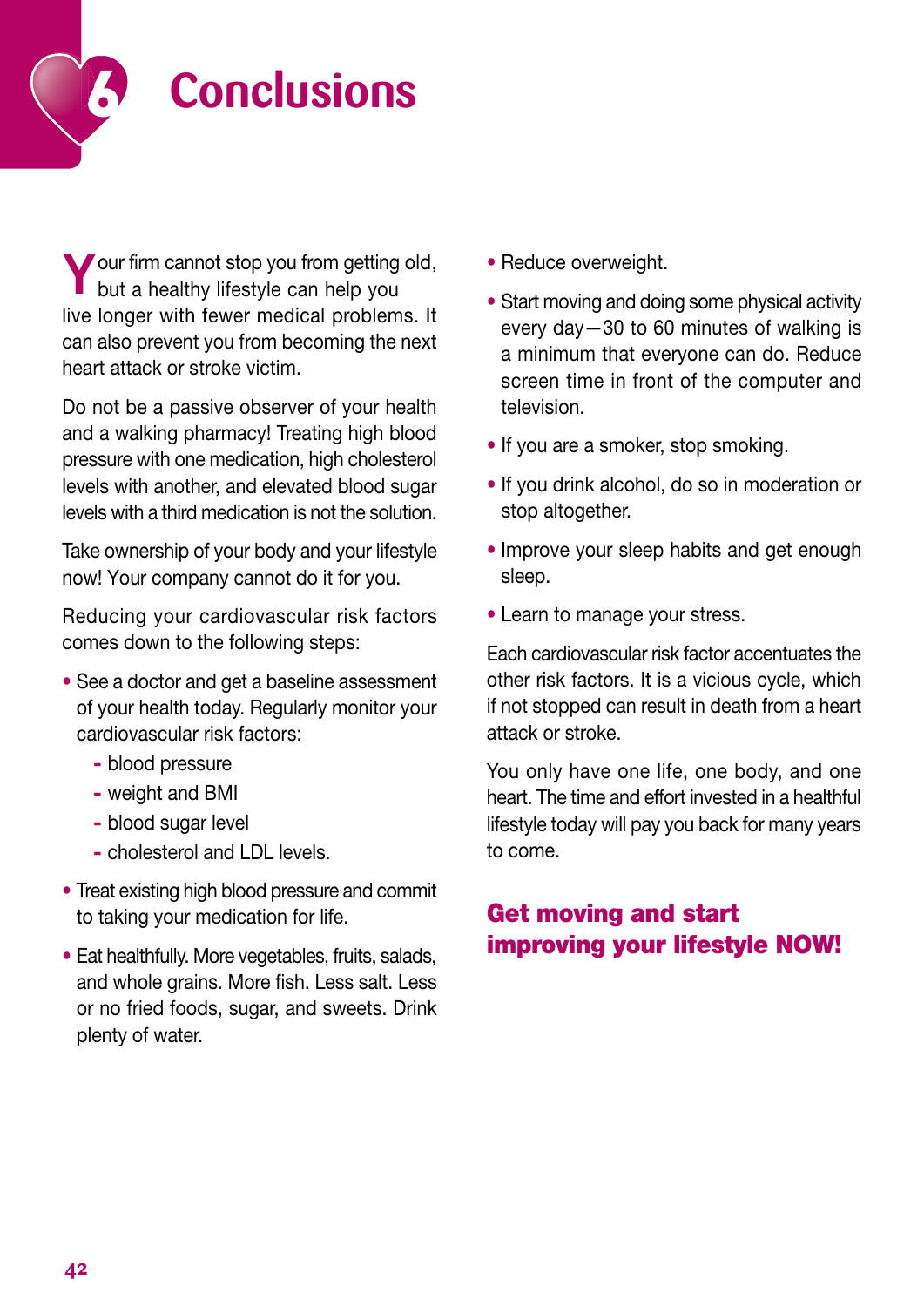